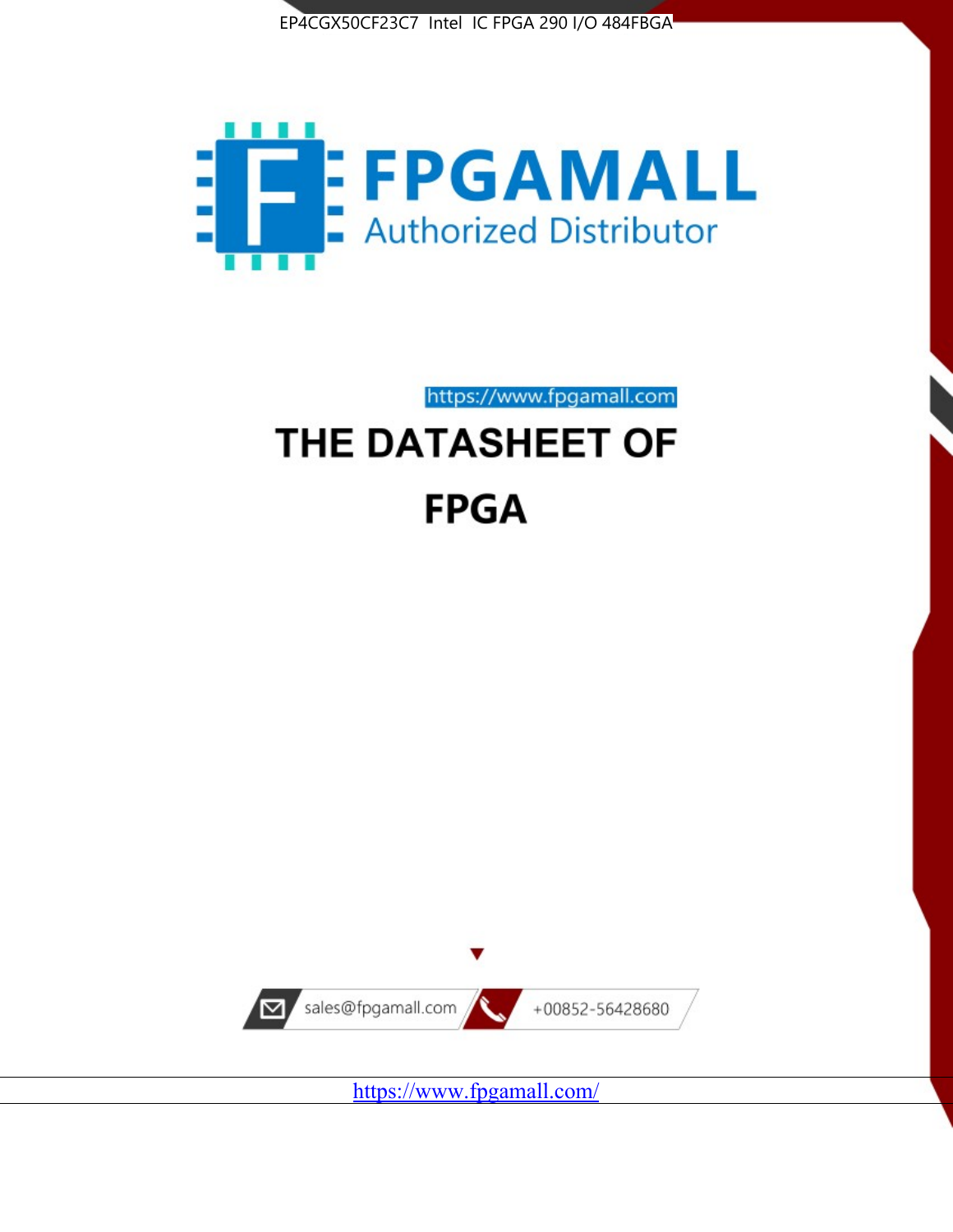

## **1. Cyclone IV Device Datasheet**

**CYIV-53001-2.0**

This chapter describes the electrical and switching characteristics for Cyclone<sup>®</sup> IV devices. Electrical characteristics include operating conditions and power consumption. Switching characteristics include transceiver specifications, core, and periphery performance. This chapter also describes I/O timing, including programmable I/O element (IOE) delay and programmable output buffer delay.

This chapter includes the following sections:

- "Operating Conditions" on page 1–1
- "Power Consumption" on page 1–16
- "Switching Characteristics" on page 1–16
- "I/O Timing" on page  $1-37$
- "Glossary" on page 1–37

## **Operating Conditions**

When Cyclone IV devices are implemented in a system, they are rated according to a set of defined parameters. To maintain the highest possible performance and reliability of Cyclone IV devices, you must consider the operating requirements described in this chapter.

Cyclone IV devices are offered in commercial, industrial, extended industrial and, automotive grades. Cyclone IV E devices offer –6 (fastest), –7, –8, –8L, and –9L speed grades for commercial devices, –8L speed grades for industrial devices, and –7 speed grade for extended industrial and automotive devices. Cyclone IV GX devices offer –6 (fastest), –7, and –8 speed grades for commercial devices and –7 speed grade for industrial devices.

**For more information about the supported speed grades for respective Cyclone IV** devices, refer to the *[Cyclone IV FPGA Device Family Overview](http://www.altera.com/literature/hb/cyclone-iv/cyiv-51001.pdf)* chapter.

**1** Cyclone IV E devices are offered in core voltages of 1.0 and 1.2 V. Cyclone IV E devices with a core voltage of 1.0 V have an 'L' prefix attached to the speed grade.

In this chapter, a prefix associated with the operating temperature range is attached to the speed grades; commercial with a "C" prefix, industrial with an "I" prefix, and automotive with an "A" prefix. Therefore, commercial devices are indicated as C6, C7, C8, C8L, or C9L per respective speed grade. Industrial devices are indicated as I7, I8, or I8L. Automotive devices are indicated as A7.

@2016 Altera Corporation. All rights reserved. ALTERA, ARRIA, CYCLONE, HARDCOPY, MAX, MEGACORE, NIOS, QUARTUS and STRATIX words and logos are trademarks of Altera Corporation and registered in the U.S. Patent and Trademark



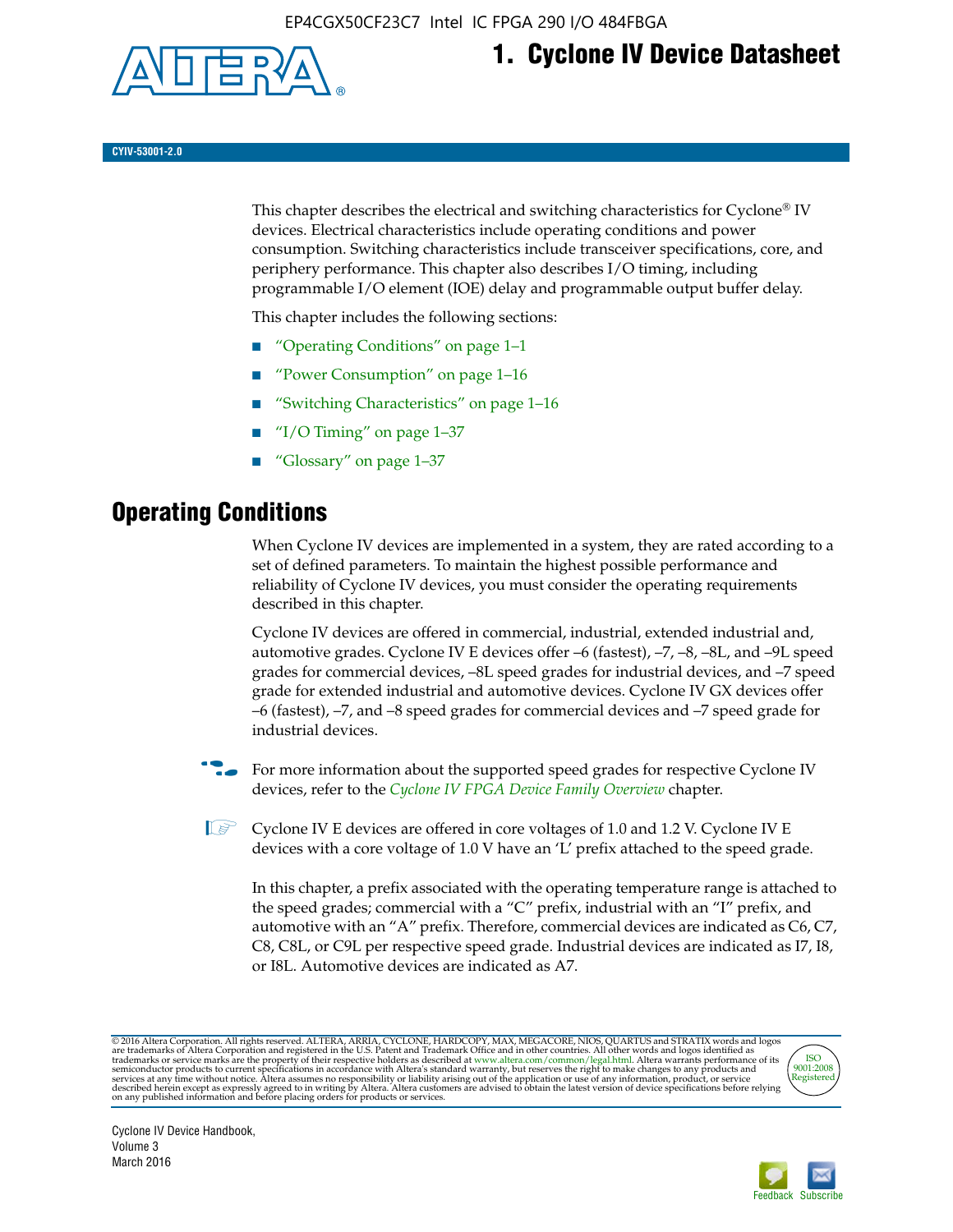**1 Cyclone IV E industrial devices I7 are offered with extended operating temperature** range.

## **Absolute Maximum Ratings**

Absolute maximum ratings define the maximum operating conditions for Cyclone IV devices. The values are based on experiments conducted with the device and theoretical modeling of breakdown and damage mechanisms. The functional operation of the device is not implied at these conditions. Table 1–1 lists the absolute maximum ratings for Cyclone IV devices.



Conditions beyond those listed in Table  $1-1$  cause permanent damage to the device. Additionally, device operation at the absolute maximum ratings for extended periods of time have adverse effects on the device.

| <b>Symbol</b>            | <b>Parameter</b>                                                                                                                             | Min    | <b>Max</b> | <b>Unit</b> |
|--------------------------|----------------------------------------------------------------------------------------------------------------------------------------------|--------|------------|-------------|
| <b>V<sub>CCINT</sub></b> | Core voltage, PCI Express <sup>®</sup> (PCIe <sup>®</sup> ) hard IP<br>block, and transceiver physical coding sublayer<br>(PCS) power supply | $-0.5$ | 1.8        | V           |
| $V_{CCA}$                | Phase-locked loop (PLL) analog power supply                                                                                                  | $-0.5$ | 3.75       | V           |
| $V_{CCD\_PLL}$           | PLL digital power supply                                                                                                                     | $-0.5$ | 1.8        | V           |
| V <sub>CCIO</sub>        | I/O banks power supply                                                                                                                       | $-0.5$ | 3.75       | V           |
| V <sub>CC_CLKIN</sub>    | Differential clock input pins power supply                                                                                                   | $-0.5$ | 4.5        | V           |
| $V_{\text{CCH_GXB}}$     | Transceiver output buffer power supply                                                                                                       | $-0.5$ | 3.75       | V           |
| $V_{\text{CCA\_GXB}}$    | Transceiver physical medium attachment (PMA)<br>and auxiliary power supply                                                                   | $-0.5$ | 3.75       | V           |
| $V_{CCL_GXB}$            | Transceiver PMA and auxiliary power supply                                                                                                   | $-0.5$ | 1.8        | V           |
| $V_{1}$                  | DC input voltage                                                                                                                             | $-0.5$ | 4.2        | V           |
| $I_{\text{OUT}}$         | DC output current, per pin                                                                                                                   | $-25$  | 40         | mA          |
| $T_{\mathtt{STG}}$       | Storage temperature                                                                                                                          | -65    | 150        | °C          |
| $T_{\rm J}$              | Operating junction temperature                                                                                                               | $-40$  | 125        | °C          |

**Table 1–1. Absolute Maximum Ratings for Cyclone IV Devices** *(1)*

**Note to Table 1–1:**

(1) Supply voltage specifications apply to voltage readings taken at the device pins with respect to ground, not at the power supply.

## **Maximum Allowed Overshoot or Undershoot Voltage**

During transitions, input signals may overshoot to the voltage shown in Table 1–2 and undershoot to –2.0 V for a magnitude of currents less than 100 mA and for periods shorter than 20 ns. Table 1–2 lists the maximum allowed input overshoot voltage and the duration of the overshoot voltage as a percentage over the lifetime of the device. The maximum allowed overshoot duration is specified as a percentage of high-time over the lifetime of the device.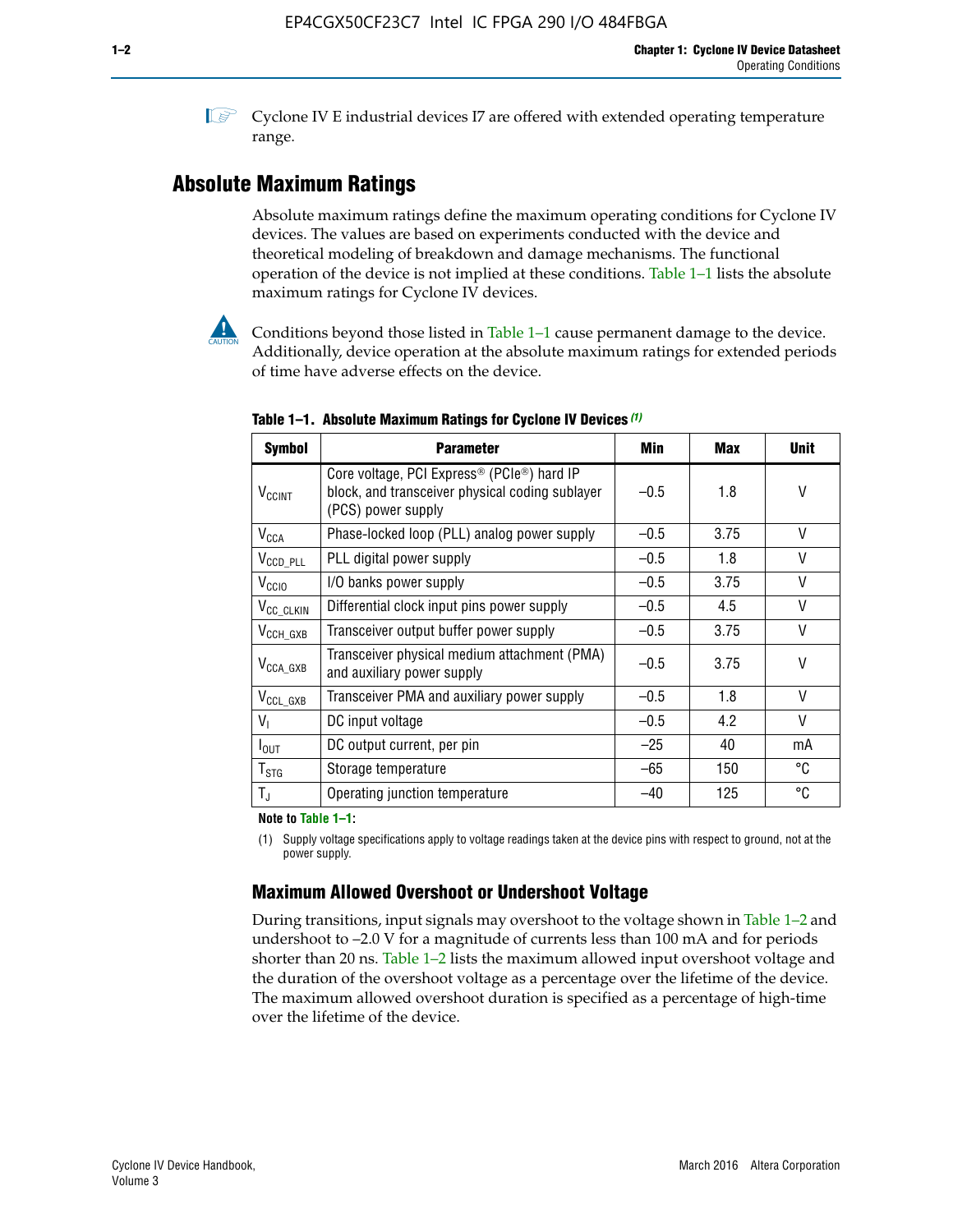$\mathbb{I}$  A DC signal is equivalent to 100% duty cycle. For example, a signal that overshoots to 4.3 V can only be at 4.3 V for 65% over the lifetime of the device; for a device lifetime of 10 years, this amounts to 65/10ths of a year.

| <b>Symbol</b> | <b>Parameter</b>    | <b>Condition (V)</b> | <b>Overshoot Duration as % of High Time</b> | <b>Unit</b>   |    |      |              |
|---------------|---------------------|----------------------|---------------------------------------------|---------------|----|------|--------------|
|               |                     | $V_1 = 4.20$         | 100                                         | $\%$          |    |      |              |
|               |                     | $V_1 = 4.25$         | 98                                          | $\%$          |    |      |              |
|               | AC Input<br>Voltage |                      |                                             | $V_1 = 4.30$  | 65 | $\%$ |              |
| $V_i$         |                     | $V_1 = 4.35$         | 43                                          | $\%$          |    |      |              |
|               |                     |                      |                                             |               |    |      | $V_1 = 4.40$ |
|               |                     | $V_1 = 4.45$         | 20                                          | $\%$          |    |      |              |
|               |                     | $V_1 = 4.50$         | 13                                          | $\%$          |    |      |              |
|               |                     | $V_1 = 4.55$         | 9                                           | $\frac{0}{0}$ |    |      |              |
|               |                     | $V_1 = 4.60$         | 6                                           | $\%$          |    |      |              |

**Table 1–2. Maximum Allowed Overshoot During Transitions over a 10**-**Year Time Frame for Cyclone IV Devices**

Figure 1–1 shows the methodology to determine the overshoot duration. The overshoot voltage is shown in red and is present on the input pin of the Cyclone IV device at over 4.3 V but below 4.4 V. From Table 1–2, for an overshoot of 4.3 V, the percentage of high time for the overshoot can be as high as 65% over a 10-year period. Percentage of high time is calculated as ([delta  $T$ ]/T)  $\times$  100. This 10-year period assumes that the device is always turned on with 100% I/O toggle rate and 50% duty cycle signal. For lower I/O toggle rates and situations in which the device is in an idle state, lifetimes are increased.



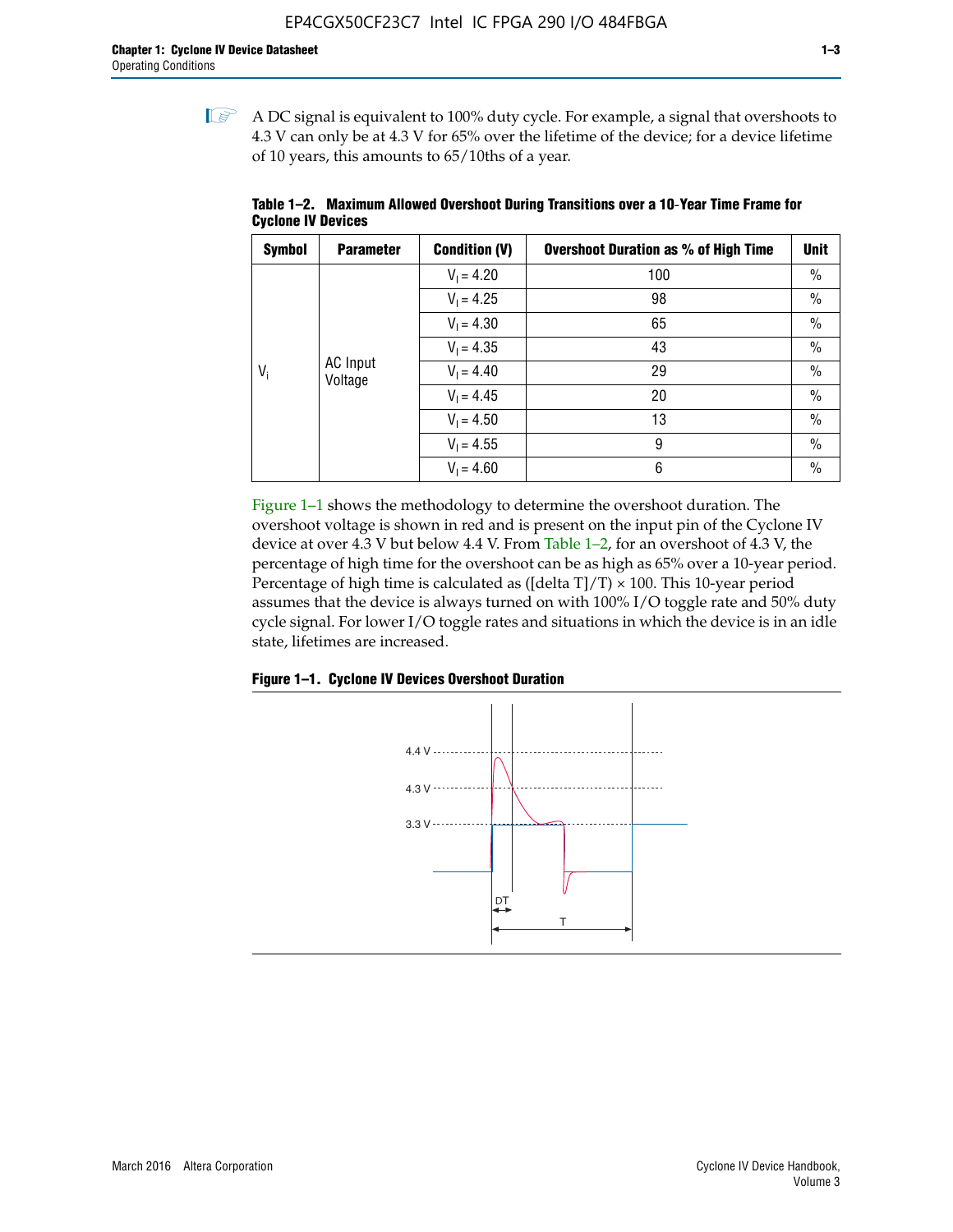## **Recommended Operating Conditions**

This section lists the functional operation limits for AC and DC parameters for Cyclone IV devices. Table 1–3 and Table 1–4 list the steady-state voltage and current values expected from Cyclone IV E and Cyclone IV GX devices. All supplies must be strictly monotonic without plateaus.

**Table 1–3. Recommended Operating Conditions for Cyclone IV E Devices** *(1)***,** *(2)* **(Part 1 of 2)**

| <b>Symbol</b>              | <b>Parameter</b>                                      | <b>Conditions</b>                        | Min         | <b>Typ</b>               | <b>Max</b>     | <b>Unit</b>  |
|----------------------------|-------------------------------------------------------|------------------------------------------|-------------|--------------------------|----------------|--------------|
|                            | Supply voltage for internal logic,<br>1.2-V operation |                                          | 1.15        | 1.2                      | 1.25           | $\mathsf{V}$ |
| $V_{CClNT}$ (3)            | Supply voltage for internal logic,<br>1.0-V operation |                                          | 0.97        | 1.0                      | 1.03           | $\mathsf{V}$ |
|                            | Supply voltage for output buffers,<br>3.3-V operation |                                          | 3.135       | 3.3                      | 3.465          | $\vee$       |
|                            | Supply voltage for output buffers,<br>3.0-V operation |                                          | 2.85        | 3                        | 3.15           | V            |
| $V_{\text{CC10}}$ (3), (4) | Supply voltage for output buffers,<br>2.5-V operation |                                          | 2.375       | 2.5                      | 2.625          | $\vee$       |
|                            | Supply voltage for output buffers,<br>1.8-V operation |                                          | 1.71        | 1.8                      | 1.89           | V            |
|                            | Supply voltage for output buffers,<br>1.5-V operation |                                          | 1.425       | 1.5                      | 1.575          | $\vee$       |
|                            | Supply voltage for output buffers,<br>1.2-V operation |                                          | 1.14        | 1.2                      | 1.26           | $\mathsf{V}$ |
| $V_{CCA}$ (3)              | Supply (analog) voltage for PLL<br>regulator          |                                          | 2.375       | 2.5                      | 2.625          | $\vee$       |
|                            | Supply (digital) voltage for PLL,<br>1.2-V operation  |                                          | 1.15        | 1.2                      | 1.25           | V            |
| $V_{\text{CCD\_PLL}}$ (3)  | Supply (digital) voltage for PLL,<br>1.0-V operation  |                                          | 0.97        | 1.0                      | 1.03           | $\vee$       |
| V <sub>1</sub>             | Input voltage                                         |                                          | $-0.5$      | $\overline{\phantom{0}}$ | 3.6            | $\mathsf{V}$ |
| $V_0$                      | Output voltage                                        |                                          | $\pmb{0}$   | —                        | $V_{\rm CClO}$ | $\mathsf{V}$ |
|                            |                                                       | For commercial use                       | $\mathbf 0$ |                          | 85             | °C           |
| $T_{\rm J}$                | Operating junction temperature                        | For industrial use                       | $-40$       |                          | 100            | °C           |
|                            |                                                       | For extended temperature                 | $-40$       |                          | 125            | °C           |
|                            |                                                       | For automotive use                       | $-40$       | $\qquad \qquad$          | 125            | °C           |
| t <sub>RAMP</sub>          | Power supply ramp time                                | Standard power-on reset<br>$(POR)$ $(5)$ | $50 \mu s$  |                          | 50 ms          |              |
|                            |                                                       | Fast POR (6)                             | $50 \mu s$  | $\overline{\phantom{0}}$ | 3 ms           |              |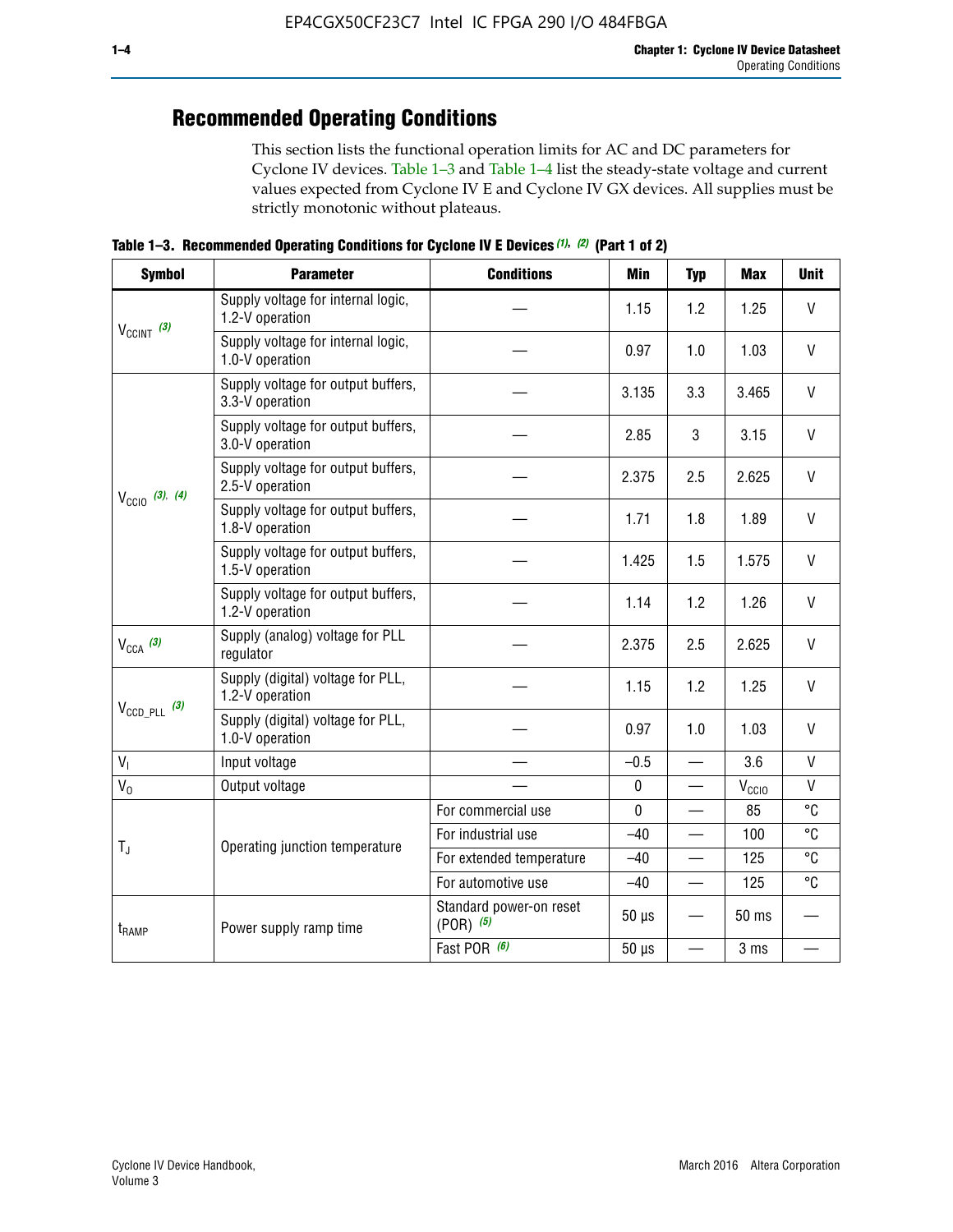### **Table 1–3. Recommended Operating Conditions for Cyclone IV E Devices** *(1)***,** *(2)* **(Part 2 of 2)**

| Svmbol             | <b>Parameter</b>                                              | <b>Conditions</b> | Min | Typ | <b>Max</b> | Unit |
|--------------------|---------------------------------------------------------------|-------------------|-----|-----|------------|------|
| <sup>I</sup> Diode | Magnitude of DC current across<br>PCI-clamp diode when enable |                   |     |     | 10         | mA   |

### **Notes to Table 1–3:**

(1) Cyclone IV E 1.0 V core voltage devices only support C8L, C9L, and I8L speed grades. Cyclone IV E 1.2 V core voltage devices only support C6, C7, C8, I7, and A7 speed grades.

(2)  $V_{CCIO}$  for all I/O banks must be powered up during device operation. All vcca pins must be powered to 2.5 V (even when PLLs are not used) and must be powered up and powered down at the same time.

(3)  $V_{CC}$  must rise monotonically.

(4)  $V_{\text{CCIO}}$  powers all input buffers.

(5) The POR time for Standard POR ranges between 50 and 200 ms. Each individual power supply must reach the recommended operating range within 50 ms.

(6) The POR time for Fast POR ranges between 3 and 9 ms. Each individual power supply must reach the recommended operating range within 3 ms.

| <b>Symbol</b>              | <b>Parameter</b>                                                      | <b>Conditions</b> | <b>Min</b> | <b>Typ</b> | <b>Max</b> | <b>Unit</b>  |
|----------------------------|-----------------------------------------------------------------------|-------------------|------------|------------|------------|--------------|
| $V_{\text{CCINT}}$ (3)     | Core voltage, PCIe hard IP block, and<br>transceiver PCS power supply |                   | 1.16       | 1.2        | 1.24       | V            |
| $V_{\text{CCA}}$ (1), (3)  | PLL analog power supply                                               |                   | 2.375      | 2.5        | 2.625      | V            |
| $V_{\text{CCD\_PLL}}$ (2)  | PLL digital power supply                                              |                   | 1.16       | 1.2        | 1.24       | $\mathsf{V}$ |
| $V_{\text{CC10}}$ (3), (4) | I/O banks power supply for 3.3-V<br>operation                         |                   | 3.135      | 3.3        | 3.465      | V            |
|                            | I/O banks power supply for 3.0-V<br>operation                         |                   | 2.85       | 3          | 3.15       | V            |
|                            | I/O banks power supply for 2.5-V<br>operation                         |                   | 2.375      | 2.5        | 2.625      | V            |
|                            | I/O banks power supply for 1.8-V<br>operation                         |                   | 1.71       | 1.8        | 1.89       | V            |
|                            | I/O banks power supply for 1.5-V<br>operation                         |                   | 1.425      | 1.5        | 1.575      | V            |
|                            | I/O banks power supply for 1.2-V<br>operation                         |                   | 1.14       | 1.2        | 1.26       | $\mathsf{V}$ |
|                            | Differential clock input pins power<br>supply for 3.3-V operation     |                   | 3.135      | 3.3        | 3.465      | V            |
|                            | Differential clock input pins power<br>supply for 3.0-V operation     |                   | 2.85       | 3          | 3.15       | $\mathsf{V}$ |
| V <sub>CC_CLKIN</sub>      | Differential clock input pins power<br>supply for 2.5-V operation     |                   | 2.375      | 2.5        | 2.625      | V            |
| (3), (5), (6)              | Differential clock input pins power<br>supply for 1.8-V operation     |                   | 1.71       | 1.8        | 1.89       | V            |
|                            | Differential clock input pins power<br>supply for 1.5-V operation     |                   | 1.425      | 1.5        | 1.575      | V            |
|                            | Differential clock input pins power<br>supply for 1.2-V operation     |                   | 1.14       | 1.2        | 1.26       | V            |
| $V_{CCH\_GXB}$             | Transceiver output buffer power supply                                |                   | 2.375      | 2.5        | 2.625      | $\mathsf{V}$ |

## **Table 1–4. Recommended Operating Conditions for Cyclone IV GX Devices (Part 1 of 2)**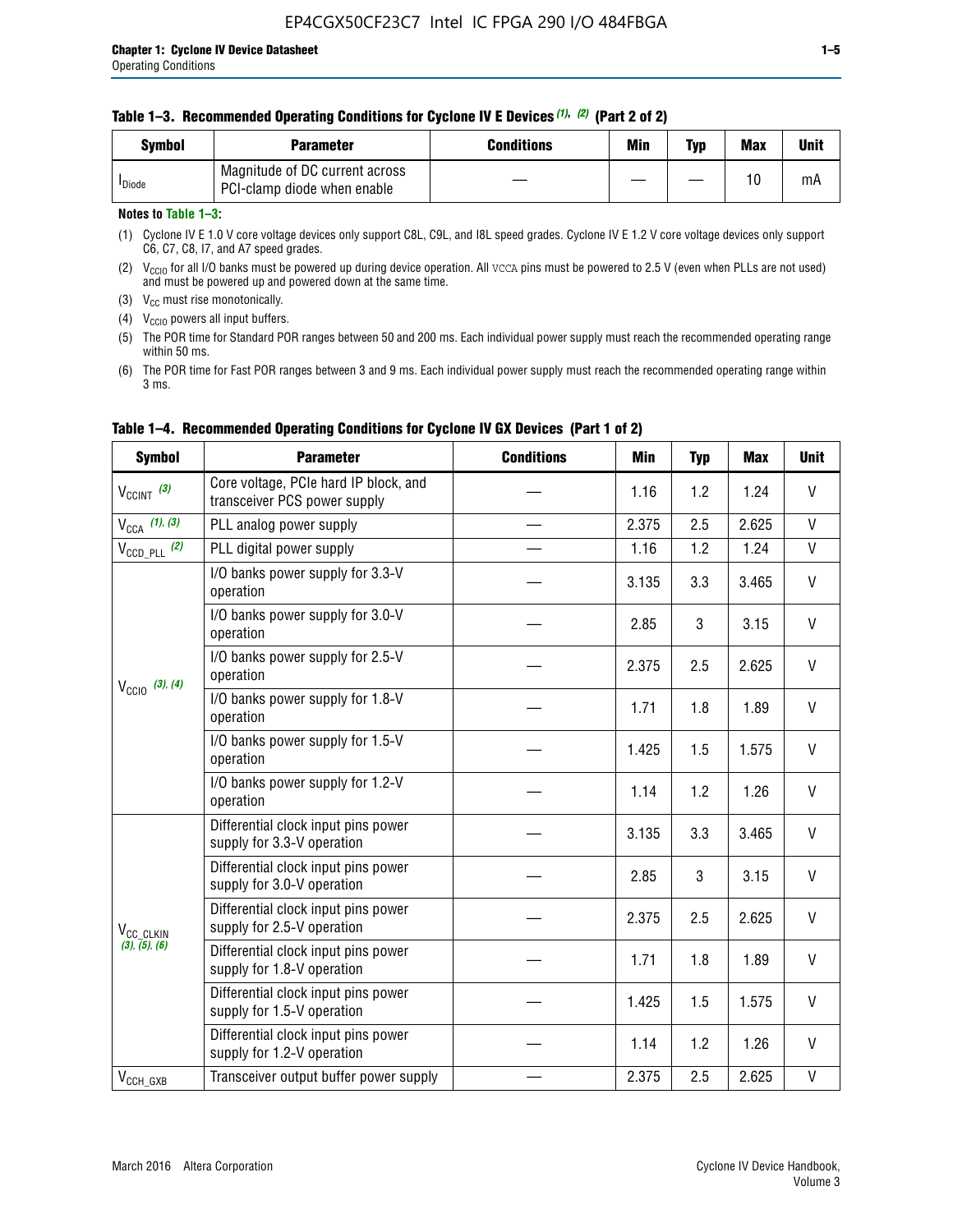| <b>Symbol</b>         | <b>Parameter</b>                                               | <b>Conditions</b>                        |              |     |                   |    |
|-----------------------|----------------------------------------------------------------|------------------------------------------|--------------|-----|-------------------|----|
| $V_{\text{CCA\_GXB}}$ | Transceiver PMA and auxiliary power<br>supply                  |                                          | 2.375        | 2.5 | 2.625             | V  |
| $V_{\rm CCL_GXB}$     | Transceiver PMA and auxiliary power<br>supply                  |                                          | 1.16         | 1.2 | 1.24              | V  |
| $V_{1}$               | DC input voltage                                               |                                          | $-0.5$       |     | 3.6               | V  |
| $V_0$                 | DC output voltage                                              |                                          | $\mathbf{0}$ |     | V <sub>CCIO</sub> | ٧  |
|                       | Operating junction temperature                                 | For commercial use                       | $\mathbf{0}$ |     | 85                | °C |
| T,                    |                                                                | For industrial use                       | $-40$        |     | 100               | °C |
| t <sub>RAMP</sub>     | Power supply ramp time                                         | Standard power-on reset<br>$(POR)$ $(7)$ | $50 \mu s$   |     | $50$ ms           |    |
|                       |                                                                | Fast POR (8)                             | $50 \mu s$   |     | 3 <sub>ms</sub>   |    |
| <b>I</b> Diode        | Magnitude of DC current across<br>PCI-clamp diode when enabled |                                          |              |     | 10                | mA |

**Table 1–4. Recommended Operating Conditions for Cyclone IV GX Devices (Part 2 of 2)**

#### **Notes to Table 1–4:**

- (1) All VCCA pins must be powered to 2.5 V (even when PLLs are not used) and must be powered up and powered down at the same time.
- (2) You must connect  $V_{CCD-PLL}$  to  $V_{CCINT}$  through a decoupling capacitor and ferrite bead.
- (3) Power supplies must rise monotonically.
- (4)  $V_{\text{CCIO}}$  for all I/O banks must be powered up during device operation. Configurations pins are powered up by V<sub>CCIO</sub> of I/O Banks 3, 8, and 9 where I/O Banks 3 and 9 only support V<sub>CCIO</sub> of 1.5, 1.8, 2.5, 3.0, and 3.3 V. For fast passive parallel (FPP) configuration mode, the V<sub>CCIO</sub> level of I/O<br>Bank 8 must be powered up to 1.5, 1.8, 2.5, 3.0, and 3.3 V.
- (5) You must set  $V_{CC_CCLKIN}$  to 2.5 V if you use CLKIN as a high-speed serial interface (HSSI) refclk or as a DIFFCLK input.
- (6) The CLKIN pins in I/O Banks 3B and 8B can support single-ended I/O standard when the pins are used to clock left PLLs in non-transceiver applications.
- (7) The POR time for Standard POR ranges between 50 and 200 ms.  $V_{\text{CCIA}}$ ,  $V_{\text{CCIA}}$ , and  $V_{\text{CCIO}}$  of I/O Banks 3, 8, and 9 must reach the recommended operating range within 50 ms.
- (8) The POR time for Fast POR ranges between 3 and 9 ms.  $V_{\text{CCH},T}$ ,  $V_{\text{CCA}}$ , and  $V_{\text{CCI}}$  of I/O Banks 3, 8, and 9 must reach the recommended operating range within 3 ms.

## **ESD Performance**

This section lists the electrostatic discharge (ESD) voltages using the human body model (HBM) and charged device model (CDM) for Cyclone IV devices general purpose I/Os (GPIOs) and high-speed serial interface (HSSI) I/Os. Table 1–5 lists the ESD for Cyclone IV devices GPIOs and HSSI I/Os.

|  | Table 1–5. ESD for Cyclone IV Devices GPIOs and HSSI I/Os |  |
|--|-----------------------------------------------------------|--|
|--|-----------------------------------------------------------|--|

| <b>Symbol</b>  | <b>Parameter</b>                      | <b>Passing Voltage</b> | <b>Unit</b> |
|----------------|---------------------------------------|------------------------|-------------|
|                | ESD voltage using the HBM (GPIOs) (1) | ± 2000                 |             |
| <b>VESDHBM</b> | ESD using the HBM (HSSI I/Os) (2)     | ± 1000                 |             |
|                | ESD using the CDM (GPIOs)             | ± 500                  |             |
| <b>VESDCDM</b> | ESD using the CDM (HSSI I/Os) (2)     | ± 250                  |             |

#### **Notes to Table 1–5:**

(1) The passing voltage for EP4CGX15 and EP4CGX30 row I/Os is ±1000V.

(2) This value is applicable only to Cyclone IV GX devices.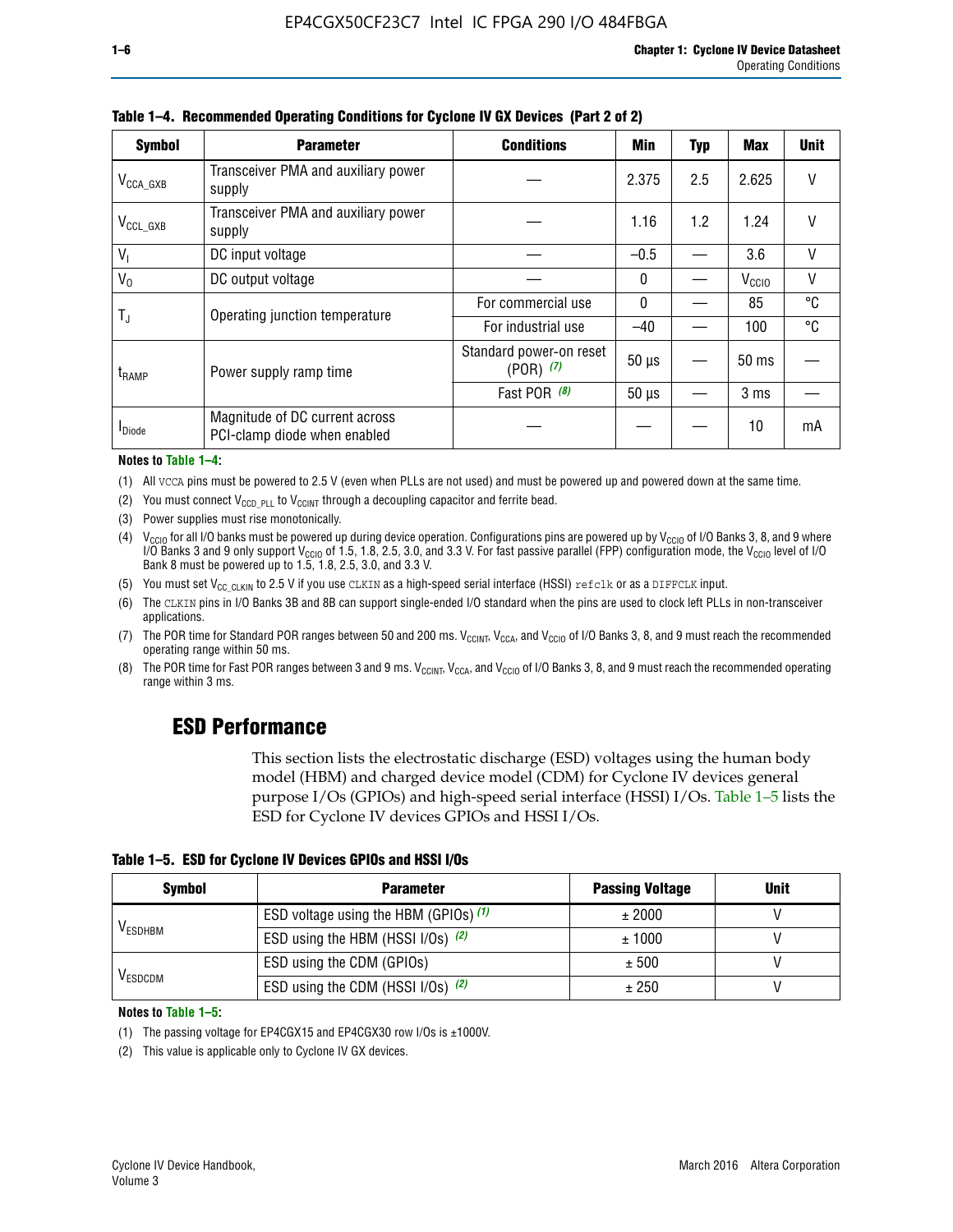## **DC Characteristics**

This section lists the I/O leakage current, pin capacitance, on-chip termination (OCT) tolerance, and bus hold specifications for Cyclone IV devices.

## **Supply Current**

The device supply current requirement is the minimum current drawn from the power supply pins that can be used as a reference for power size planning. Use the Excel-based early power estimator (EPE) to get the supply current estimates for your design because these currents vary greatly with the resources used. Table 1–6 lists the I/O pin leakage current for Cyclone IV devices.

**Table 1–6. I/O Pin Leakage Current for Cyclone IV Devices** *(1)***,** *(2)*

| <b>Symbol</b> | <b>Parameter</b>                     | <b>Conditions</b>                     | <b>Device</b> | Min   | Typ | <b>Max</b> | <b>Unit</b> |
|---------------|--------------------------------------|---------------------------------------|---------------|-------|-----|------------|-------------|
| -lı           | Input pin leakage current            | $V_1 = 0$ V to $V_{\text{CCIOMAX}}$   |               | $-10$ |     | 10         | μA          |
| $I_{0Z}$      | Tristated I/O pin leakage<br>current | $V_0 = 0 V$ to $V_{\text{CCIOMAX}}$ I |               | $-10$ |     | 10         | μA          |

**Notes to Table 1–6:**

(1) This value is specified for normal device operation. The value varies during device power-up. This applies for all V<sub>CCIO</sub> settings (3.3, 3.0, 2.5, 1.8, 1.5, and 1.2 V).

(2) The 10 µA I/O leakage current limit is applicable when the internal clamping diode is off. A higher current can be observed when the diode is on.

## **Bus Hold**

The bus hold retains the last valid logic state after the source driving it either enters the high impedance state or is removed. Each I/O pin has an option to enable bus hold in user mode. Bus hold is always disabled in configuration mode.

Table 1–7 lists bus hold specifications for Cyclone IV devices.

|                                                   |                                  | $V_{CClO}$ (V) |            |       |            |            |            |            |            |       |            |       |            |             |
|---------------------------------------------------|----------------------------------|----------------|------------|-------|------------|------------|------------|------------|------------|-------|------------|-------|------------|-------------|
| <b>Parameter</b>                                  | <b>Condition</b>                 |                | $1.2$      |       | 1.5        |            | 1.8        |            | 2.5        |       | 3.0        |       | 3.3        | <b>Unit</b> |
|                                                   |                                  | <b>Min</b>     | <b>Max</b> | Min   | <b>Max</b> | <b>Min</b> | <b>Max</b> | <b>Min</b> | <b>Max</b> | Min   | <b>Max</b> | Min   | <b>Max</b> |             |
| <b>Bus hold</b><br>low,<br>sustaining<br>current  | $V_{IN}$ > $V_{IL}$<br>(maximum) | 8              |            | 12    |            | $30\,$     |            | 50         |            | 70    |            | 70    |            | μA          |
| <b>Bus hold</b><br>high,<br>sustaining<br>current | $V_{IN}$ < $V_{IL}$<br>(minimum) | $-8$           |            | $-12$ |            | $-30$      |            | $-50$      |            | $-70$ |            | $-70$ |            | μA          |
| <b>Bus hold</b><br>low,<br>overdrive<br>current   | $0 V < V_{IN} < V_{CG10}$        |                | 125        |       | 175        |            | 200        |            | 300        |       | 500        |       | 500        | μA          |
| <b>Bus hold</b><br>high,<br>overdrive<br>current  | $0 V < V_{IN} < V_{CG10}$        |                | $-125$     |       | $-175$     |            | $-200$     |            | $-300$     |       | $-500$     |       | $-500$     | μA          |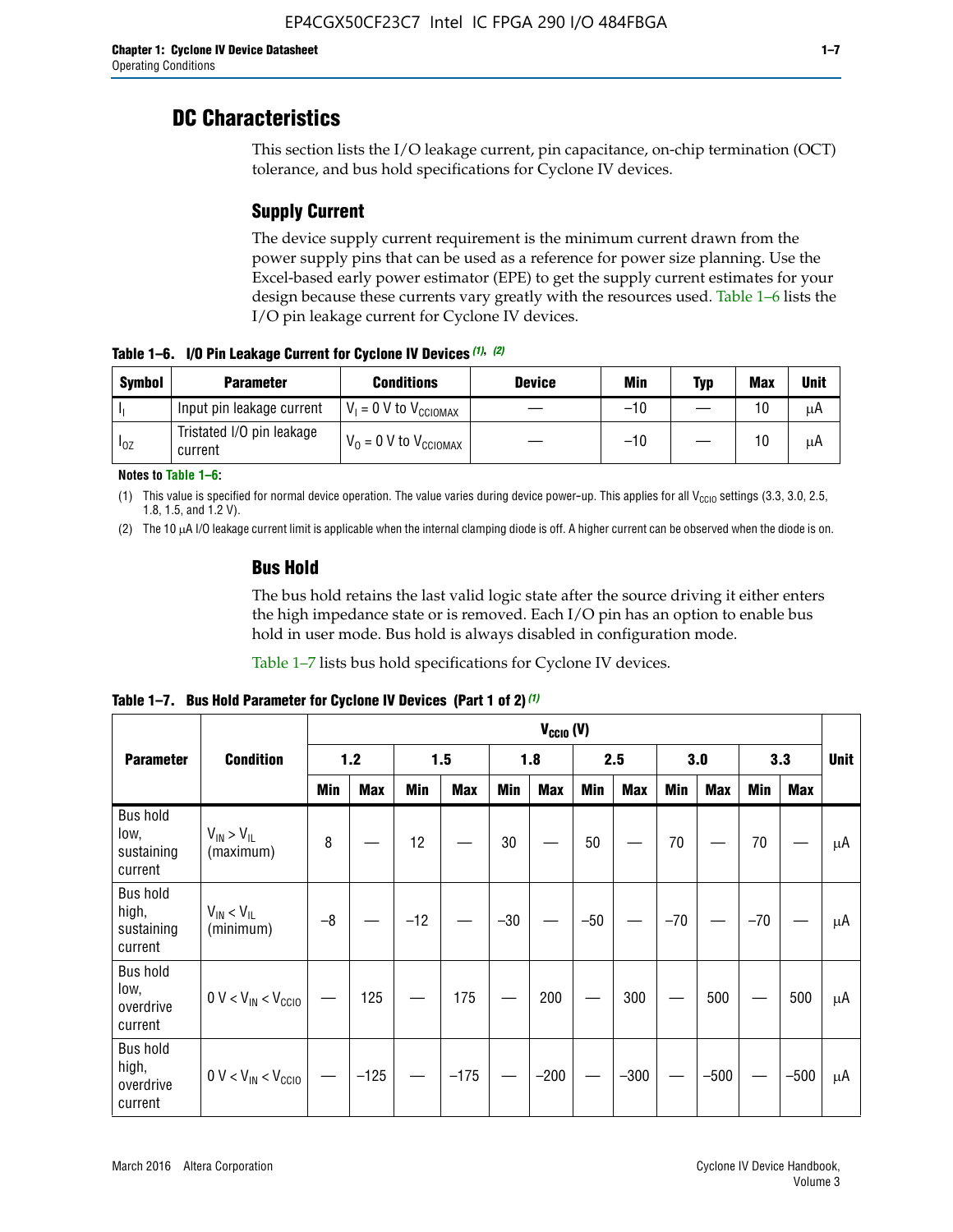| <b>Parameter</b>       |                  |            | $V_{CGI0} (V)$ |            |            |      |            |     |            |            |            |            |             |  |
|------------------------|------------------|------------|----------------|------------|------------|------|------------|-----|------------|------------|------------|------------|-------------|--|
|                        | <b>Condition</b> | 1.5<br>1.2 |                |            | 1.8        |      | 2.5        |     | 3.0        |            | 3.3        |            | <b>Unit</b> |  |
|                        |                  | <b>Min</b> | <b>Max</b>     | <b>Min</b> | <b>Max</b> | Min  | <b>Max</b> | Min | <b>Max</b> | <b>Min</b> | <b>Max</b> | <b>Min</b> | Max         |  |
| Bus hold trip<br>point |                  | 0.3        | 0.9            | 0.375      | 1.125      | 0.68 | 1.07       | 0.7 | 1.7        | 0.8        |            | 0.8        |             |  |

**Table 1–7. Bus Hold Parameter for Cyclone IV Devices (Part 2 of 2)** *(1)*

**Note to Table 1–7:**

(1) Bus hold trip points are based on the calculated input voltages from the JEDEC standard.

## **OCT Specifications**

Table 1–8 lists the variation of OCT without calibration across process, temperature, and voltage (PVT).

**Table 1–8. Series OCT Without Calibration Specifications for Cyclone IV Devices**

|                                   |                | <b>Resistance Tolerance</b> |                                                                             |               |
|-----------------------------------|----------------|-----------------------------|-----------------------------------------------------------------------------|---------------|
| <b>Description</b>                | $V_{CCIO} (V)$ | <b>Commercial Maximum</b>   | <b>Industrial, Extended</b><br>industrial, and<br><b>Automotive Maximum</b> | <b>Unit</b>   |
|                                   | 3.0            | ±30                         | ±40                                                                         | $\%$          |
|                                   | 2.5            | ±30                         | ±40                                                                         | $\frac{0}{0}$ |
| Series OCT without<br>calibration | 1.8            | ±40                         | ±50                                                                         | $\frac{0}{0}$ |
|                                   | 1.5            | ±50                         | ±50                                                                         | $\frac{0}{0}$ |
|                                   | 1.2            | ±50                         | ±50                                                                         | $\frac{0}{0}$ |

OCT calibration is automatically performed at device power-up for OCT-enabled I/Os.

Table 1–9 lists the OCT calibration accuracy at device power-up.

|  | Table 1–9.  Series OCT with Calibration at Device Power-Up Specifications for Cyclone IV Devices |  |  |  |
|--|--------------------------------------------------------------------------------------------------|--|--|--|
|--|--------------------------------------------------------------------------------------------------|--|--|--|

|                       |                | <b>Calibration Accuracy</b> |                                                                             |               |  |
|-----------------------|----------------|-----------------------------|-----------------------------------------------------------------------------|---------------|--|
| <b>Description</b>    | $V_{CGI0} (V)$ | <b>Commercial Maximum</b>   | <b>Industrial, Extended</b><br>industrial, and<br><b>Automotive Maximum</b> | Unit          |  |
|                       | 3.0            | ±10                         | ±10                                                                         | $\%$          |  |
| Series OCT with       | 2.5            | ±10                         | ±10                                                                         | $\%$          |  |
| calibration at device | 1.8            | ±10                         | ±10                                                                         | $\frac{0}{0}$ |  |
| power-up              | 1.5            | ±10                         | ±10                                                                         | $\frac{0}{0}$ |  |
|                       | 1.2            | ±10                         | ±10                                                                         | $\frac{0}{0}$ |  |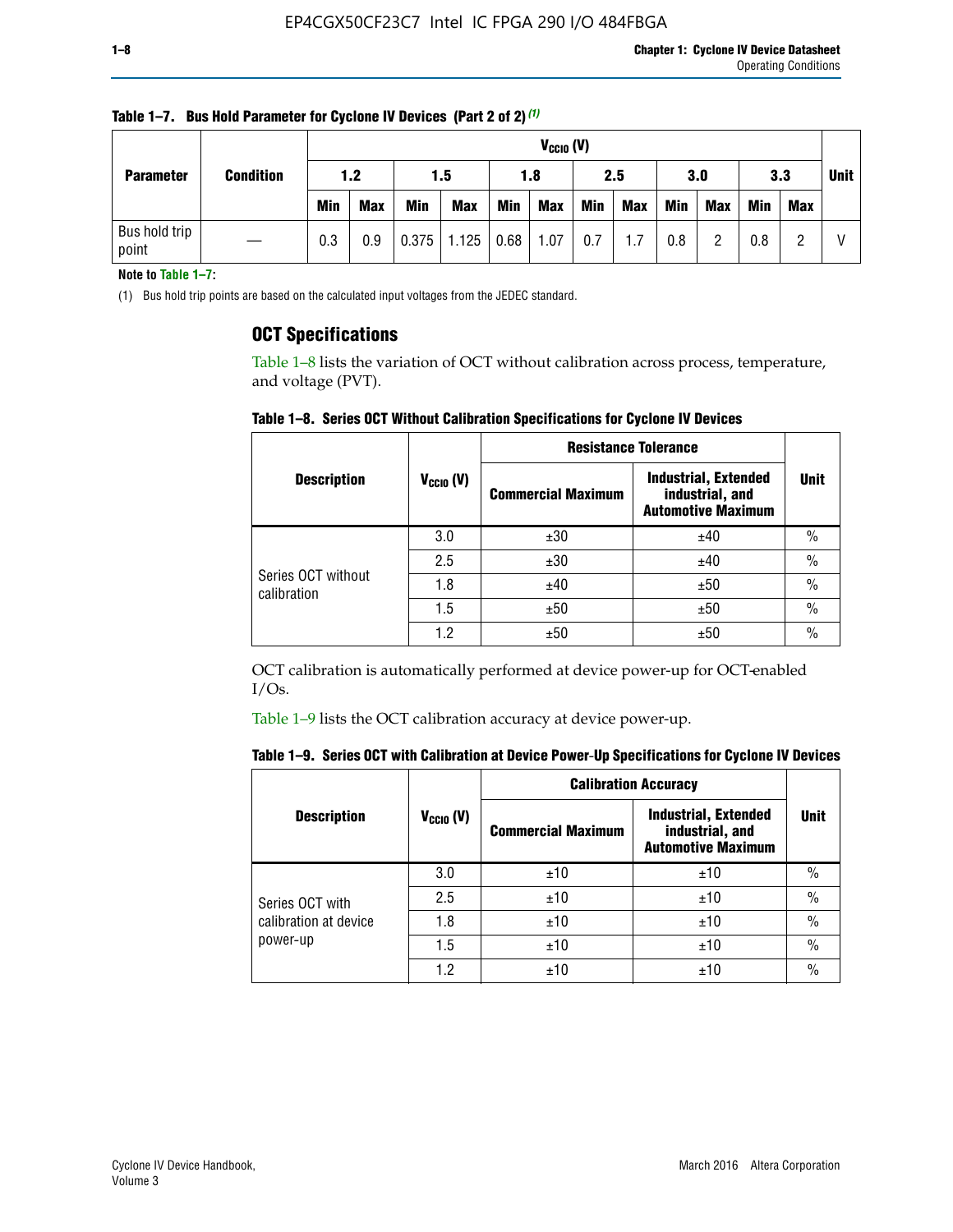The OCT resistance may vary with the variation of temperature and voltage after calibration at device power-up. Use Table 1–10 and Equation 1–1 to determine the final OCT resistance considering the variations after calibration at device power-up. Table 1–10 lists the change percentage of the OCT resistance with voltage and temperature.

**Table 1–10. OCT Variation After Calibration at Device Power**-**Up for Cyclone IV Devices**

| <b>Nominal Voltage</b> | dR/dT (%/°C) | $dR/dV$ (%/mV) |
|------------------------|--------------|----------------|
| 3.0                    | 0.262        | $-0.026$       |
| 2.5                    | 0.234        | $-0.039$       |
| 1.8                    | 0.219        | $-0.086$       |
| 1.5                    | 0.199        | $-0.136$       |
| 1.2                    | 0.161        | $-0.288$       |

#### **Equation 1–1. Final OCT Resistance** *(1)***,** *(2)***,** *(3)***,** *(4)***,** *(5)***,** *(6)*

 $\Delta R_V = (V_2 - V_1) \times 1000 \times dR/dV$  ––––––––––––(7)  $\Delta R_T = (T_2 - T_1) \times dR/dT$  ––––––– (8) For  $\Delta R_x < 0$ ; MF<sub>x</sub> = 1/ ( $|\Delta R_x|/100 + 1$ ) –––––– (9) For  $\Delta R_x > 0$ ;  $\text{MF}_x = \Delta R_x / 100 + 1$  ——– (10)  $MF = MF_V \times MF_T$  –––––––––––(11) Rfinal = Rinitial × MF ––––– *(12)*

#### **Notes to Equation 1–1:**

- (1)  $T_2$  is the final temperature.
- (2)  $T_1$  is the initial temperature.
- (3) MF is multiplication factor.
- (4)  $R<sub>final</sub>$  is final resistance.
- (5) Rinitial is initial resistance.
- (6) Subscript x refers to both  $\sqrt{v}$  and  $\sqrt{v}$ .
- (7)  $\Delta R_V$  is a variation of resistance with voltage.
- (8)  $\Delta R_T$  is a variation of resistance with temperature.
- (9) dR/dT is the change percentage of resistance with temperature after calibration at device power-up.
- (10) dR/dV is the change percentage of resistance with voltage after calibration at device power-up.
- (11)  $V_2$  is final voltage.
- (12)  $V_1$  is the initial voltage.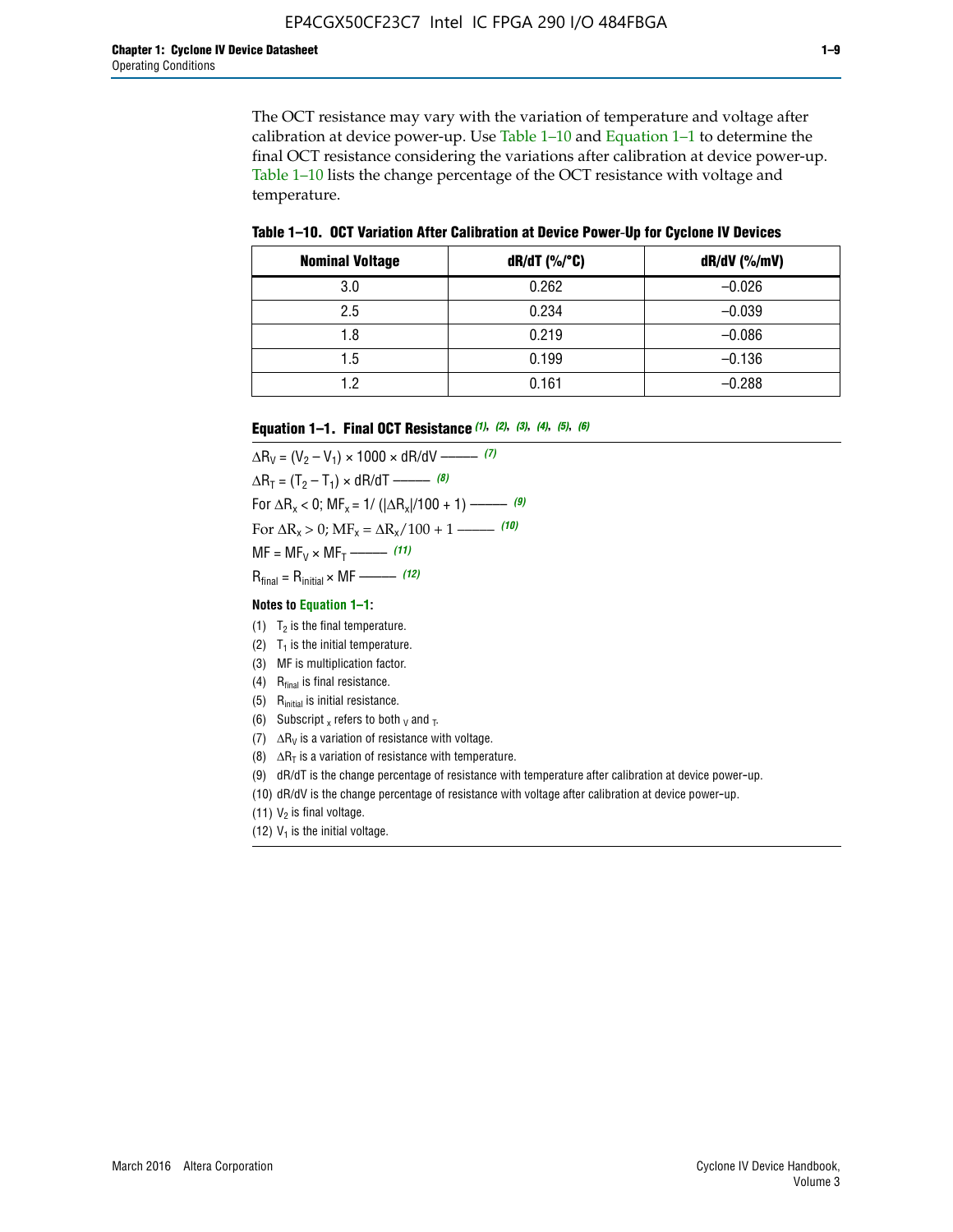Example 1-1 shows how to calculate the change of  $50$ - $\Omega$  I/O impedance from 25°C at 3.0 V to 85°C at 3.15 V.

## **Example 1–1. Impedance Change**

 $\Delta R_V = (3.15 - 3) \times 1000 \times -0.026 = -3.83$  $\Delta R_T = (85 - 25) \times 0.262 = 15.72$ Because  $\Delta R_V$  is negative,  $MF_V = 1 / (3.83/100 + 1) = 0.963$ Because  $\Delta R_T$  is positive,  $MF_T = 15.72/100 + 1 = 1.157$  $MF = 0.963 \times 1.157 = 1.114$  $R_{final} = 50 \times 1.114 = 55.71 \Omega$ 

## **Pin Capacitance**

Table 1–11 lists the pin capacitance for Cyclone IV devices.

**Table 1–11. Pin Capacitance for Cyclone IV Devices** *(1)*

| <b>Symbol</b>       | <b>Parameter</b>                                                                                    | Typical-<br><b>Quad Flat</b><br><b>Pack</b><br>(QFP) | Typical-<br><b>Quad Flat</b><br><b>No Leads</b><br>(QFN) | Typical-<br><b>Ball-Grid</b><br><b>Array</b><br>(BGA) | <b>Unit</b> |
|---------------------|-----------------------------------------------------------------------------------------------------|------------------------------------------------------|----------------------------------------------------------|-------------------------------------------------------|-------------|
| C <sub>IOTB</sub>   | Input capacitance on top and bottom I/O pins                                                        |                                                      |                                                          | 6                                                     | рF          |
| C <sub>IOLR</sub>   | Input capacitance on right I/O pins                                                                 |                                                      |                                                          | 5                                                     | pF          |
| $C_{LVDSLR}$        | Input capacitance on right I/O pins with dedicated LVDS output                                      | 8                                                    | 8                                                        | 7                                                     | рF          |
| $C_{VREFLR}$<br>(2) | Input capacitance on right dual-purpose VREF pin when used as<br>$V_{BFF}$ or user I/O pin          | 21                                                   | 21                                                       | 21                                                    | pF          |
| $C_{VREFTB}$<br>(2) | Input capacitance on top and bottom dual-purpose VREF pin when<br>used as $V_{BFF}$ or user I/O pin | 23(3)                                                | 23                                                       | 23                                                    | рF          |
| $C_{CLKTB}$         | Input capacitance on top and bottom dedicated clock input pins                                      |                                                      | 7                                                        | 6                                                     | рF          |
| $C_{CLKLR}$         | Input capacitance on right dedicated clock input pins                                               | 6                                                    | 6                                                        | 5                                                     | рF          |

#### **Notes to Table 1–11:**

(1) The pin capacitance applies to FBGA, UBGA, and MBGA packages.

(2) When you use the VREF pin as a regular input or output, you can expect a reduced performance of toggle rate and  $t_{\rm CO}$  because of higher pin capacitance.

(3) CVREFTB for the EP4CE22 device is 30 pF.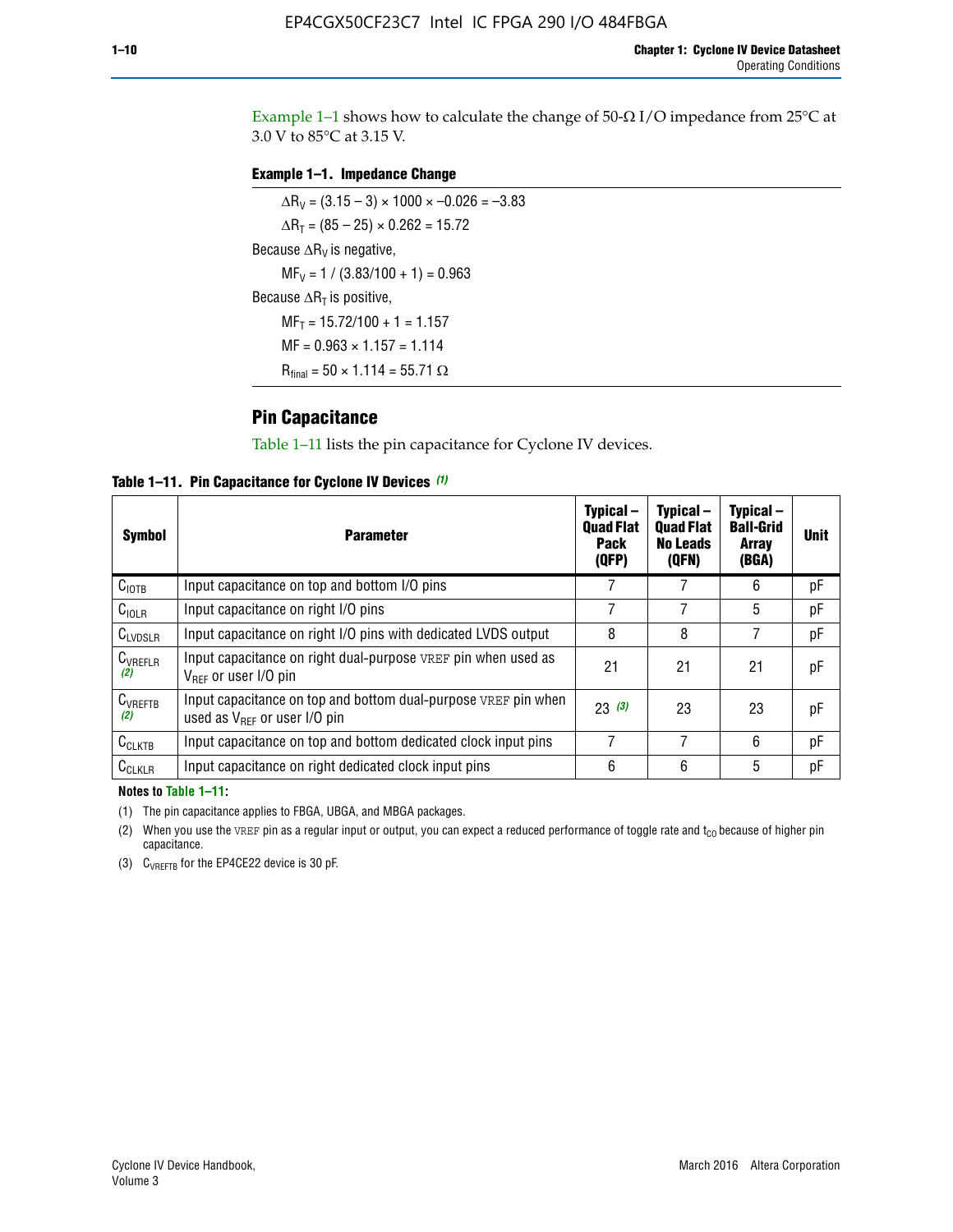## **Internal Weak Pull-Up and Weak Pull-Down Resistor**

Table 1–12 lists the weak pull-up and pull-down resistor values for Cyclone IV devices.

**Table 1–12. Internal Weak Pull**-**Up and Weak Pull**-**Down Resistor Values for Cyclone IV Devices** *(1)*

| <b>Symbol</b> | <b>Parameter</b>                                                            | <b>Conditions</b>                                  | Min | Typ | <b>Max</b> | <b>Unit</b> |
|---------------|-----------------------------------------------------------------------------|----------------------------------------------------|-----|-----|------------|-------------|
|               |                                                                             | $V_{\text{CC10}} = 3.3 \text{ V} \pm 5\%$ (2), (3) |     | 25  | 41         | kΩ          |
|               | Value of the I/O pin pull-up resistor                                       | $V_{\text{CC10}} = 3.0 \text{ V} \pm 5\%$ (2), (3) | 7   | 28  | 47         | $k\Omega$   |
|               | before and during configuration, as                                         | $V_{\text{CC10}} = 2.5 V \pm 5\%$ (2), (3)         | 8   | 35  | 61         | kΩ          |
| $R_{PU}$      | well as user mode if you enable the<br>programmable pull-up resistor option | $V_{\text{CC10}} = 1.8 V \pm 5\%$ (2), (3)         | 10  | 57  | 108        | kΩ          |
|               |                                                                             | $V_{\text{CC10}} = 1.5 V \pm 5\%$ (2), (3)         | 13  | 82  | 163        | kΩ          |
|               |                                                                             | $V_{\text{CC10}} = 1.2 \text{ V} \pm 5\%$ (2), (3) | 19  | 143 | 351        | kΩ          |
|               |                                                                             | $V_{\text{CC10}} = 3.3 V \pm 5\%$ (4)              | 6   | 19  | 30         | kΩ          |
| $R_{PD}$      |                                                                             | $V_{\text{CC10}} = 3.0 V \pm 5\%$ (4)              | 6   | 22  | 36         | kΩ          |
|               | Value of the I/O pin pull-down resistor<br>before and during configuration  | $V_{\text{CC10}} = 2.5 V \pm 5\%$ (4)              | 6   | 25  | 43         | kΩ          |
|               |                                                                             | $V_{\text{CC10}} = 1.8 \text{ V} \pm 5\%$ (4)      | 7   | 35  | 71         | kΩ          |
|               |                                                                             | $V_{\text{CC10}} = 1.5 V \pm 5\%$ (4)              | 8   | 50  | 112        | kΩ          |

#### **Notes to Table 1–12:**

- (1) All I/O pins have an option to enable weak pull-up except the configuration, test, and JTAG pins. The weak pull-down feature is only available for JTAG TCK.
- (2) Pin pull-up resistance values may be lower if an external source drives the pin higher than  $V_{\text{CCIO}}$ .
- (3)  $R_{PU} = (V_{CC10} V_1)/I_{R_PU}$ Minimum condition: –40°C; V<sub>CCIO</sub> = V<sub>CC</sub> + 5%, V<sub>I</sub> = V<sub>CC</sub> + 5% – 50 mV; Typical condition: 25°C; V<sub>CCIO</sub> = V<sub>CC</sub>, V<sub>I</sub> = 0 V; Maximum condition: 100°C;  $V_{\text{CCIO}} = V_{\text{CC}} - 5\%$ ,  $V_1 = 0$  V; in which V<sub>I</sub> refers to the input voltage at the I/O pin.
- (4)  $R_{PD} = V_I/I_{R_PD}$ Minimum condition:  $-40^{\circ}$ C; V<sub>CCIO</sub> = V<sub>CC</sub> + 5%, V<sub>I</sub> = 50 mV; Typical condition: 25°C;  $V_{\text{CCIO}} = V_{\text{CC}}$ ,  $V_{\text{I}} = V_{\text{CC}} - 5\%$ ; Maximum condition: 100°C; V<sub>CClO</sub> = V<sub>CC</sub> – 5%, V<sub>I</sub> = V<sub>CC</sub> – 5%; in which V<sub>I</sub> refers to the input voltage at the I/O pin.

## **Hot-Socketing**

Table 1–13 lists the hot-socketing specifications for Cyclone IV devices.

**Table 1–13. Hot**-**Socketing Specifications for Cyclone IV Devices**

| <b>Symbol</b> | <b>Maximum</b>                    |             |
|---------------|-----------------------------------|-------------|
| $I$ IOPIN(DC) | DC current per I/O pin            | $300 \mu A$ |
| $I$ IOPIN(AC) | AC current per I/O pin            | 8 mA $(1)$  |
| IXCVRTX(DC)   | DC current per transceiver TX pin | 100 mA      |
| IXCVRRX(DC)   | DC current per transceiver RX pin | 50 mA       |

**Note to Table 1–13:**

(1) The I/O ramp rate is 10 ns or more. For ramp rates faster than 10 ns, |IIOPIN| = C dv/dt, in which C is the I/O pin capacitance and dv/dt is the slew rate.

 $\mathbb{I} \rightarrow \mathbb{I}$  During hot-socketing, the I/O pin capacitance is less than 15 pF and the clock pin capacitance is less than 20 pF.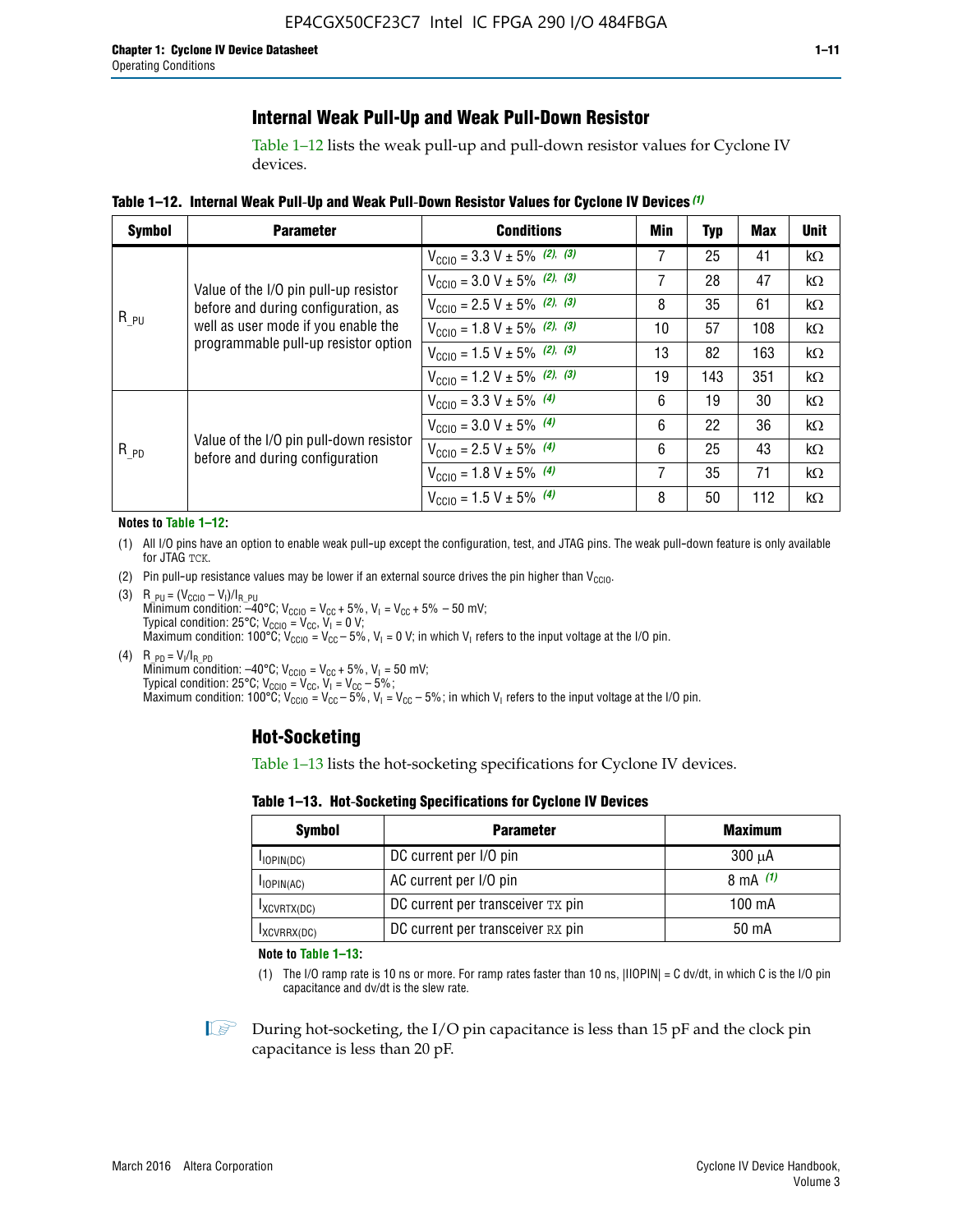## **Schmitt Trigger Input**

Cyclone IV devices support Schmitt trigger input on the TDI, TMS, TCK, nSTATUS, nCONFIG, nCE, CONF\_DONE, and DCLK pins. A Schmitt trigger feature introduces hysteresis to the input signal for improved noise immunity, especially for signals with slow edge rate. Table 1–14 lists the hysteresis specifications across the supported  $V<sub>CCIO</sub>$  range for Schmitt trigger inputs in Cyclone IV devices.

**Table 1–14. Hysteresis Specifications for Schmitt Trigger Input in Cyclone IV Devices**

| <b>Symbol</b>                  | <b>Parameter</b>                        | <b>Conditions (V)</b>   | <b>Minimum</b> | <b>Unit</b> |
|--------------------------------|-----------------------------------------|-------------------------|----------------|-------------|
|                                |                                         | $V_{\text{CGI0}} = 3.3$ | 200            | mV          |
|                                | Hysteresis for Schmitt trigger<br>input | $V_{\text{CGI0}} = 2.5$ | 200            | mV          |
| $\mathsf{V}_{\mathsf{SCHMIT}}$ |                                         | $V_{\text{CCIO}} = 1.8$ | 140            | mV          |
|                                |                                         | $V_{\text{CC10}} = 1.5$ | 110            | mV          |

## **I/O Standard Specifications**

The following tables list input voltage sensitivities ( $V<sub>IH</sub>$  and  $V<sub>II</sub>$ ), output voltage ( $V<sub>OH</sub>$ and  $V_{OL}$ ), and current drive characteristics ( $I_{OH}$  and  $I_{OL}$ ), for various I/O standards supported by Cyclone IV devices. Table 1–15 through Table 1–20 provide the I/O standard specifications for Cyclone IV devices.

|                    | $V_{CClO}(V)$ |            | $V_{IL}(V)$ |        |                            | $V_{IH} (V)$               | $V_{OL}(V)$             | $V_{OH} (V)$                 | l <sub>OL</sub>              | $I_{0H}$       |             |
|--------------------|---------------|------------|-------------|--------|----------------------------|----------------------------|-------------------------|------------------------------|------------------------------|----------------|-------------|
| I/O Standard       | Min           | <b>Typ</b> | <b>Max</b>  | Min    | <b>Max</b>                 | Min                        | Max                     | Max                          | Min                          | (mA)<br>(4)    | (mA)<br>(4) |
| 3.3-V LVTTL (3)    | 3.135         | 3.3        | 3.465       |        | 0.8                        | 1.7                        | 3.6                     | 0.45                         | 2.4                          | 4              | $-4$        |
| 3.3-V LVCMOS $(3)$ | 3.135         | 3.3        | 3.465       |        | 0.8                        | 1.7                        | 3.6                     | 0.2                          | $V_{\text{CC10}} - 0.2$      | $\overline{2}$ | $-2$        |
| 3.0-V LVTTL $(3)$  | 2.85          | 3.0        | 3.15        | $-0.3$ | 0.8                        | 1.7                        | $V_{\text{CC10}} + 0.3$ | 0.45                         | 2.4                          | 4              | $-4$        |
| 3.0-V LVCMOS (3)   | 2.85          | 3.0        | 3.15        | $-0.3$ | 0.8                        | 1.7                        | $V_{\rm CClO}$ + 0.3    | 0.2                          | $V_{\text{CC10}} - 0.2$      | 0.1            | $-0.1$      |
| $2.5 V$ (3)        | 2.375         | 2.5        | 2.625       | $-0.3$ | 0.7                        | 1.7                        | $V_{\text{CCIO}} + 0.3$ | 0.4                          | 2.0                          | 1              | $-1$        |
| 1.8V               | 1.71          | 1.8        | 1.89        | $-0.3$ | 0.35x<br>V <sub>CCIO</sub> | 0.65x<br>V <sub>CCIO</sub> | 2.25                    | 0.45                         | $V_{CGIO}$ –<br>0.45         | $\overline{2}$ | $-2$        |
| 1.5V               | 1.425         | 1.5        | 1.575       | $-0.3$ | 0.35x<br>V <sub>CCIO</sub> | 0.65x<br>V <sub>CCIO</sub> | $V_{\text{CC10}} + 0.3$ | 0.25x<br>V <sub>CClO</sub>   | 0.75x<br>V <sub>CCIO</sub>   | $\overline{2}$ | $-2$        |
| 1.2V               | 1.14          | 1.2        | 1.26        | $-0.3$ | 0.35x<br>V <sub>CCIO</sub> | 0.65x<br>V <sub>CCIO</sub> | $V_{\text{CC10}} + 0.3$ | 0.25x<br>V <sub>CClO</sub>   | 0.75x<br>V <sub>CCIO</sub>   | $\overline{2}$ | $-2$        |
| 3.0-V PCI          | 2.85          | 3.0        | 3.15        |        | 0.3x<br>V <sub>CCIO</sub>  | 0.5x<br>V <sub>CCIO</sub>  | $V_{\text{CCIO}} + 0.3$ | $0.1 \times V_{\text{CC10}}$ | $0.9 \times V_{\text{CC10}}$ | 1.5            | $-0.5$      |
| $3.0 - V$ PCI-X    | 2.85          | 3.0        | 3.15        |        | 0.35x<br>V <sub>CCIO</sub> | 0.5x<br>V <sub>CCIO</sub>  | $V_{\text{CC10}} + 0.3$ | $0.1 \times V_{\text{CC10}}$ | $0.9 \times V_{\text{CC10}}$ | 1.5            | $-0.5$      |

**Table 1–15. Single**-**Ended I/O Standard Specifications for Cyclone IV Devices** *(1)***,** *(2)*

#### **Notes to Table 1–15:**

(1) For voltage-referenced receiver input waveform and explanation of terms used in Table 1–15, refer to "Glossary" on page 1–37.

(2) AC load  $CL = 10$  pF

(3) For more information about interfacing Cyclone IV devices with 3.3/3.0/2.5-V LVTTL/LVCMOS I/O standards, refer to *[AN 447: Interfacing Cyclone III](http://www.altera.com/literature/an/an447.pdf)  [and Cyclone IV Devices with 3.3/3.0/2.5-V LVTTL/LVCMOS I/O Systems](http://www.altera.com/literature/an/an447.pdf)*.

(4) To meet the IOL and IOH specifications, you must set the current strength settings accordingly. For example, to meet the **3.3-V LVTTL** specification (4 mA), set the current strength settings to 4 mA or higher. Setting at lower current strength may not meet the lou and lon specifications in the handbook.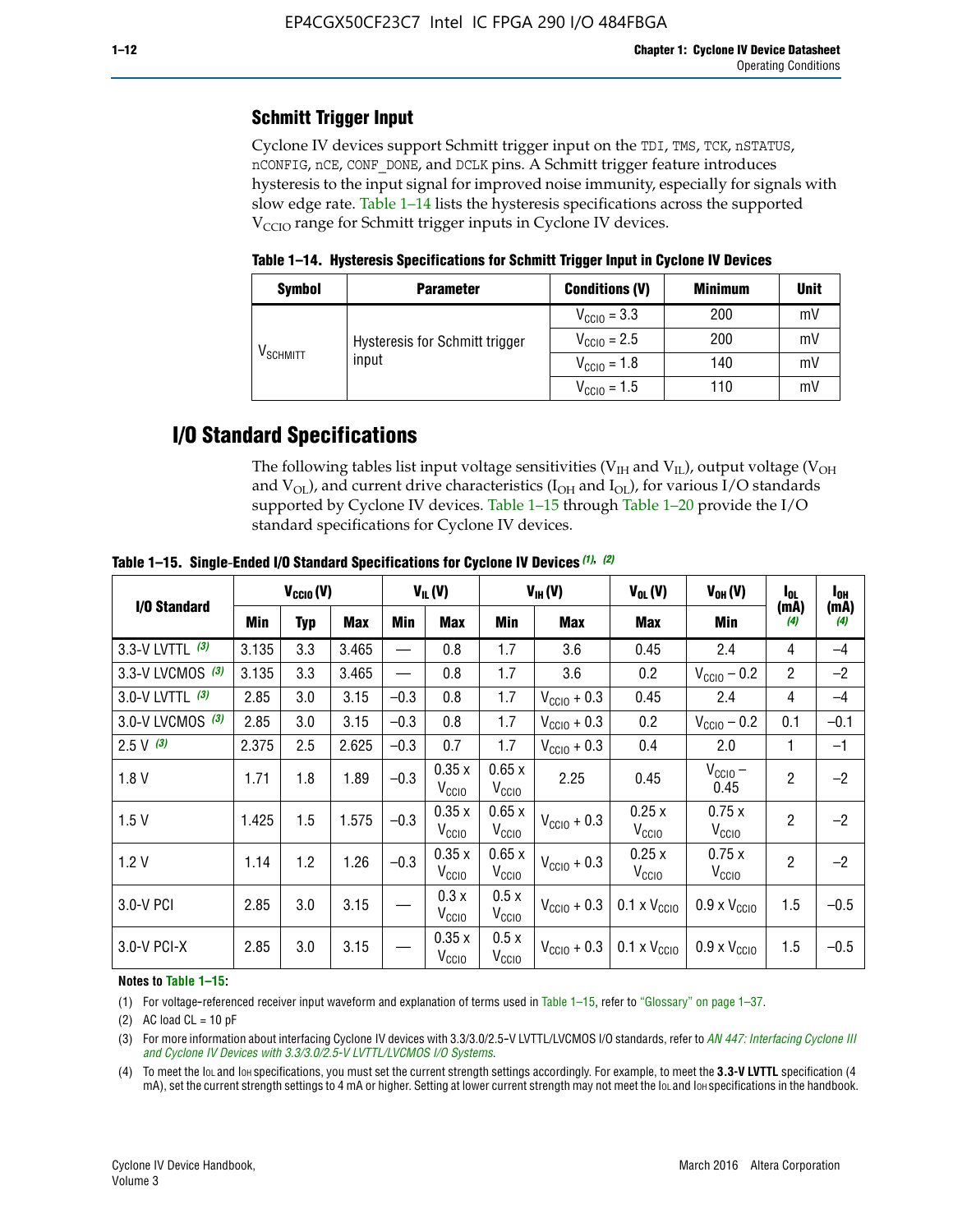| 1/0                    | $V_{CGI0}(V)$ |            |            | $V_{REF}(V)$                                                           |                                                                      |                                                                        | $V_{TT} (V)$ (2)    |                           |                     |
|------------------------|---------------|------------|------------|------------------------------------------------------------------------|----------------------------------------------------------------------|------------------------------------------------------------------------|---------------------|---------------------------|---------------------|
| <b>Standard</b>        | Min           | <b>Typ</b> | <b>Max</b> | Min                                                                    | <b>Typ</b>                                                           | <b>Max</b>                                                             | Min                 | <b>Typ</b>                | <b>Max</b>          |
| SSTL-2<br>Class I, II  | 2.375         | 2.5        | 2.625      | 1.19                                                                   | 1.25                                                                 | 1.31                                                                   | $V_{REF}$ –<br>0.04 | V <sub>REF</sub>          | $V_{REF}$ +<br>0.04 |
| SSTL-18<br>Class I, II | 1.7           | 1.8        | 1.9        | 0.833                                                                  | 0.9                                                                  | 0.969                                                                  | $V_{REF}$ –<br>0.04 | V <sub>REF</sub>          | $V_{REF}$ +<br>0.04 |
| HSTL-18<br>Class I, II | 1.71          | 1.8        | . 89       | 0.85                                                                   | 0.9                                                                  | 0.95                                                                   | 0.85                | 0.9                       | 0.95                |
| HSTL-15<br>Class I, II | 1.425         | 1.5        | 1.575      | 0.71                                                                   | 0.75                                                                 | 0.79                                                                   | 0.71                | 0.75                      | 0.79                |
| HSTL-12<br>Class I, II | 1.14          | 1.2        | 1.26       | $0.48 \times V_{\text{CC10}}$ (3)<br>$0.47 \times V_{\text{CC10}}$ (4) | $0.5 \times V_{\text{CC10}}$ (3)<br>$0.5 \times V_{\text{CC10}}$ (4) | $0.52 \times V_{\text{CC10}}$ (3)<br>$0.53 \times V_{\text{CC10}}$ (4) |                     | 0.5x<br>V <sub>CCIO</sub> |                     |

|  |  |  |  | Table 1–16. Single-Ended SSTL and HSTL I/O Reference Voltage Specifications for Cyclone IV Devices (1) |
|--|--|--|--|--------------------------------------------------------------------------------------------------------|
|--|--|--|--|--------------------------------------------------------------------------------------------------------|

### **Notes to Table 1–16:**

(1) For an explanation of terms used in Table 1–16, refer to "Glossary" on page 1–37.

(2)  $V_{TT}$  of the transmitting device must track  $V_{REF}$  of the receiving device.

(3) Value shown refers to DC input reference voltage,  $V_{REF(DC)}$ .

(4) Value shown refers to AC input reference voltage,  $V_{REF(AC)}$ .

|  |  |  |  |  | Table 1–17.  Single-Ended SSTL and HSTL I/O Standards Signal Specifications for Cyclone IV Devices |
|--|--|--|--|--|----------------------------------------------------------------------------------------------------|
|--|--|--|--|--|----------------------------------------------------------------------------------------------------|

| I/O                        |         | $V_{IL(DC)}(V)$        |                                      | $V_{IH(DC)}(V)$       |         | $V_{IL(AC)}(V)$     |                     | $V_{IH(AC)}(V)$      | $V_{OL}(V)$                        | $V_{OH} (V)$                       | l <sub>ol</sub> | $I_{0H}$ |
|----------------------------|---------|------------------------|--------------------------------------|-----------------------|---------|---------------------|---------------------|----------------------|------------------------------------|------------------------------------|-----------------|----------|
| <b>Standard</b>            | Min     | <b>Max</b>             | Min                                  | <b>Max</b>            | Min     | <b>Max</b>          | Min                 | <b>Max</b>           | <b>Max</b>                         | Min                                | (mA)            | (mA)     |
| SSTL-2<br>Class I          |         | $\rm V_{REF}-$<br>0.18 | $V_{REF} +$<br>0.18                  |                       |         | $V_{REF}$ –<br>0.35 | $V_{REF} +$<br>0.35 |                      | $V_{TT}$ –<br>0.57                 | $V_{TT}$ +<br>0.57                 | 8.1             | $-8.1$   |
| SSTL-2<br>Class II         |         | $V_{REF}$ –<br>0.18    | $V_{REF} +$<br>0.18                  |                       |         | $V_{REF}$ –<br>0.35 | $V_{REF} +$<br>0.35 |                      | $V_{TT}$ –<br>0.76                 | $V_{TT}$ +<br>0.76                 | 16.4            | $-16.4$  |
| <b>SSTL-18</b><br>Class I  |         | $V_{REF}$ –<br>0.125   | $V_{REF}$ +<br>0.125                 |                       |         | $V_{REF}$ –<br>0.25 | $V_{REF}$ +<br>0.25 |                      | $V_{TT}$ –<br>0.475                | $V_{TT}$ +<br>0.475                | 6.7             | $-6.7$   |
| <b>SSTL-18</b><br>Class II |         | $V_{REF}$ –<br>0.125   | $V_{REF}$ +<br>0.125                 |                       |         | $V_{REF}$ –<br>0.25 | $V_{REF}$ +<br>0.25 |                      | 0.28                               | $V_{CC10}$ –<br>0.28               | 13.4            | $-13.4$  |
| HSTL-18<br>Class I         |         | $V_{REF}$ –<br>0.1     | $V_{REF} +$<br>0.1                   |                       |         | $V_{REF}$ –<br>0.2  | $V_{REF}$ +<br>0.2  |                      | 0.4                                | $V_{CCIO}$ –<br>0.4                | 8               | $-8$     |
| HSTL-18<br>Class II        |         | $V_{REF}$ –<br>0.1     | $V_{REF} +$<br>0.1                   |                       |         | $V_{REF}$ –<br>0.2  | $V_{REF} +$<br>0.2  |                      | 0.4                                | $V_{CC10}$ –<br>0.4                | 16              | $-16$    |
| HSTL-15<br>Class I         |         | $V_{REF}$ –<br>0.1     | $V_{REF} +$<br>0.1                   |                       |         | $V_{REF}$ –<br>0.2  | $V_{REF}$ +<br>0.2  |                      | 0.4                                | $V_{\text{CC1O}} -$<br>0.4         | 8               | $-8$     |
| HSTL-15<br>Class II        |         | $V_{REF}$ –<br>0.1     | $\mathsf{V}_{\mathsf{REF}}$ +<br>0.1 |                       |         | $V_{REF}$ –<br>0.2  | $V_{REF}$ +<br>0.2  |                      | 0.4                                | $V_{CC10}$ –<br>0.4                | 16              | $-16$    |
| <b>HSTL-12</b><br>Class I  | $-0.15$ | $V_{REF}-$<br>0.08     | $V_{REF} +$<br>0.08                  | $V_{CGI0} + 0.15$     | $-0.24$ | $V_{REF}$ –<br>0.15 | $V_{REF} +$<br>0.15 | $V_{CCIO} +$<br>0.24 | $0.25 \times$<br>V <sub>CCIO</sub> | $0.75 \times$<br>V <sub>CCIO</sub> | 8               | $-8$     |
| HSTL-12<br>Class II        | $-0.15$ | $V_{REF}$ –<br>0.08    | $V_{REF} +$<br>0.08                  | $V_{\rm CClO} + 0.15$ | $-0.24$ | $V_{REF}$ –<br>0.15 | $V_{REF} +$<br>0.15 | $V_{CC10}$ +<br>0.24 | $0.25 \times$<br>V <sub>CCIO</sub> | $0.75 \times$<br>V <sub>CCIO</sub> | 14              | $-14$    |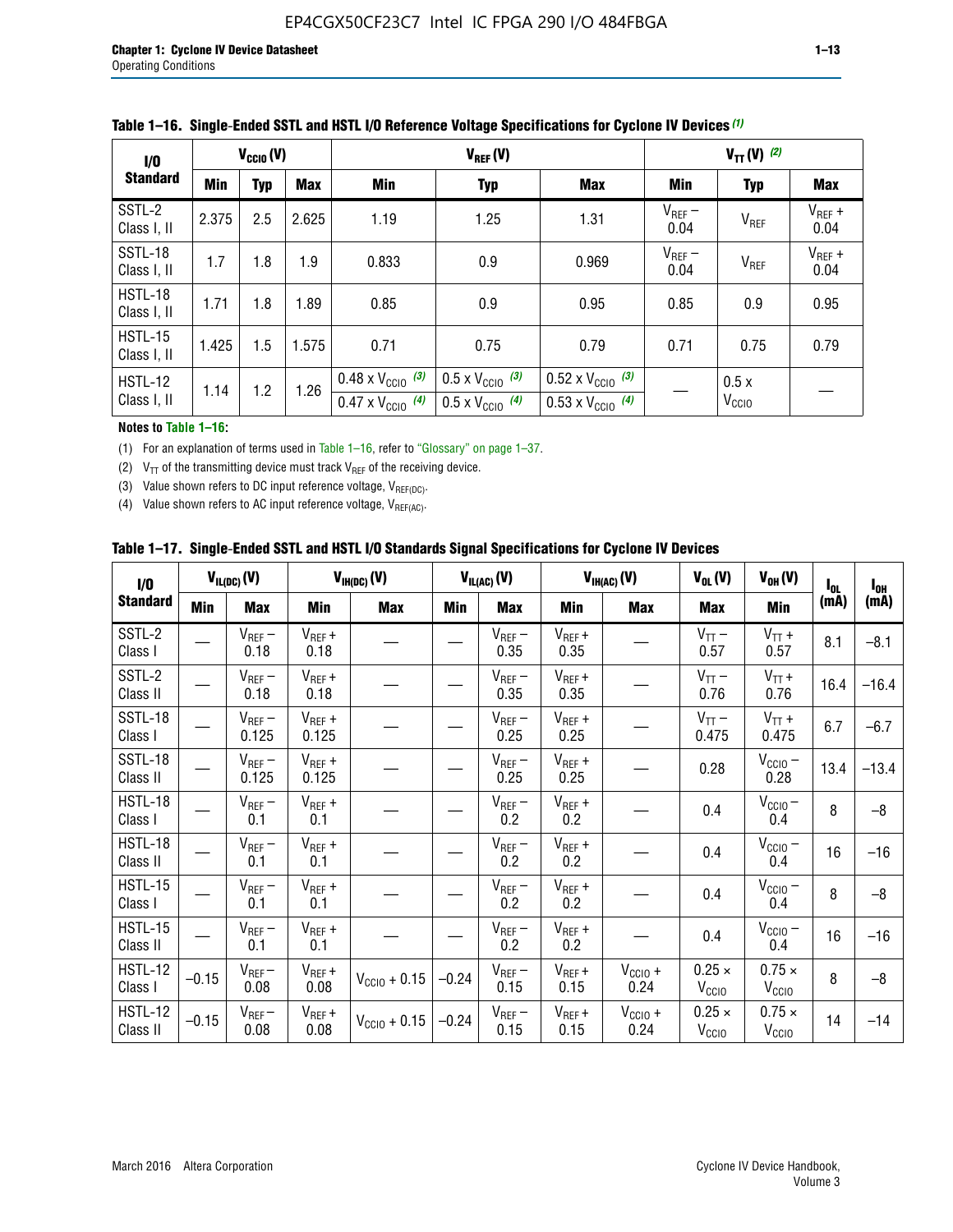**f For more information about receiver input and transmitter output waveforms, and for** other differential I/O standards, refer to the *[I/O Features in Cyclone IV Devices](http://www.altera.com/literature/hb/cyclone-iv/cyiv-51006.pdf)* chapter*.*

**Table 1–18. Differential SSTL I/O Standard Specifications for Cyclone IV Devices** *(1)*

| I/O Standard           |       | $V_{\text{CCIO}}(V)$ |            |      | $V_{\text{Swing(DC)}}(V)$ |                           | $V_{X(AC)}(V)$ |                                 | (V) | $V_{\text{Swing}(AC)}$       |                                | $V_{OX(AC)}(V)$ |                                 |
|------------------------|-------|----------------------|------------|------|---------------------------|---------------------------|----------------|---------------------------------|-----|------------------------------|--------------------------------|-----------------|---------------------------------|
|                        | Min   | Typ                  | <b>Max</b> | Min  | <b>Max</b>                | <b>Min</b>                | <b>Typ</b>     | <b>Max</b>                      | Min | <b>Max</b>                   | Min                            | <b>Typ</b>      | <b>Max</b>                      |
| SSTL-2<br>Class I, II  | 2.375 | 2.5                  | 2.625      | 0.36 | V <sub>CCIO</sub>         | $V_{\text{CC10}}/2 - 0.2$ |                | $V_{\text{CC10}}/2$<br>$+0.2$   | 0.7 | $V_{\text{CCI}}$<br>$\Omega$ | $V_{\text{CC10}}/2 -$<br>0.125 |                 | $V_{\text{CC10}}/2$<br>$+0.125$ |
| SSTL-18<br>Class I, II | 1.7   | .8                   | .90        | 0.25 | V <sub>CCIO</sub>         | $V_{CC10}/2 -$<br>0.175   |                | $V_{\text{CC10}}/2$<br>$+0.175$ | 0.5 | $V_{\text{CCI}}$<br>0        | $V_{\text{CC10}}/2 -$<br>0.125 |                 | $V_{\text{CC10}}/2$<br>$+0.125$ |

#### **Note to Table 1–18:**

(1) Differential SSTL requires a  $V_{REF}$  input.

**Table 1–19. Differential HSTL I/O Standard Specifications for Cyclone IV Devices** *(1)*

|                               | $V_{CClO}(V)$ |     |            |         | $V_{\text{DIF(DC)}}(V)$ |                               | $V_{X(AC)}(V)$ |                            |                            | $V_{CM(DC)}(V)$ |                            |         | $V_{\text{DIF(AC)}}(V)$    |
|-------------------------------|---------------|-----|------------|---------|-------------------------|-------------------------------|----------------|----------------------------|----------------------------|-----------------|----------------------------|---------|----------------------------|
| I/O Standard                  | Min           | Typ | <b>Max</b> | Min     | <b>Max</b>              | Min                           | <b>Typ</b>     | <b>Max</b>                 | Min                        | <b>Typ</b>      | <b>Max</b>                 | Mi<br>n | <b>Max</b>                 |
| HSTL-18<br>Class I, II        | 1.71          | 1.8 | .89        | 0.2     |                         | 0.85                          |                | 0.95                       | 0.85                       |                 | 0.95                       | 0.4     |                            |
| <b>HSTL-15</b><br>Class I, II | 1.425         | 1.5 | .575       | $0.2\,$ |                         | 0.71                          |                | 0.79                       | 0.71                       |                 | 0.79                       | 0.4     |                            |
| <b>HSTL-12</b><br>Class I, II | 1.14          | 1.2 | 1.26       | 0.16    | V <sub>CCIO</sub>       | $0.48 \times V_{\text{CC10}}$ |                | 0.52x<br>V <sub>CCIO</sub> | 0.48x<br>V <sub>CCIO</sub> |                 | 0.52x<br>V <sub>CCIO</sub> | 0.3     | 0.48x<br>V <sub>CCIO</sub> |

## **Note to Table 1–19:**

(1) Differential HSTL requires a  $V_{REF}$  input.

**Table 1–20. Differential I/O Standard Specifications for Cyclone IV Devices** *(1)* **(Part 1 of 2)**

|                                                                                                         |       | $V_{CCl0} (V)$ |            |            | $V_{ID}$ (mV) |                  | $V_{\text{lcm}}(V)^{(2)}$                           |      |     | $V_{0D}$ (mV) $(3)$ |     |            | $V_{0S} (V)$ (3) |       |
|---------------------------------------------------------------------------------------------------------|-------|----------------|------------|------------|---------------|------------------|-----------------------------------------------------|------|-----|---------------------|-----|------------|------------------|-------|
| I/O Standard<br>Min<br><b>LVPECL</b><br>2.375<br>(Row I/Os)<br>(6)<br><b>LVPECL</b><br>2.375<br>(Column | Typ   | <b>Max</b>     | <b>Min</b> | <b>Max</b> | Min           | <b>Condition</b> | <b>Max</b>                                          | Min  | Typ | Max                 | Min | <b>Typ</b> | Max              |       |
|                                                                                                         |       |                |            |            |               | 0.05             | $D_{MAX} \leq 500$ Mbps                             | 1.80 |     |                     |     |            |                  |       |
|                                                                                                         |       | 2.5            | 2.625      | 100        |               | 0.55             | 500 Mbps $\leq$ D <sub>MAX</sub><br>$\leq$ 700 Mbps | 1.80 |     |                     |     |            |                  |       |
|                                                                                                         |       |                |            |            |               | 1.05             | $D_{MAX}$ > 700 Mbps                                | 1.55 |     |                     |     |            |                  |       |
|                                                                                                         |       |                |            |            |               | 0.05             | $D_{MAX} \leq 500$ Mbps                             | 1.80 |     |                     |     |            |                  |       |
| $1/Os)$ (6)                                                                                             |       | 2.5            | 2.625      | 100        |               | 0.55             | 500 Mbps $\leq D_{MAX}$<br>$\leq$ 700 Mbps          | 1.80 |     |                     |     |            |                  |       |
|                                                                                                         |       |                |            |            |               | 1.05             | $D_{MAX}$ > 700 Mbps                                | 1.55 |     |                     |     |            |                  |       |
|                                                                                                         |       |                |            |            |               | 0.05             | $D_{MAX} \leq 500$ Mbps                             | 1.80 |     |                     |     |            |                  |       |
| LVDS (Row<br>I/Os)                                                                                      | 2.375 | 2.5            | 2.625      | 100        |               | 0.55             | 500 Mbps $\leq D_{MAX}$<br>$\leq 700$ Mbps          | 1.80 | 247 |                     | 600 | 1.125      | 1.25             | 1.375 |
|                                                                                                         |       |                |            |            |               | 1.05             | $D_{MAX}$ > 700 Mbps                                | 1.55 |     |                     |     |            |                  |       |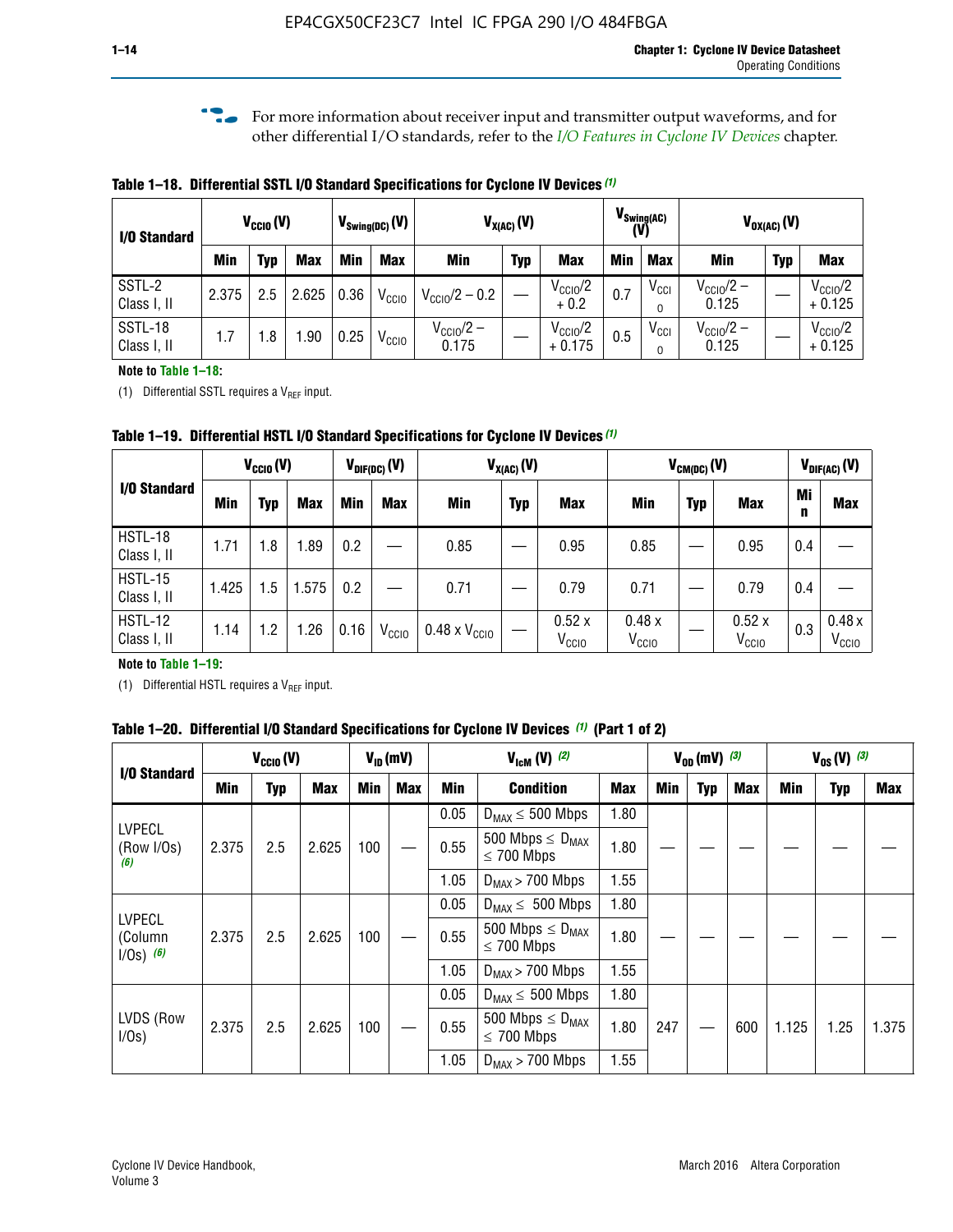## EP4CGX50CF23C7 Intel IC FPGA 290 I/O 484FBGA

|                                         |            | $V_{\text{CCIO}}(V)$ |            |            | $V_{ID}(mV)$ |            | $V_{\text{lcm}}(V)^{(2)}$                  |            |     | $V_{OD}$ (mV) $(3)$ |            |            | $V_{0S} (V)$ (3) |            |
|-----------------------------------------|------------|----------------------|------------|------------|--------------|------------|--------------------------------------------|------------|-----|---------------------|------------|------------|------------------|------------|
| I/O Standard                            | <b>Min</b> | <b>Typ</b>           | <b>Max</b> | <b>Min</b> | <b>Max</b>   | <b>Min</b> | <b>Condition</b>                           | <b>Max</b> | Min | <b>Typ</b>          | <b>Max</b> | <b>Min</b> | <b>Typ</b>       | <b>Max</b> |
|                                         |            |                      |            |            |              | 0.05       | $D_{MAX} \leq 500$ Mbps                    | 1.80       |     |                     |            |            |                  |            |
| LVDS<br>(Column<br>I/Os)                | 2.375      | 2.5                  | 2.625      | 100        |              | 0.55       | 500 Mbps $\leq D_{MAX}$<br>$\leq 700$ Mbps | 1.80       | 247 |                     | 600        | 1.125      | 1.25             | 1.375      |
|                                         |            |                      |            |            |              | 1.05       | $D_{MAX}$ > 700 Mbps                       | 1.55       |     |                     |            |            |                  |            |
| <b>BLVDS (Row</b><br>$1/0s)$ (4)        | 2.375      | 2.5                  | 2.625      | 100        |              |            |                                            |            |     |                     |            |            |                  |            |
| <b>BLVDS</b><br>(Column<br>$1/0s)$ (4)  | 2.375      | 2.5                  | 2.625      | 100        |              |            |                                            |            |     |                     |            |            |                  |            |
| mini-LVDS<br>(Row I/Os)<br>(5)          | 2.375      | 2.5                  | 2.625      |            |              |            |                                            |            | 300 |                     | 600        | 1.0        | 1.2              | 1.4        |
| mini-LVDS<br>(Column<br>$1/Os)$ (5)     | 2.375      | 2.5                  | 2.625      |            |              |            |                                            |            | 300 |                     | 600        | 1.0        | 1.2              | 1.4        |
| RSDS <sup>®</sup> (Row<br>$1/0s)$ $(5)$ | 2.375      | 2.5                  | 2.625      |            |              |            |                                            |            | 100 | 200                 | 600        | 0.5        | 1.2              | 1.5        |
| <b>RSDS</b><br>(Column<br>$1/0s)$ (5)   | 2.375      | 2.5                  | 2.625      |            |              |            |                                            |            | 100 | 200                 | 600        | 0.5        | 1.2              | 1.5        |
| PPDS (Row<br>$1/0s)$ (5)                | 2.375      | 2.5                  | 2.625      |            |              |            |                                            |            | 100 | 200                 | 600        | 0.5        | 1.2              | 1.4        |
| <b>PPDS</b><br>(Column<br>$1/Os)$ (5)   | 2.375      | 2.5                  | 2.625      |            |              |            |                                            |            | 100 | 200                 | 600        | 0.5        | 1.2              | 1.4        |

### **Table 1–20. Differential I/O Standard Specifications for Cyclone IV Devices** *(1)* **(Part 2 of 2)**

**Notes to Table 1–20:**

(1) For an explanation of terms used in Table 1–20, refer to "Glossary" on page 1–37.

(2)  $V_{IN}$  range: 0  $V \le V_{IN} \le 1.85$  V.

(3) R<sub>L</sub> range:  $90 \le R_L \le 110 \Omega$ .

(4) There are no fixed  $V_{IN}$ ,  $V_{OD}$ , and  $V_{OS}$  specifications for BLVDS. They depend on the system topology.

(5) The Mini-LVDS, RSDS, and PPDS standards are only supported at the output pins.

(6) The LVPECL I/O standard is only supported on dedicated clock input pins. This I/O standard is not supported for output pins.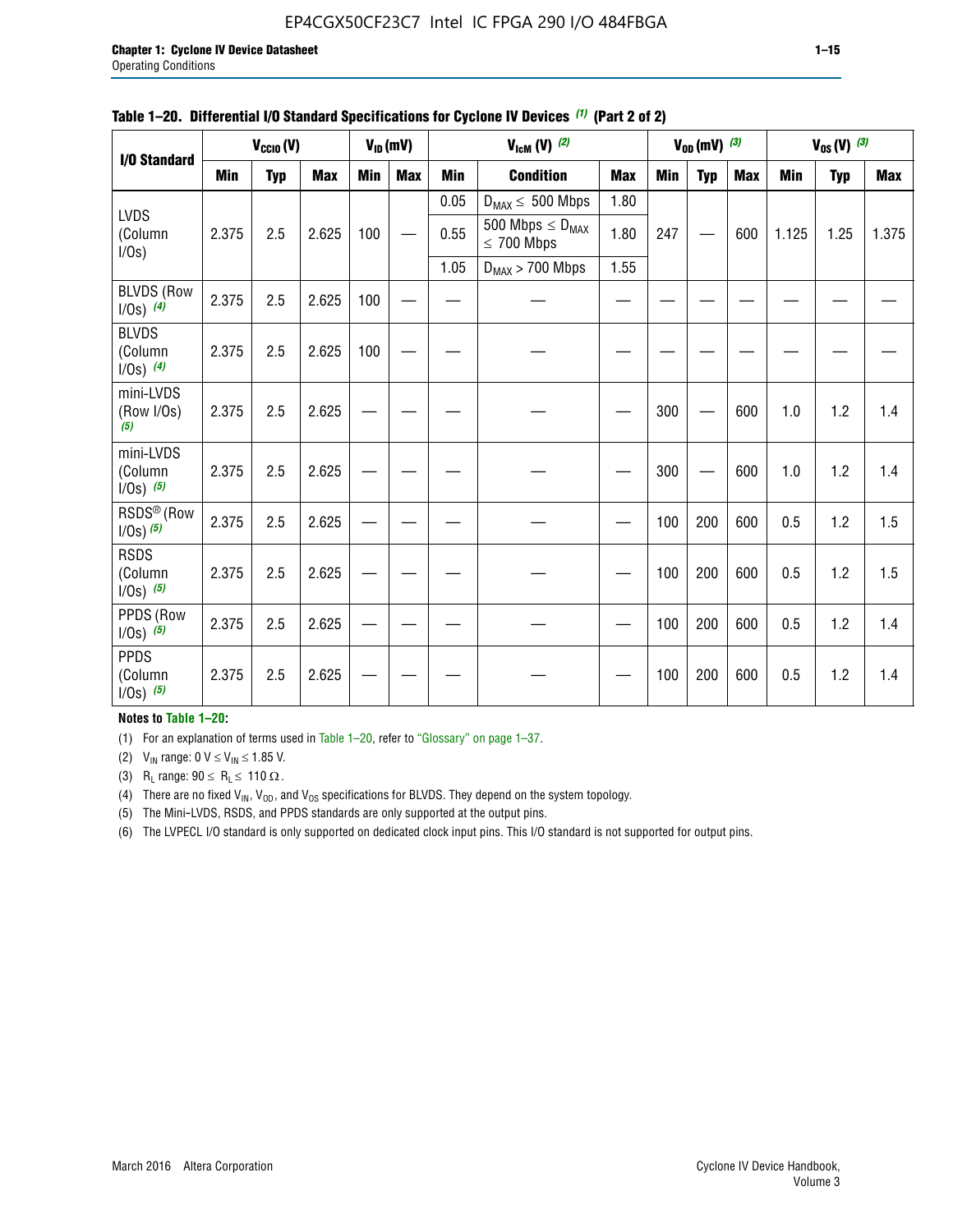## **Power Consumption**

Use the following methods to estimate power for a design:

- the Excel-based EPE
- the Quartus® II PowerPlay power analyzer feature

The interactive Excel-based EPE is used prior to designing the device to get a magnitude estimate of the device power. The Quartus II PowerPlay power analyzer provides better quality estimates based on the specifics of the design after place-and-route is complete. The PowerPlay power analyzer can apply a combination of user-entered, simulation-derived, and estimated signal activities that, combined with detailed circuit models, can yield very accurate power estimates.

f For more information about power estimation tools, refer to the *[Early Power Estimator](http://www.altera.com/literature/ug/ug_epe.pdf
)  [User Guide](http://www.altera.com/literature/ug/ug_epe.pdf
)* and the *[PowerPlay Power Analysis](http://www.altera.com/literature/hb/qts/qts_qii53013.pdf)* chapter in volume 3 of the *Quartus II Handboo*k.

## **Switching Characteristics**

This section provides performance characteristics of Cyclone IV core and periphery blocks for commercial grade devices.

These characteristics can be designated as Preliminary or Final.

- Preliminary characteristics are created using simulation results, process data, and other known parameters. The upper-right hand corner of these tables show the designation as "Preliminary".
- Final numbers are based on actual silicon characterization and testing. The numbers reflect the actual performance of the device under worst-case silicon process, voltage, and junction temperature conditions. There are no designations on finalized tables.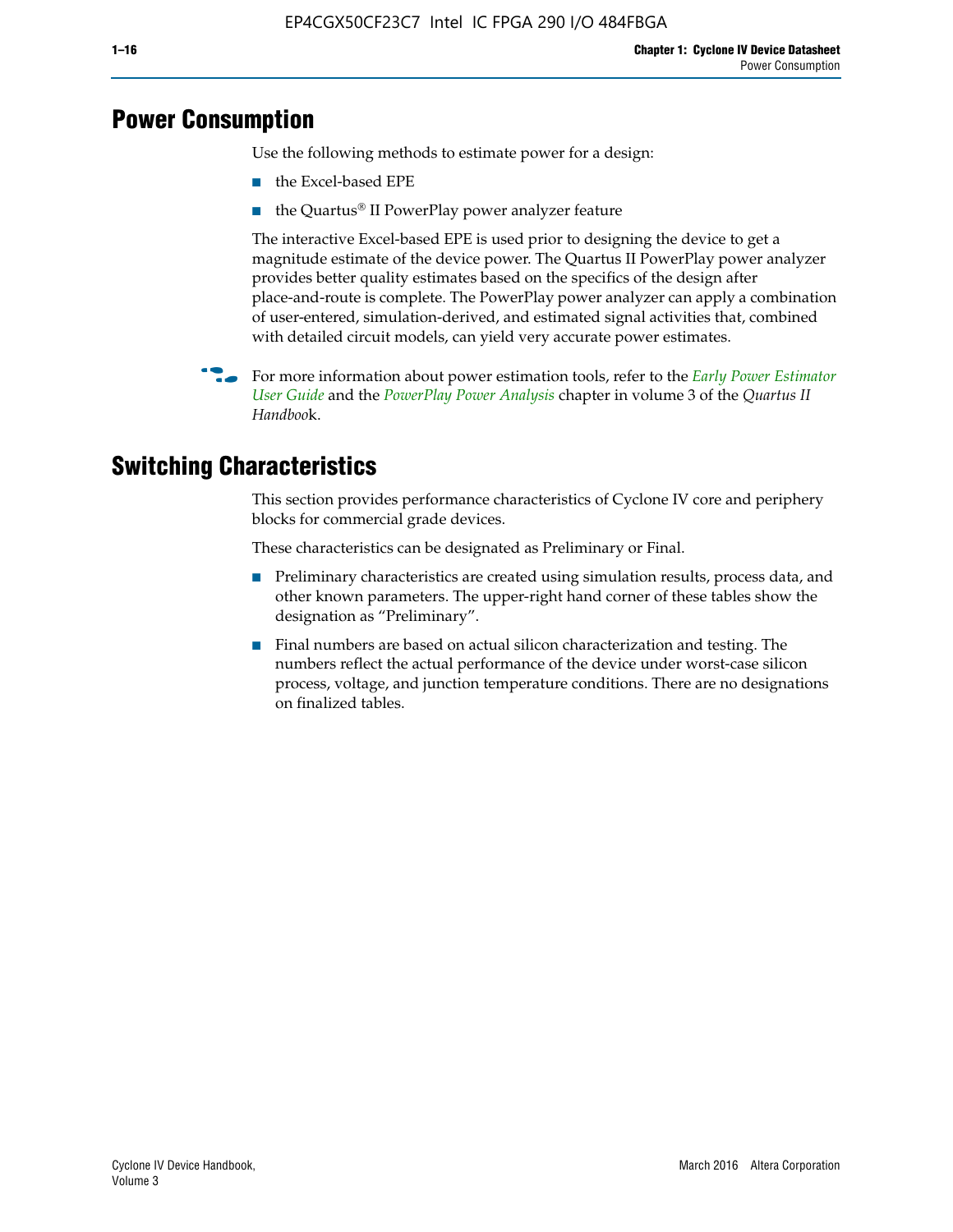## **Transceiver Performance Specifications**

Table 1–21 lists the Cyclone IV GX transceiver specifications.

## **Table 1–21. Transceiver Specification for Cyclone IV GX Devices (Part 1 of 4)**

| Symbol/                                                   |                                                      |                     | C <sub>6</sub>             |                                                                     |                     | C7, I7                     |                |                     | C <sub>8</sub>  |                |              |
|-----------------------------------------------------------|------------------------------------------------------|---------------------|----------------------------|---------------------------------------------------------------------|---------------------|----------------------------|----------------|---------------------|-----------------|----------------|--------------|
| <b>Description</b>                                        | <b>Conditions</b>                                    | <b>Min</b>          | <b>Typ</b>                 | <b>Max</b>                                                          | <b>Min</b>          | <b>Typ</b>                 | <b>Max</b>     | <b>Min</b>          | <b>Typ</b>      | <b>Max</b>     | <b>Unit</b>  |
| <b>Reference Clock</b>                                    |                                                      |                     |                            |                                                                     |                     |                            |                |                     |                 |                |              |
| Supported I/O<br><b>Standards</b>                         |                                                      |                     |                            | 1.2 V PCML, 1.5 V PCML, 3.3 V PCML, Differential LVPECL, LVDS, HCSL |                     |                            |                |                     |                 |                |              |
| Input frequency<br>from REFCLK input<br>pins              |                                                      | 50                  |                            | 156.25                                                              | 50                  |                            | 156.25         | 50                  |                 | 156.25         | <b>MHz</b>   |
| Spread-spectrum<br>modulating clock<br>frequency          | Physical interface<br>for PCI Express<br>(PIPE) mode | 30                  |                            | 33                                                                  | 30                  |                            | 33             | 30                  |                 | 33             | kHz          |
| Spread-spectrum<br>downspread                             | PIPE mode                                            |                     | 0 <sub>to</sub><br>$-0.5%$ |                                                                     |                     | 0 <sub>to</sub><br>$-0.5%$ |                |                     | 0 to<br>$-0.5%$ |                |              |
| Peak-to-peak<br>differential input<br>voltage             |                                                      | 0.1                 |                            | 1.6                                                                 | 0.1                 |                            | 1.6            | 0.1                 |                 | 1.6            | $\mathsf{V}$ |
| V <sub>ICM</sub> (AC coupled)                             |                                                      |                     | $1100 \pm 5\%$             |                                                                     |                     | $1100 \pm 5\%$             |                |                     | $1100 \pm 5\%$  |                | mV           |
| $VICM$ (DC coupled)                                       | HCSL I/O<br>standard for PCIe<br>reference clock     | 250                 |                            | 550                                                                 | 250                 |                            | 550            | 250                 |                 | 550            | mV           |
| <b>Transmitter REFCLK</b><br>Phase Noise (1)              | Frequency offset                                     |                     |                            | $-123$                                                              |                     |                            | $-123$         |                     |                 | $-123$         | dBc/Hz       |
| <b>Transmitter REFCLK</b><br>Total Jitter (1)             | $= 1$ MHz $- 8$ MHZ                                  |                     |                            | 42.3                                                                |                     |                            | 42.3           |                     |                 | 42.3           | ps           |
| $R_{ref}$                                                 |                                                      |                     | 2000<br>± 1%               |                                                                     |                     | 2000<br>± 1%               |                |                     | 2000<br>± 1%    |                | $\Omega$     |
| <b>Transceiver Clock</b>                                  |                                                      |                     |                            |                                                                     |                     |                            |                |                     |                 |                |              |
| cal blk clk clock<br>frequency                            |                                                      | 10                  |                            | 125                                                                 | 10                  |                            | 125            | 10                  |                 | 125            | <b>MHz</b>   |
| fixedclk Clock<br>frequency                               | <b>PCIe Receiver</b><br>Detect                       |                     | 125                        |                                                                     |                     | 125                        |                |                     | 125             |                | <b>MHz</b>   |
| reconfig clk<br>clock frequency                           | Dynamic<br>reconfiguration<br>clock frequency        | 2.5/<br>37.5<br>(2) |                            | 50                                                                  | 2.5/<br>37.5<br>(2) |                            | 50             | 2.5/<br>37.5<br>(2) |                 | 50             | <b>MHz</b>   |
| Delta time between<br>reconfig_clk                        |                                                      |                     |                            | $\overline{2}$                                                      |                     |                            | $\overline{2}$ |                     |                 | $\overline{2}$ | ms           |
| Transceiver block<br>minimum<br>power-down pulse<br>width |                                                      |                     | 1                          |                                                                     |                     | 1                          |                |                     | $\mathbf{1}$    |                | $\mu s$      |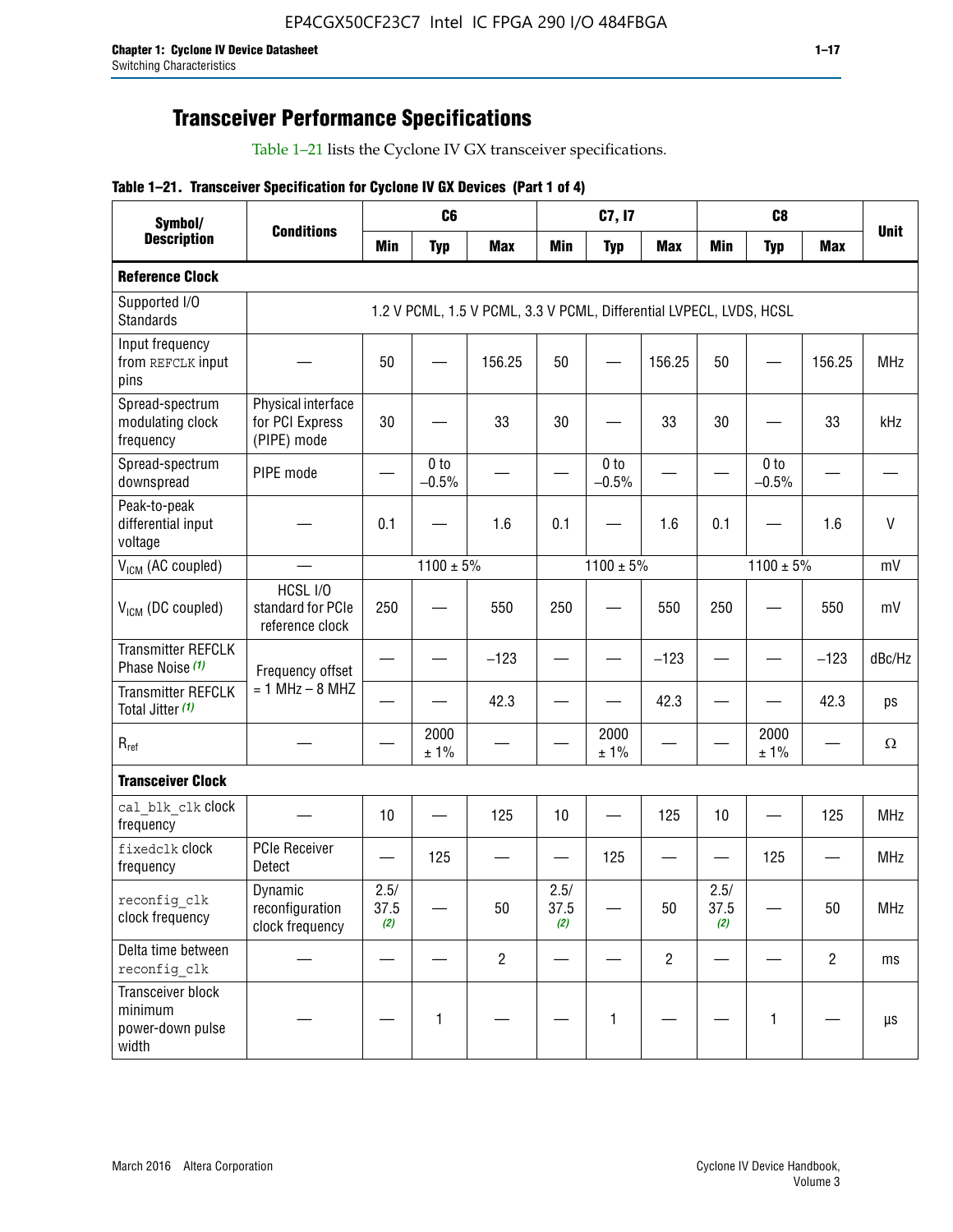#### **1–18 Chapter 1: Cyclone IV Device Datasheet** Switching Characteristics

| Symbol/                                                                                        | C <sub>6</sub><br>C <sub>8</sub><br>C7, I7<br><b>Conditions</b>           |                          |                          |                                 |                          |                                        |                                     |                          |                          |                                  |              |
|------------------------------------------------------------------------------------------------|---------------------------------------------------------------------------|--------------------------|--------------------------|---------------------------------|--------------------------|----------------------------------------|-------------------------------------|--------------------------|--------------------------|----------------------------------|--------------|
| <b>Description</b>                                                                             |                                                                           | Min                      | <b>Typ</b>               | <b>Max</b>                      | <b>Min</b>               | <b>Typ</b>                             | <b>Max</b>                          | <b>Min</b>               | <b>Typ</b>               | <b>Max</b>                       | <b>Unit</b>  |
| <b>Receiver</b>                                                                                |                                                                           |                          |                          |                                 |                          |                                        |                                     |                          |                          |                                  |              |
| Supported I/O<br><b>Standards</b>                                                              | 1.4 V PCML,<br>1.5 V PCML,<br>2.5 V PCML,<br>LVPECL, LVDS                 |                          |                          |                                 |                          |                                        |                                     |                          |                          |                                  |              |
| Data rate (F324 and<br>smaller package) (15)                                                   |                                                                           | 600                      |                          | 2500                            | 600                      |                                        | 2500                                | 600                      |                          | 2500                             | <b>Mbps</b>  |
| Data rate (F484 and<br>larger package) (15)                                                    |                                                                           | 600                      |                          | 3125                            | 600                      |                                        | 3125                                | 600                      |                          | 2500                             | <b>Mbps</b>  |
| Absolute V <sub>MAX</sub> for a<br>receiver pin $(3)$                                          |                                                                           |                          |                          | 1.6                             |                          |                                        | 1.6                                 |                          |                          | 1.6                              | V            |
| Operational V <sub>MAX</sub> for<br>a receiver pin                                             |                                                                           |                          |                          | 1.5                             |                          |                                        | 1.5                                 |                          |                          | 1.5                              | $\mathsf{V}$ |
| Absolute V <sub>MIN</sub> for a<br>receiver pin                                                |                                                                           | $-0.4$                   |                          |                                 | $-0.4$                   |                                        |                                     | $-0.4$                   |                          |                                  | $\mathsf{V}$ |
| Peak-to-peak<br>differential input<br>voltage V <sub>ID</sub> (diff p-p)                       | $V_{ICM} = 0.82 V$<br>setting, Data Rate<br>$= 600$ Mbps to<br>3.125 Gbps | 0.1                      |                          | 2.7                             | 0.1                      |                                        | 2.7                                 | 0.1                      |                          | 2.7                              | V            |
| <b>V<sub>ICM</sub></b>                                                                         | $V_{ICM} = 0.82 V$<br>setting                                             |                          | 820 $\pm$<br>10%         |                                 |                          | 820 $\pm$<br>10%                       |                                     |                          | 820 $\pm$<br>10%         |                                  | mV           |
| Differential on-chip                                                                           | 100 $-\Omega$ setting                                                     |                          | 100                      |                                 |                          | 100                                    |                                     |                          | 100                      |                                  | $\Omega$     |
| termination resistors                                                                          | 150 $-\Omega$ setting                                                     | $\sim$                   | 150                      | $\overline{\phantom{0}}$        |                          | 150                                    | $\equiv$                            | $\overline{\phantom{0}}$ | 150                      | $\overline{\phantom{0}}$         | $\Omega$     |
| Differential and<br>common mode<br>return loss                                                 | PIPE, Serial<br>Rapid I/O SR,<br>SATA, CPRI LV,<br>SDI, XAUI              |                          |                          |                                 |                          | Compliant                              |                                     |                          |                          |                                  |              |
| Programmable ppm<br>detector $(4)$                                                             |                                                                           |                          |                          |                                 |                          | $\pm$ 62.5, 100, 125, 200,<br>250, 300 |                                     |                          |                          |                                  | ppm          |
| Clock data recovery<br>(CDR) ppm<br>tolerance (without<br>spread-spectrum<br>clocking enabled) |                                                                           |                          |                          | $±300$ (5),<br>±350<br>(6), (7) |                          |                                        | ±300<br>$(5)$ ,<br>±350<br>(6), (7) |                          |                          | ±300<br>(5),<br>±350<br>(6), (7) | ppm          |
| CDR ppm tolerance<br>(with synchronous<br>spread-spectrum<br>clocking enabled) $(8)$           |                                                                           |                          |                          | 350 to<br>$-5350$<br>(7), (9)   |                          |                                        | 350 to<br>$-5350$<br>(7), (9)       |                          |                          | 350 to<br>$-5350$<br>(7), (9)    | ppm          |
| Run length                                                                                     |                                                                           | $\overline{\phantom{0}}$ | 80                       | $\qquad \qquad$                 | $\overline{\phantom{0}}$ | 80                                     | $\overline{\phantom{0}}$            | $\overline{\phantom{0}}$ | 80                       | $\overline{\phantom{0}}$         | U            |
|                                                                                                | No Equalization                                                           | $\overline{\phantom{0}}$ |                          | 1.5                             | $\overline{\phantom{0}}$ |                                        | 1.5                                 |                          |                          | 1.5                              | dB           |
| Programmable                                                                                   | <b>Medium Low</b>                                                         |                          | $\overline{\phantom{0}}$ | 4.5                             |                          |                                        | 4.5                                 | —                        |                          | 4.5                              | dB           |
| equalization                                                                                   | Medium High                                                               | $\overline{\phantom{0}}$ | —                        | 5.5                             |                          | —                                      | 5.5                                 | —                        | $\overline{\phantom{0}}$ | 5.5                              | dB           |
|                                                                                                | High                                                                      |                          |                          | $\overline{7}$                  |                          |                                        | $\overline{7}$                      |                          |                          | $\overline{7}$                   | dB           |

## **Table 1–21. Transceiver Specification for Cyclone IV GX Devices (Part 2 of 4)**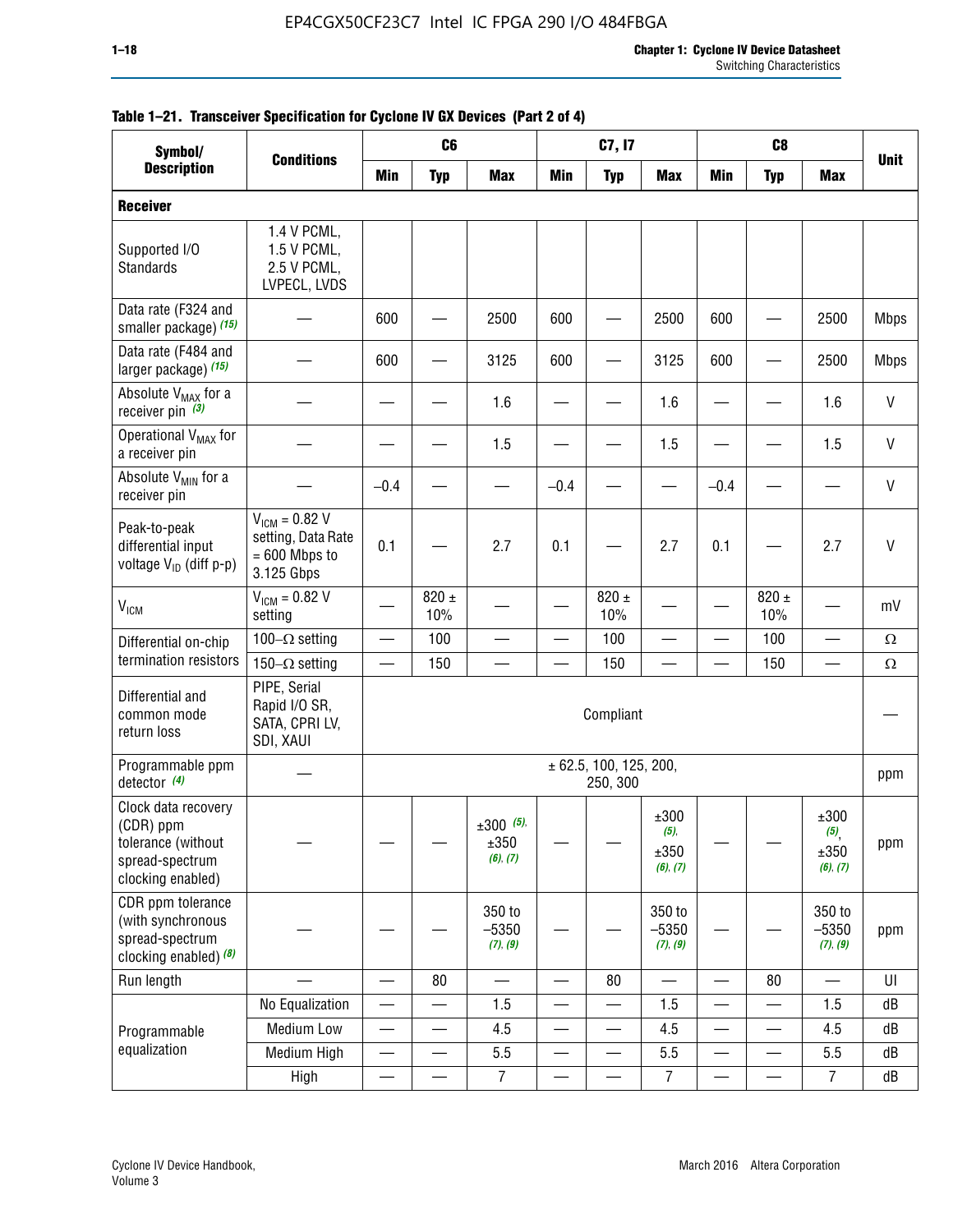| Symbol/                                                                        |                                                                     |                          | C <sub>6</sub>           |                          |                          | C7, I7                   |                          |                          | C <sub>8</sub> |                          |                                |
|--------------------------------------------------------------------------------|---------------------------------------------------------------------|--------------------------|--------------------------|--------------------------|--------------------------|--------------------------|--------------------------|--------------------------|----------------|--------------------------|--------------------------------|
| <b>Description</b>                                                             | <b>Conditions</b>                                                   | <b>Min</b>               | <b>Typ</b>               | <b>Max</b>               | <b>Min</b>               | <b>Typ</b>               | <b>Max</b>               | <b>Min</b>               | <b>Typ</b>     | <b>Max</b>               | <b>Unit</b>                    |
| Signal detect/loss<br>threshold                                                | PIPE mode                                                           | 65                       |                          | 175                      | 65                       |                          | 175                      | 65                       |                | 175                      | mV                             |
| $t_{LTR}$ (10)                                                                 | $\overline{\phantom{0}}$                                            | $\overline{\phantom{0}}$ |                          | 75                       | $\overline{\phantom{0}}$ | $\overline{\phantom{0}}$ | 75                       | $\overline{\phantom{0}}$ | —              | 75                       | μs                             |
| (11)<br>$t_{\text{LTR-LTD\_Manual}}$                                           |                                                                     | 15                       |                          |                          | 15                       |                          |                          | 15                       |                |                          | μs                             |
| $t_{LTD}$ (12)                                                                 |                                                                     | 0                        | 100                      | 4000                     | $\pmb{0}$                | 100                      | 4000                     | 0                        | 100            | 4000                     | ns                             |
| $t_{\text{LTD\_Manual}}$ (13)                                                  | $\overline{\phantom{0}}$                                            | $\overline{\phantom{0}}$ | $\overline{\phantom{0}}$ | 4000                     | $\overline{\phantom{0}}$ | $\overline{\phantom{0}}$ | 4000                     | $\overline{\phantom{0}}$ | $\equiv$       | 4000                     | ns                             |
| $t_{\text{LTD\_Auto}}$ (14)                                                    | $\equiv$                                                            | $\equiv$                 | $\equiv$                 | 4000                     | $\equiv$                 | $\overline{\phantom{0}}$ | 4000                     | $\overline{\phantom{0}}$ |                | 4000                     | ns                             |
| Receiver buffer and<br><b>CDR</b> offset<br>cancellation time<br>(per channel) |                                                                     |                          |                          | 17000                    |                          |                          | 17000                    |                          |                | 17000                    | recon<br>fig_c<br>lk<br>cycles |
|                                                                                | DC Gain Setting =<br>0                                              |                          | 0                        |                          |                          | 0                        |                          |                          | 0              |                          | dB                             |
| Programmable DC<br>gain                                                        | DC Gain Setting $=$<br>1                                            |                          | 3                        |                          |                          | 3                        |                          |                          | 3              |                          | dB                             |
|                                                                                | DC Gain Setting $=$<br>2                                            |                          | 6                        |                          |                          | 6                        |                          |                          | 6              |                          | dB                             |
| <b>Transmitter</b>                                                             |                                                                     |                          |                          |                          |                          |                          |                          |                          |                |                          |                                |
| Supported I/O<br><b>Standards</b>                                              | 1.5 V PCML                                                          |                          |                          |                          |                          |                          |                          |                          |                |                          |                                |
| Data rate (F324 and<br>smaller package)                                        |                                                                     | 600                      |                          | 2500                     | 600                      |                          | 2500                     | 600                      |                | 2500                     | <b>Mbps</b>                    |
| Data rate (F484 and<br>larger package)                                         |                                                                     | 600                      |                          | 3125                     | 600                      |                          | 3125                     | 600                      |                | 2500                     | <b>Mbps</b>                    |
| $V_{OCM}$                                                                      | 0.65 V setting                                                      | $\overline{\phantom{0}}$ | 650                      | $\equiv$                 | $\equiv$                 | 650                      | $\overline{\phantom{0}}$ | $\overline{\phantom{0}}$ | 650            | $\overline{\phantom{0}}$ | mV                             |
| Differential on-chip                                                           | 100 $-\Omega$ setting                                               | $\overline{\phantom{0}}$ | 100                      | $\overline{\phantom{0}}$ |                          | 100                      | $\overline{\phantom{0}}$ |                          | 100            | $\overline{\phantom{0}}$ | $\Omega$                       |
| termination resistors                                                          | $150-\Omega$ setting                                                |                          | 150                      |                          |                          | 150                      |                          |                          | 150            |                          | $\Omega$                       |
| Differential and<br>common mode<br>return loss                                 | PIPE, CPRI LV,<br>Serial Rapid I/O<br>SR, SDI, XAUI,<br><b>SATA</b> |                          |                          |                          |                          | Compliant                |                          |                          |                |                          | —                              |
| Rise time                                                                      |                                                                     | 50                       |                          | 200                      | 50                       |                          | 200                      | 50                       |                | 200                      | ps                             |
| Fall time                                                                      |                                                                     | 50                       |                          | 200                      | 50                       | —                        | 200                      | 50                       |                | 200                      | ps                             |
| Intra-differential pair<br>skew                                                |                                                                     |                          |                          | 15                       |                          |                          | 15                       |                          |                | 15                       | ps                             |
| Intra-transceiver<br>block skew                                                |                                                                     |                          |                          | 120                      |                          |                          | 120                      |                          |                | 120                      | ps                             |

## **Table 1–21. Transceiver Specification for Cyclone IV GX Devices (Part 3 of 4)**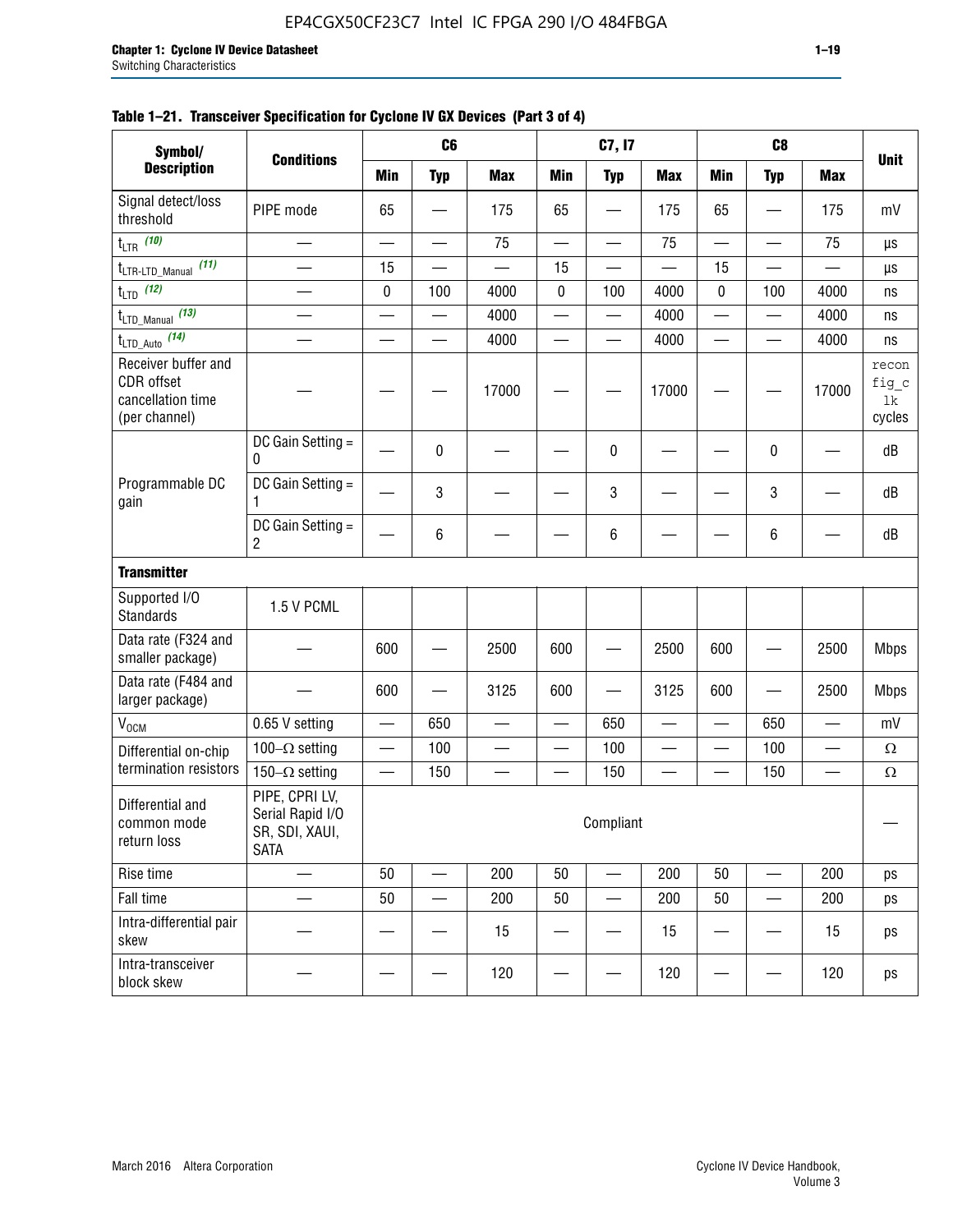## **Table 1–21. Transceiver Specification for Cyclone IV GX Devices (Part 4 of 4)**

| Symbol/                                          | <b>Conditions</b> |                                    | C <sub>6</sub> |            |            | C7, I7     |            |            | C8  |            | <b>Unit</b> |
|--------------------------------------------------|-------------------|------------------------------------|----------------|------------|------------|------------|------------|------------|-----|------------|-------------|
| <b>Description</b>                               |                   | Min                                | Typ            | <b>Max</b> | <b>Min</b> | <b>Typ</b> | <b>Max</b> | <b>Min</b> | Typ | <b>Max</b> |             |
| <b>PLD-Transceiver Interface</b>                 |                   |                                    |                |            |            |            |            |            |     |            |             |
| Interface speed<br>(F324 and smaller<br>package) |                   | 25                                 |                | 125        | 25         |            | 125        | 25         |     | 125        | <b>MHz</b>  |
| Interface speed<br>(F484 and larger<br>package)  |                   | 25                                 |                | 156.25     | 25         |            | 156.25     | 25         |     | 156.25     | <b>MHz</b>  |
| Digital reset pulse<br>width                     |                   | Minimum is 2 parallel clock cycles |                |            |            |            |            |            |     |            |             |

### **Notes to Table 1–21:**

(1) This specification is valid for transmitter output jitter specification with a maximum total jitter value of 112 ps, typically for 3.125 Gbps SRIO and XAUI protocols.

(2) The minimum reconfig\_clk frequency is 2.5 MHz if the transceiver channel is configured in **Transmitter Only** mode. The minimum reconfig\_clk frequency is 37.5 MHz if the transceiver channel is configured in **Receiver Only** or **Receiver and Transmitter** mode.

- (3) The device cannot tolerate prolonged operation at this absolute maximum.
- (4) The rate matcher supports only up to  $\pm 300$  parts per million (ppm).
- (5) Supported for the F169 and F324 device packages only.
- (6) Supported for the F484, F672, and F896 device packages only. Pending device characterization.
- (7) To support CDR ppm tolerance greater than ±300 ppm, implement ppm detector in user logic and configure CDR to Manual Lock Mode.
- (8) Asynchronous spread-spectrum clocking is not supported.
- (9) For the EP4CGX30 (F484 package only), EP4CGX50, and EP4CGX75 devices, the CDR ppl tolerance is ±200 ppm.
- (10) Time taken until pll\_locked goes high after pll\_powerdown deasserts.
- (11) Time that the CDR must be kept in lock-to-reference mode after rx analogreset deasserts and before rx locktodata is asserted in manual mode.

(12) Time taken to recover valid data after the rx locktodata signal is asserted in manual mode (Figure 1–2), or after rx freqlocked signal goes high in automatic mode (Figure 1–3).

(13) Time taken to recover valid data after the rx locktodata signal is asserted in manual mode.

- (14) Time taken to recover valid data after the rx freqlocked signal goes high in automatic mode.
- (15) To support data rates lower than the minimum specification through oversampling, use the CDR in LTR mode only.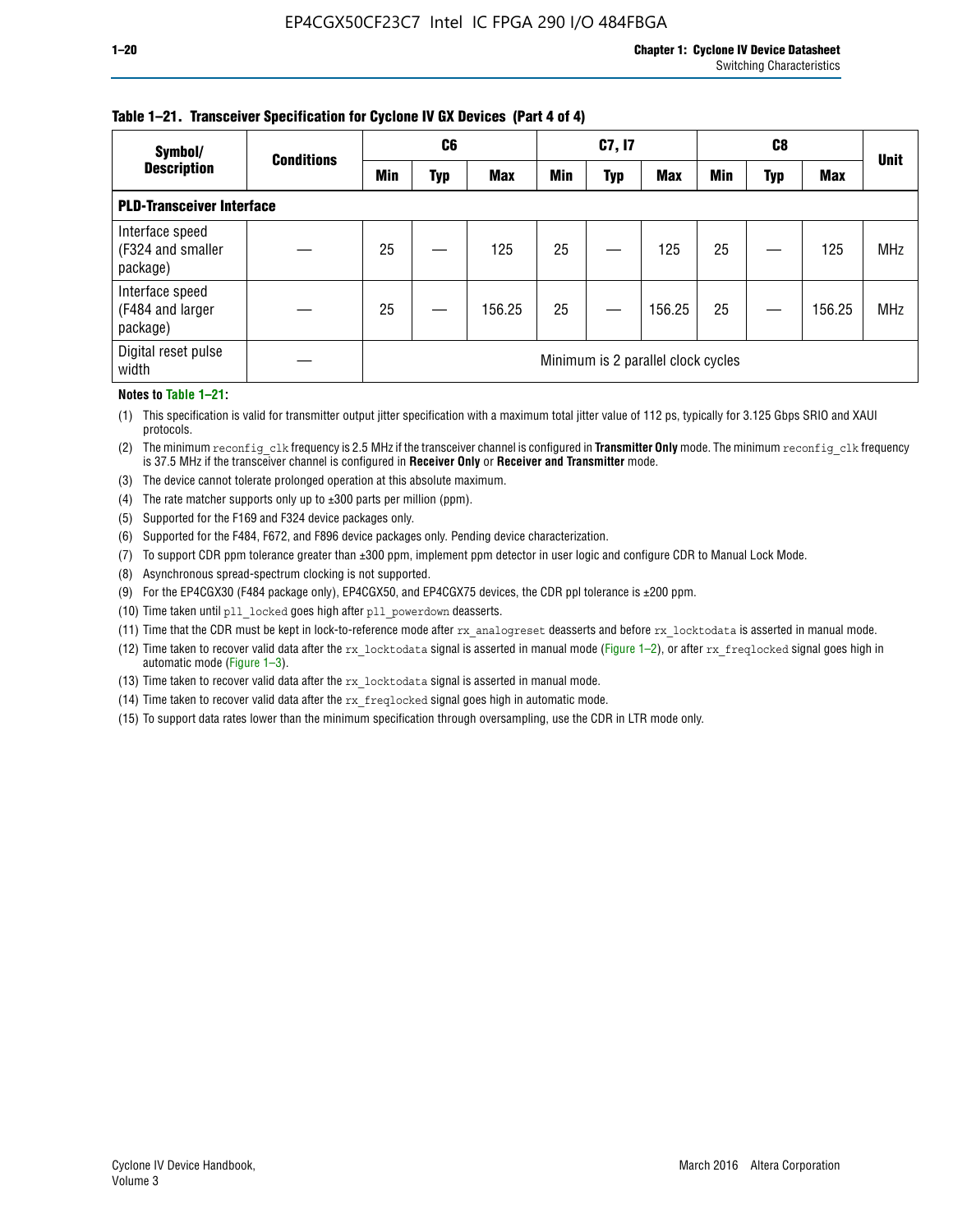Figure 1–2 shows the lock time parameters in manual mode.

 $\Box$  LTD = lock-to-data. LTR = lock-to-reference.





Figure 1–3 shows the lock time parameters in automatic mode.

**Figure 1–3. Lock Time Parameters for Automatic Mode**

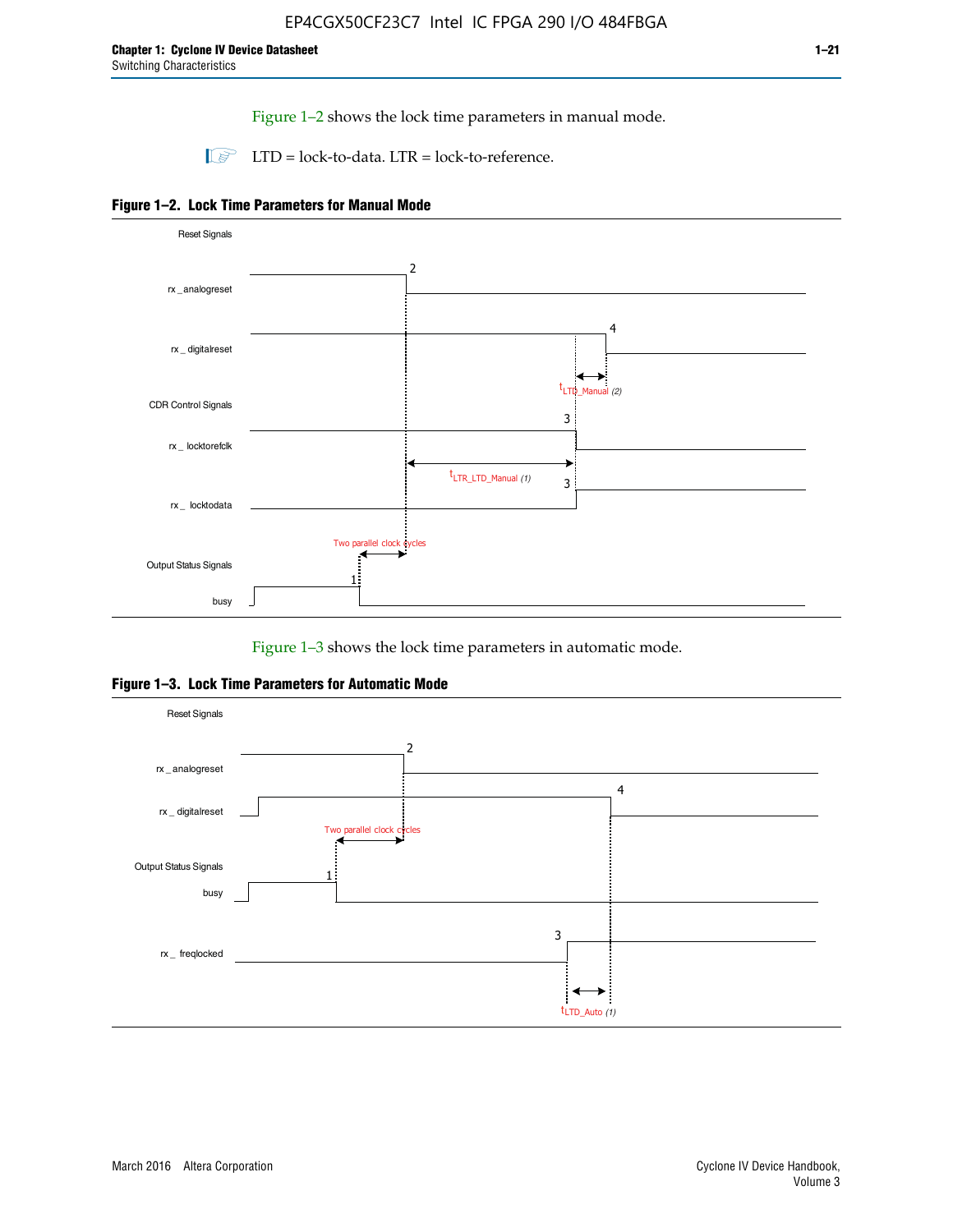## Figure 1–4 shows the differential receiver input waveform.





Figure 1–5 shows the transmitter output waveform.





Table 1–22 lists the typical V<sub>OD</sub> for Tx term that equals 100  $\Omega$ .

| Table 1–22. Typical V <sub>0D</sub> Setting, Tx Term = 100 $\Omega$ |  |  |  |  |  |  |  |
|---------------------------------------------------------------------|--|--|--|--|--|--|--|
|---------------------------------------------------------------------|--|--|--|--|--|--|--|

|                                                        |     |     |     | V <sub>op</sub> Setting (mV) |      |      |
|--------------------------------------------------------|-----|-----|-----|------------------------------|------|------|
| <b>Symbol</b>                                          |     |     |     | 4(1)                         |      |      |
| $\rm V_{OD}$ differential peak<br>to peak typical (mV) | 400 | 600 | 800 | 900                          | 1000 | 1200 |

**Note to Table 1–22:**

(1) This setting is required for compliance with the PCIe protocol.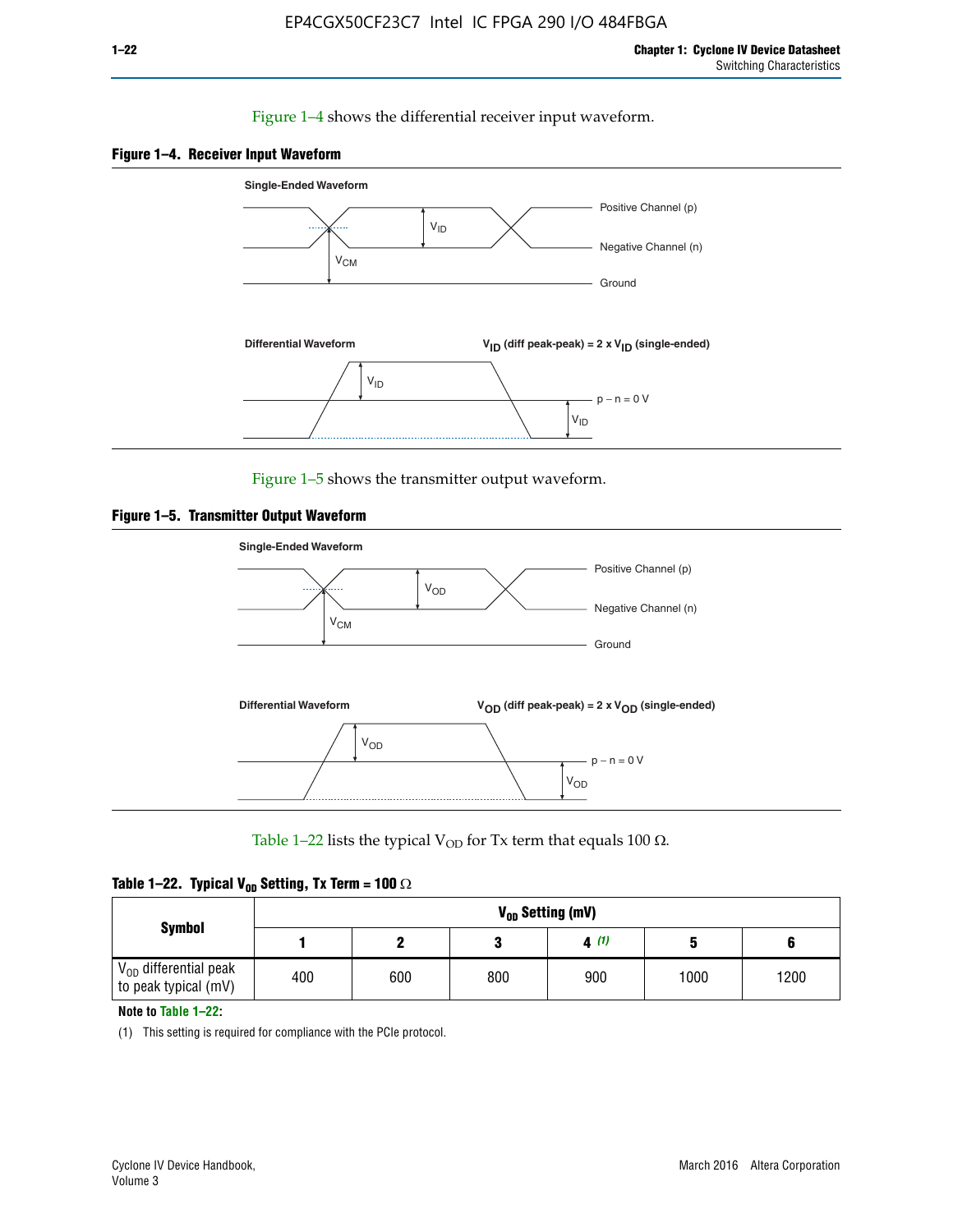Table 1–23 lists the Cyclone IV GX transceiver block AC specifications.

| Symbol/<br><b>Description</b>                                           |                    |        | C <sub>6</sub> |            |        | C7, I7     |            |        | C <sub>8</sub> |            |             |  |
|-------------------------------------------------------------------------|--------------------|--------|----------------|------------|--------|------------|------------|--------|----------------|------------|-------------|--|
|                                                                         | <b>Conditions</b>  | Min    | <b>Typ</b>     | <b>Max</b> | Min    | <b>Typ</b> | <b>Max</b> | Min    | <b>Typ</b>     | <b>Max</b> | <b>Unit</b> |  |
| PCIe Transmit Jitter Generation (3)                                     |                    |        |                |            |        |            |            |        |                |            |             |  |
| Total jitter at 2.5 Gbps<br>(Gen1)                                      | Compliance pattern |        |                | 0.25       |        |            | 0.25       |        |                | 0.25       | UI          |  |
| <b>PCIe Receiver Jitter Tolerance</b> (3)                               |                    |        |                |            |        |            |            |        |                |            |             |  |
| Total jitter at 2.5 Gbps<br>(Gen1)                                      | Compliance pattern |        | > 0.6          |            |        | > 0.6      |            |        | > 0.6          |            | UI          |  |
| <b>GIGE Transmit Jitter Generation (4)</b>                              |                    |        |                |            |        |            |            |        |                |            |             |  |
| Deterministic jitter                                                    | Pattern = CRPAT    |        |                | 0.14       |        |            | 0.14       |        |                | 0.14       | UI          |  |
| (peak-to-peak)                                                          |                    |        |                |            |        |            |            |        |                |            |             |  |
| Total jitter (peak-to-peak)                                             | Pattern = CRPAT    |        |                | 0.279      |        |            | 0.279      |        |                | 0.279      | UI          |  |
| GIGE Receiver Jitter Tolerance (4)                                      |                    |        |                |            |        |            |            |        |                |            |             |  |
| Deterministic jitter<br>tolerance (peak-to-peak)                        | Pattern = CJPAT    | > 0.4  |                |            |        | > 0.4      |            |        | > 0.4          |            | U           |  |
| Combined deterministic<br>and random jitter<br>tolerance (peak-to-peak) | Pattern = CJPAT    | > 0.66 |                |            | > 0.66 |            |            | > 0.66 |                | UI         |             |  |

## **Table 1–23. Transceiver Block AC Specification for Cyclone IV GX Devices** *(1)***,** *(2)*

**Notes to Table 1–23:**

(1) Dedicated refclk pins were used to drive the input reference clocks.

(2) The jitter numbers specified are valid for the stated conditions only.

(3) The jitter numbers for PIPE are compliant to the PCIe Base Specification 2.0.

(4) The jitter numbers for GIGE are compliant to the IEEE802.3-2002 Specification.

## **Core Performance Specifications**

The following sections describe the clock tree specifications, PLLs, embedded multiplier, memory block, and configuration specifications for Cyclone IV Devices.

## **Clock Tree Specifications**

Table 1–24 lists the clock tree specifications for Cyclone IV devices.

**Table 1–24. Clock Tree Performance for Cyclone IV Devices** *(Part 1 of 2)*

| <b>Device</b> |     | <b>Performance</b> |                |           |             |              |                  |     |             |  |  |  |  |  |  |
|---------------|-----|--------------------|----------------|-----------|-------------|--------------|------------------|-----|-------------|--|--|--|--|--|--|
|               | C6  | C7                 | C <sub>8</sub> | $C8L$ (1) | $C9L$ $(1)$ | $\mathbf{I}$ | <b>18L</b> $(1)$ | A7  | <b>Unit</b> |  |  |  |  |  |  |
| EP4CE6        | 500 | 437.5              | 402            | 362       | 265         | 437.5        | 362              | 402 | <b>MHz</b>  |  |  |  |  |  |  |
| EP4CE10       | 500 | 437.5              | 402            | 362       | 265         | 437.5        | 362              | 402 | <b>MHz</b>  |  |  |  |  |  |  |
| EP4CE15       | 500 | 437.5              | 402            | 362       | 265         | 437.5        | 362              | 402 | <b>MHz</b>  |  |  |  |  |  |  |
| EP4CE22       | 500 | 437.5              | 402            | 362       | 265         | 437.5        | 362              | 402 | <b>MHz</b>  |  |  |  |  |  |  |
| EP4CE30       | 500 | 437.5              | 402            | 362       | 265         | 437.5        | 362              | 402 | <b>MHz</b>  |  |  |  |  |  |  |
| EP4CE40       | 500 | 437.5              | 402            | 362       | 265         | 437.5        | 362              | 402 | <b>MHz</b>  |  |  |  |  |  |  |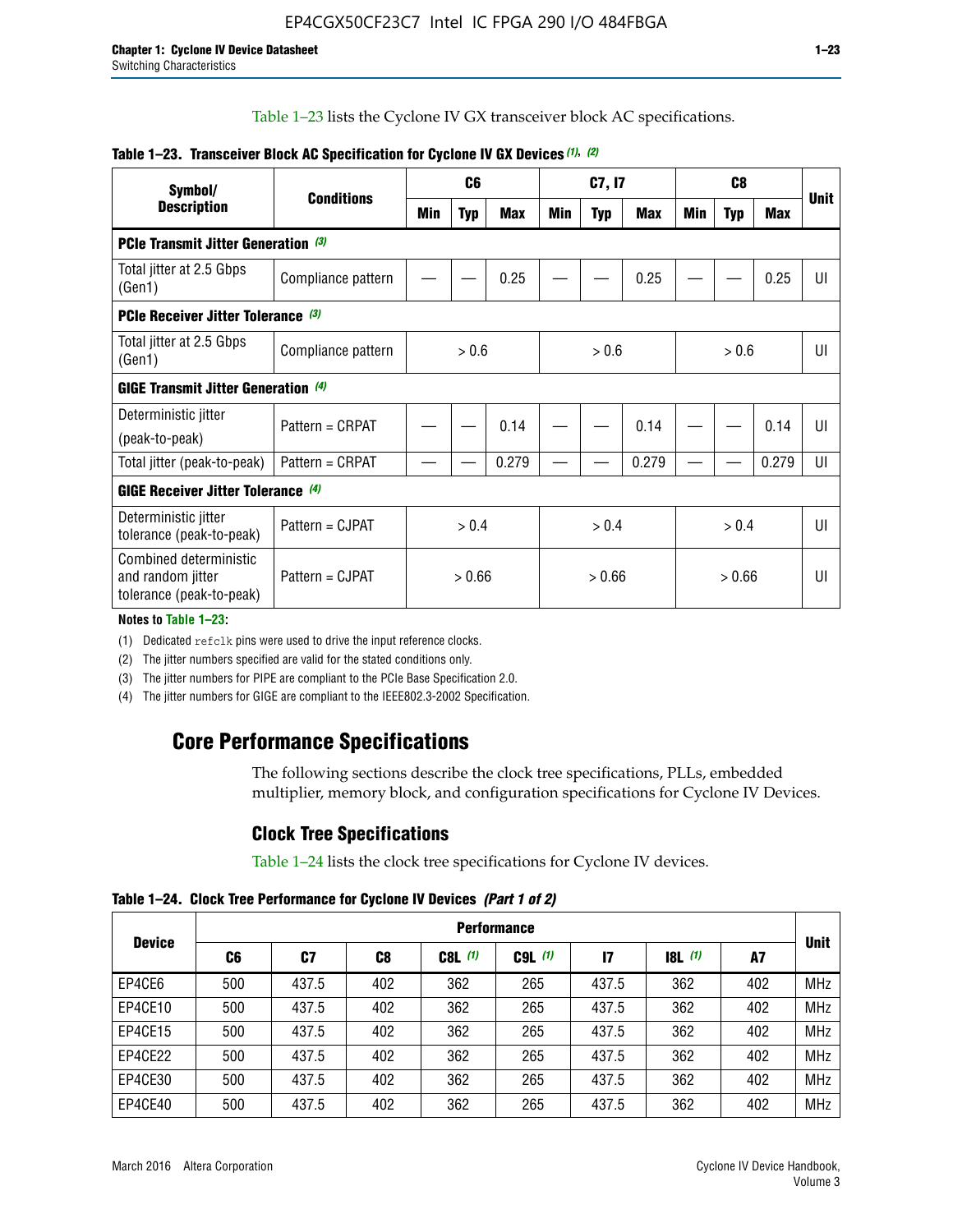|               |     | <b>Performance</b> |     |           |             |              |           |    |             |  |  |  |  |  |  |
|---------------|-----|--------------------|-----|-----------|-------------|--------------|-----------|----|-------------|--|--|--|--|--|--|
| <b>Device</b> | C6  | C7                 | C8  | $C8L$ (1) | $C9L$ $(1)$ | $\mathbf{I}$ | $18L$ (1) | A7 | <b>Unit</b> |  |  |  |  |  |  |
| EP4CE55       | 500 | 437.5              | 402 | 362       | 265         | 437.5        | 362       |    | <b>MHz</b>  |  |  |  |  |  |  |
| EP4CE75       | 500 | 437.5              | 402 | 362       | 265         | 437.5        | 362       |    | <b>MHz</b>  |  |  |  |  |  |  |
| EP4CE115      |     | 437.5              | 402 | 362       | 265         | 437.5        | 362       |    | <b>MHz</b>  |  |  |  |  |  |  |
| EP4CGX15      | 500 | 437.5              | 402 |           |             | 437.5        |           |    | <b>MHz</b>  |  |  |  |  |  |  |
| EP4CGX22      | 500 | 437.5              | 402 |           |             | 437.5        |           |    | <b>MHz</b>  |  |  |  |  |  |  |
| EP4CGX30      | 500 | 437.5              | 402 |           |             | 437.5        |           |    | <b>MHz</b>  |  |  |  |  |  |  |
| EP4CGX50      | 500 | 437.5              | 402 |           |             | 437.5        |           |    | <b>MHz</b>  |  |  |  |  |  |  |
| EP4CGX75      | 500 | 437.5              | 402 |           |             | 437.5        |           |    | <b>MHz</b>  |  |  |  |  |  |  |
| EP4CGX110     | 500 | 437.5              | 402 |           |             | 437.5        |           |    | <b>MHz</b>  |  |  |  |  |  |  |
| EP4CGX150     | 500 | 437.5              | 402 |           |             | 437.5        |           |    | <b>MHz</b>  |  |  |  |  |  |  |

**Table 1–24. Clock Tree Performance for Cyclone IV Devices** *(Part 2 of 2)*

**Note to Table 1–24:**

(1) Cyclone IV E 1.0 V core voltage devices only support C8L, C9L, and I8L speed grades.

## **PLL Specifications**

Table 1–25 lists the PLL specifications for Cyclone IV devices when operating in the commercial junction temperature range (0°C to 85°C), the industrial junction temperature range (–40°C to 100°C), the extended industrial junction temperature range (–40°C to 125°C), and the automotive junction temperature range (–40°C to 125°C). For more information about the PLL block, refer to "Glossary" on page 1–37.

|  |  | Table 1–25. PLL Specifications for Cyclone IV Devices $(1)$ , $(2)$ (Part 1 of 2) |  |
|--|--|-----------------------------------------------------------------------------------|--|
|--|--|-----------------------------------------------------------------------------------|--|

| <b>Symbol</b>                                          | <b>Parameter</b>                                            | Min | <b>Typ</b>               | <b>Max</b> | <b>Unit</b>   |
|--------------------------------------------------------|-------------------------------------------------------------|-----|--------------------------|------------|---------------|
|                                                        | Input clock frequency $(-6, -7, -8)$ speed grades)          | 5   | —                        | 472.5      | <b>MHz</b>    |
| $f_{\text{IN}}(3)$                                     | Input clock frequency (-8L speed grade)                     | 5   |                          | 362        | <b>MHz</b>    |
|                                                        | Input clock frequency (-9L speed grade)                     | 5   | $\overline{\phantom{0}}$ | 265        | <b>MHz</b>    |
| f <sub>INPFD</sub>                                     | PFD input frequency                                         | 5   | $\overline{\phantom{0}}$ | 325        | <b>MHz</b>    |
| $f_{VCO}$ (4)                                          | PLL internal VCO operating range                            | 600 | $\overline{\phantom{0}}$ | 1300       | <b>MHz</b>    |
| f <sub>INDUTY</sub>                                    | Input clock duty cycle                                      | 40  |                          | 60         | $\frac{0}{0}$ |
| $t_{\text{INJITTER\_CCJ}}$ (5)                         | Input clock cycle-to-cycle jitter<br>$F_{RFF} \geq 100$ MHz |     |                          | 0.15       | UI            |
|                                                        | $F_{RFF}$ < 100 MHz                                         |     |                          | ±750       | ps            |
| $f_{\text{OUT\_EXT}}$ (external clock<br>output) $(3)$ | PLL output frequency                                        |     |                          | 472.5      | <b>MHz</b>    |
|                                                        | PLL output frequency (-6 speed grade)                       |     |                          | 472.5      | <b>MHz</b>    |
|                                                        | PLL output frequency (-7 speed grade)                       |     |                          | 450        | <b>MHz</b>    |
| $f_{\text{OUT}}$ (to global clock)                     | PLL output frequency (-8 speed grade)                       |     |                          | 402.5      | <b>MHz</b>    |
|                                                        | PLL output frequency (-8L speed grade)                      |     |                          | 362        | <b>MHz</b>    |
|                                                        | PLL output frequency (-9L speed grade)                      |     |                          | 265        | <b>MHz</b>    |
| t <sub>outduty</sub>                                   | Duty cycle for external clock output (when set to 50%)      | 45  | 50                       | 55         | $\frac{0}{0}$ |
| $t_{\text{LOCK}}$                                      | Time required to lock from end of device configuration      |     |                          |            | ms            |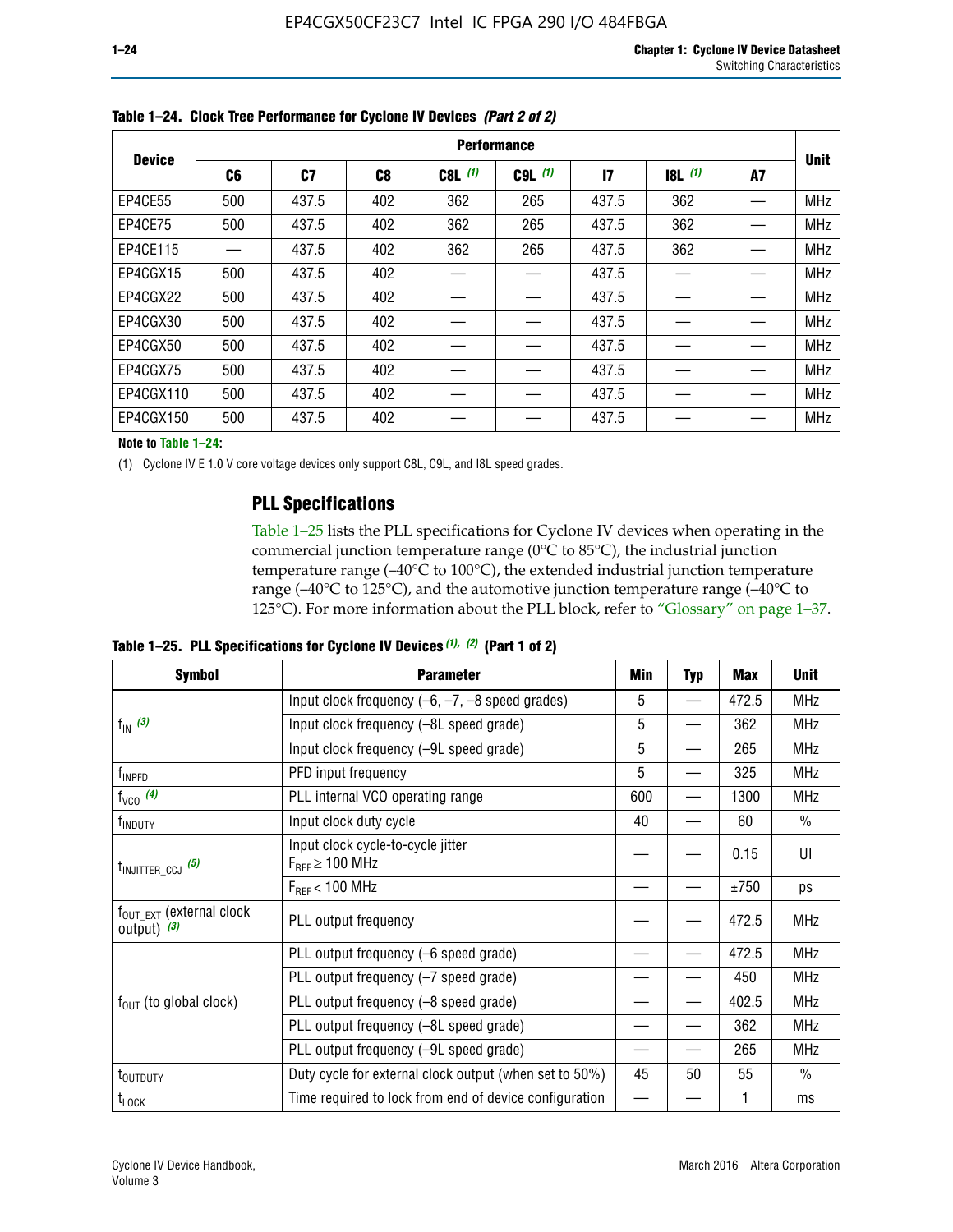|  |  | Table 1–25. PLL Specifications for Cyclone IV Devices (1), (2) (Part 2 of 2) |  |
|--|--|------------------------------------------------------------------------------|--|
|--|--|------------------------------------------------------------------------------|--|

| <b>Symbol</b>                             | <b>Parameter</b>                                                                                                                     | Min | Typ    | <b>Max</b> | <b>Unit</b>              |
|-------------------------------------------|--------------------------------------------------------------------------------------------------------------------------------------|-----|--------|------------|--------------------------|
| t <sub>DLOCK</sub>                        | Time required to lock dynamically (after switchover,<br>reconfiguring any non-post-scale counters/delays or<br>areset is deasserted) |     |        | 1          | ms                       |
| t <sub>outjitter_period_dedclk</sub> (6)  | Dedicated clock output period jitter<br>$F_{OIII} \geq 100$ MHz                                                                      |     |        | 300        | ps                       |
|                                           | $F_{\text{OUT}}$ < 100 MHz                                                                                                           |     |        | 30         | mUI                      |
| t <sub>outjitter_ccj_dedclk</sub> (6)     | Dedicated clock output cycle-to-cycle jitter<br>$F_{OUT} \geq 100$ MHz                                                               |     |        | 300        | ps                       |
|                                           | $F_{OUT}$ < 100 MHz                                                                                                                  |     |        | 30         | mUI                      |
| t <sub>outjitter_period_io</sub> (6)      | Regular I/O period jitter<br>$F_{OUT} \geq 100$ MHz                                                                                  |     |        | 650        | ps                       |
|                                           | $F_{OUT}$ < 100 MHz                                                                                                                  |     |        | 75         | mUI                      |
| t <sub>outjitter_ccj_io</sub> (6)         | Regular I/O cycle-to-cycle jitter<br>$F_{OUT} \geq 100$ MHz                                                                          |     |        | 650        | ps                       |
|                                           | $F_{\text{OUT}}$ < 100 MHz                                                                                                           |     |        | 75         | mUI                      |
| t <sub>PLL_PSERR</sub>                    | Accuracy of PLL phase shift                                                                                                          |     |        | ±50        | ps                       |
| t <sub>ARESET</sub>                       | Minimum pulse width on areset signal.                                                                                                | 10  |        |            | ns                       |
| t <sub>configpll</sub>                    | Time required to reconfigure scan chains for PLLs                                                                                    |     | 3.5(7) |            | <b>SCANCLK</b><br>cycles |
| $f_{\text{SCANCLK}}$                      | scanclk frequency                                                                                                                    |     |        | 100        | <b>MHz</b>               |
| t <sub>CASC_OUTJITTER_PERIOD_DEDCLK</sub> | Period jitter for dedicated clock output in cascaded<br>PLLs ( $F_{OUT} \ge 100$ MHz)                                                |     |        | 425        | ps                       |
| (8), (9)                                  | Period jitter for dedicated clock output in cascaded<br>PLLs ( $F_{OUI}$ < 100 MHz)                                                  |     |        | 42.5       | mUI                      |

#### **Notes to Table 1–25:**

- (1) This table is applicable for general purpose PLLs and multipurpose PLLs.
- (2) You must connect  $V_{CCD-PLL}$  to  $V_{CCINT}$  through the decoupling capacitor and ferrite bead.
- (3) This parameter is limited in the Quartus II software by the I/O maximum frequency. The maximum I/O frequency is different for each I/O standard.
- (4) The  $V_{CO}$  frequency reported by the Quartus II software in the PLL Summary section of the compilation report takes into consideration the  $V_{CO}$ post-scale counter K value. Therefore, if the counter K has a value of 2, the frequency reported can be lower than the f<sub>VCO</sub> specification.
- (5) A high input jitter directly affects the PLL output jitter. To have low PLL output clock jitter, you must provide a clean clock source that is less than 200 ps.
- (6) Peak-to-peak jitter with a probability level of 10–12 (14 sigma, 99.99999999974404% confidence level). The output jitter specification applies to the intrinsic jitter of the PLL when an input jitter of 30 ps is applied.
- (7) With 100-MHz scanclk frequency.
- (8) The cascaded PLLs specification is applicable only with the following conditions:
	- **■** Upstream PLL—0.59 MHz  $\leq$  Upstream PLL bandwidth  $<$  1 MHz
	- Downstream PLL—Downstream PLL bandwidth > 2 MHz
- (9) PLL cascading is not supported for transceiver applications.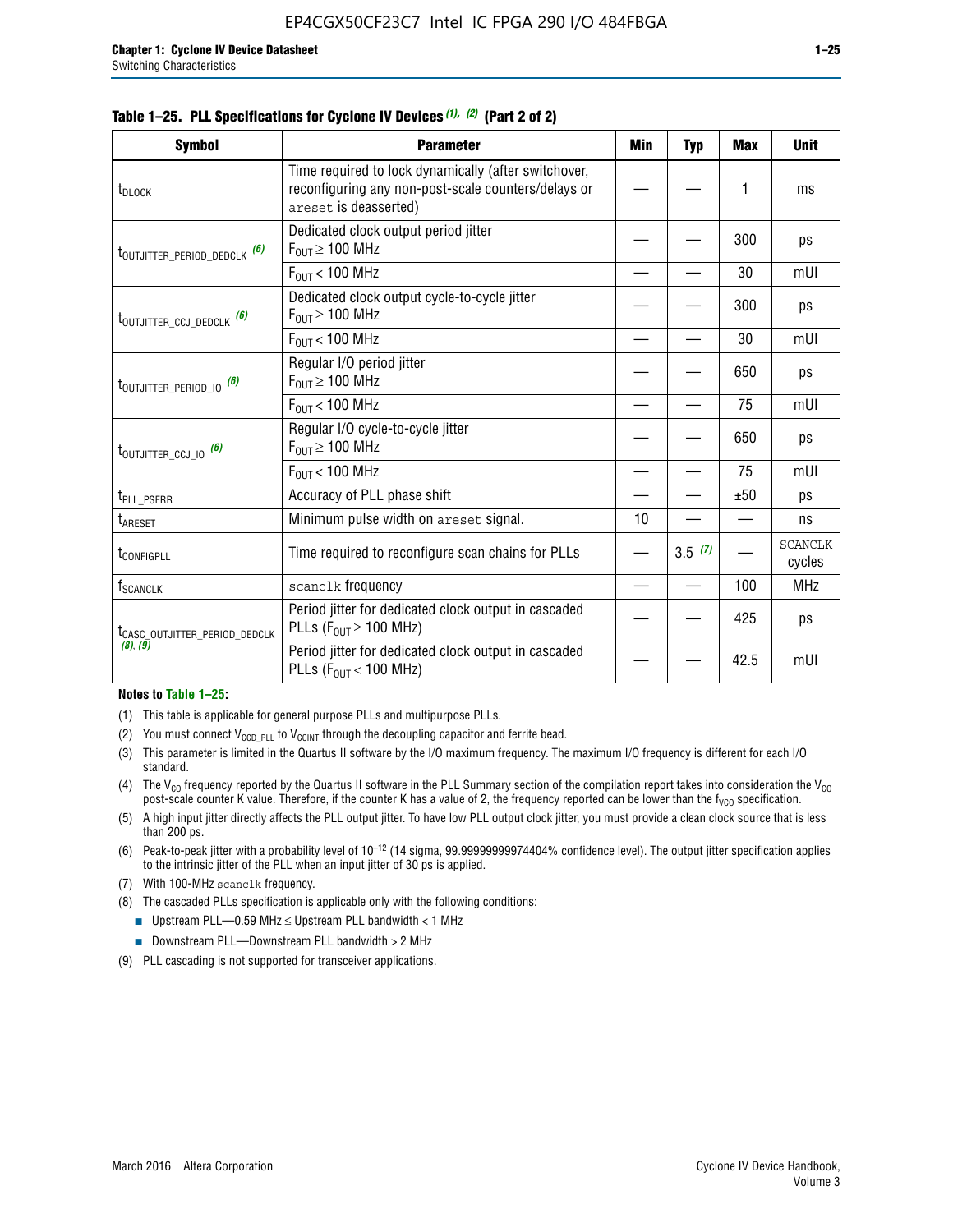## **Embedded Multiplier Specifications**

Table 1–26 lists the embedded multiplier specifications for Cyclone IV devices.

## **Table 1–26. Embedded Multiplier Specifications for Cyclone IV Devices**

|                                | <b>Resources Used</b>        | <b>Performance</b> |            |                              |     |     |            |  |  |
|--------------------------------|------------------------------|--------------------|------------|------------------------------|-----|-----|------------|--|--|
| Mode                           | <b>Number of Multipliers</b> | C6                 | C7, I7, A7 | C9L<br>C8<br><b>C8L, I8L</b> |     |     |            |  |  |
| $9 \times 9$ -bit multiplier   |                              | 340                | 300        | 260                          | 240 | 175 | <b>MHz</b> |  |  |
| $18 \times 18$ -bit multiplier |                              | 287                | 250        | 200                          | 185 | 135 | <b>MHz</b> |  |  |

## **Memory Block Specifications**

Table 1–27 lists the M9K memory block specifications for Cyclone IV devices.

## **Table 1–27. Memory Block Performance Specifications for Cyclone IV Devices**

|               |                                           |            | <b>Resources Used</b> |                |            |                |                 |     |             |
|---------------|-------------------------------------------|------------|-----------------------|----------------|------------|----------------|-----------------|-----|-------------|
| <b>Memory</b> | <b>Mode</b>                               | <b>LEs</b> | M9K<br><b>Memory</b>  | C <sub>6</sub> | C7, I7, A7 | C <sub>8</sub> | <b>C8L, I8L</b> | C9L | <b>Unit</b> |
| M9K Block     | FIFO 256 $\times$ 36                      | 47         |                       | 315            | 274        | 238            | 200             | 157 | <b>MHz</b>  |
|               | Single-port $256 \times 36$               | 0          |                       | 315            | 274        | 238            | 200             | 157 | <b>MHz</b>  |
|               | Simple dual-port $256 \times 36$ CLK      | 0          |                       | 315            | 274        | 238            | 200             | 157 | <b>MHz</b>  |
|               | True dual port $512 \times 18$ single CLK | 0          |                       | 315            | 274        | 238            | 200             | 157 | <b>MHz</b>  |

## **Configuration and JTAG Specifications**

Table 1–28 lists the configuration mode specifications for Cyclone IV devices.

## **Table 1–28. Passive Configuration Mode Specifications for Cyclone IV Devices** *(1)*

| <b>Programming Mode</b>         | V <sub>CCINT</sub> Voltage Level (V) | <b>DCLK f<sub>MAX</sub></b> | <b>Unit</b> |
|---------------------------------|--------------------------------------|-----------------------------|-------------|
| Passive Serial (PS)             | 1.0 $(3)$                            | 66                          | MHz         |
|                                 | 1.2                                  | 133                         | MHz         |
| Fast Passive Parallel (FPP) (2) | 1.0 $(3)$                            | 66                          | <b>MHz</b>  |
|                                 | 12(4)                                | 100                         | <b>MHz</b>  |

#### **Notes to Table 1–28:**

- (1) For more information about PS and FPP configuration timing parameters, refer to the *[Configuration and Remote](http://www.altera.com/literature/hb/cyclone-iv/cyiv-51008.pdf)  [System Upgrades in Cyclone IV Devices](http://www.altera.com/literature/hb/cyclone-iv/cyiv-51008.pdf)* chapter.
- (2) FPP configuration mode supports all Cyclone IV E devices (except for E144 package devices) and EP4CGX50, EP4CGX75, EP4CGX110, and EP4CGX150 only.
- (3)  $V_{CCMT}$  = 1.0 V is only supported for Cyclone IV E 1.0 V core voltage devices.
- (4) Cyclone IV E devices support 1.2 V V<sub>CCINT</sub>. Cyclone IV E 1.2 V core voltage devices support 133 MHz DCLK f<sub>MAX</sub> for EP4CE6, EP4CE10, EP4CE15, EP4CE22, EP4CE30, and EP4CE40 only.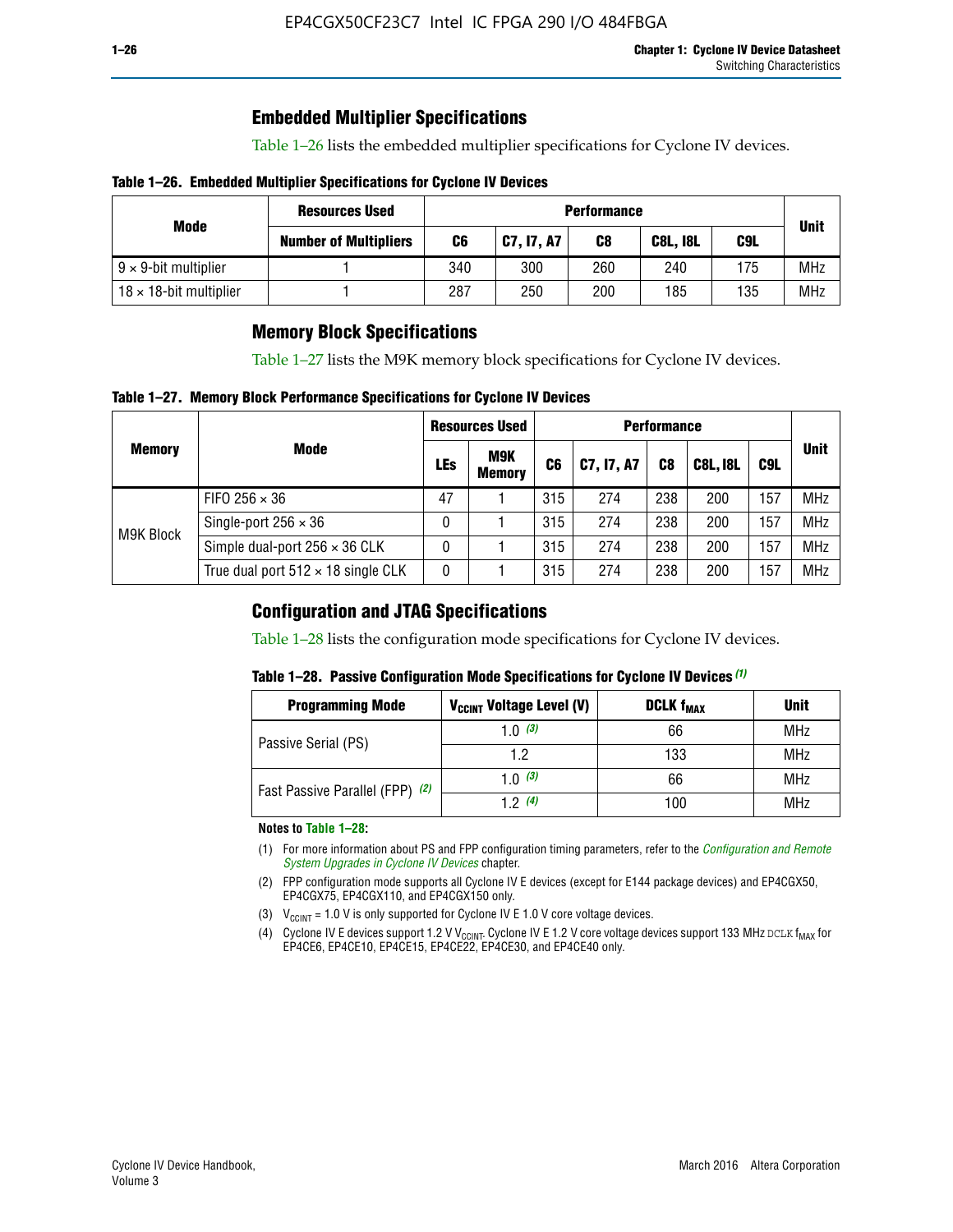Table 1–29 lists the active configuration mode specifications for Cyclone IV devices.

**Table 1–29. Active Configuration Mode Specifications for Cyclone IV Devices**

| <b>Programming Mode</b>  | <b>DCLK Range</b> | <b>Typical DCLK</b> | Unit |
|--------------------------|-------------------|---------------------|------|
| Active Parallel (AP) (1) | 20 to 40          | 33                  | MHz  |
| Active Serial (AS)       | 20 to 40          | 33                  | MHz  |

**Note to Table 1–29:**

(1) AP configuration mode is only supported for Cyclone IV E devices.

Table 1–30 lists the JTAG timing parameters and values for Cyclone IV devices.

**Table 1–30. JTAG Timing Parameters for Cyclone IV Devices** *(1)*

| <b>Symbol</b>         | <b>Parameter</b>                                       | Min | <b>Max</b> | <b>Unit</b> |
|-----------------------|--------------------------------------------------------|-----|------------|-------------|
| $t_{JCP}$             | <b>TCK clock period</b>                                | 40  |            | ns          |
| $t_{\rm JCH}$         | TCK clock high time                                    | 19  |            | ns          |
| $t_{JCL}$             | TCK clock low time                                     | 19  |            | ns          |
| t <sub>JPSU_TDI</sub> | JTAG port setup time for TDI                           | 1   |            | ns          |
| t <sub>JPSU_TMS</sub> | JTAG port setup time for TMS                           | 3   |            | ns          |
| t <sub>JPH</sub>      | JTAG port hold time                                    | 10  |            | ns          |
| t <sub>JPCO</sub>     | JTAG port clock to output (2), (3)                     |     | 15         | ns          |
| $t_{JPZX}$            | JTAG port high impedance to valid output $(2)$ , $(3)$ |     | 15         | ns          |
| t <sub>JPXZ</sub>     | JTAG port valid output to high impedance $(2)$ , $(3)$ |     | 15         | ns          |
| $t_{\rm JSSU}$        | Capture register setup time                            | 5   |            | ns          |
| $t_{\mathsf{JSH}}$    | Capture register hold time                             | 10  |            | ns          |
| $t_{\rm JSCO}$        | Update register clock to output                        |     | 25         | ns          |
| $t_{\text{JSZX}}$     | Update register high impedance to valid output         |     | 25         | ns          |
| t <sub>JSXZ</sub>     | Update register valid output to high impedance         |     | 25         | ns          |

**Notes to Table 1–30:**

(1) For more information about JTAG waveforms, refer to "JTAG Waveform" in "Glossary" on page 1–37.

(2) The specification is shown for 3.3-, 3.0-, and 2.5-V LVTTL/LVCMOS operation of JTAG pins. For 1.8-V LVTTL/LVCMOS and 1.5-V LVCMOS, the output time specification is 16 ns.

(3) For EP4CGX22, EP4CGX30 (F324 and smaller package), EP4CGX110, and EP4CGX150 devices, the output time specification for 3.3-, 3.0-, and 2.5-V LVTTL/LVCMOS operation of JTAG pins is 16 ns. For 1.8-V LVTTL/LVCMOS and 1.5-V LVCMOS, the output time specification is 18 ns.

## **Periphery Performance**

This section describes periphery performance, including high-speed I/O and external memory interface.

I/O performance supports several system interfaces, such as the high-speed I/O interface, external memory interface, and the PCI/PCI-X bus interface. I/Os using the SSTL-18 Class I termination standard can achieve up to the stated DDR2 SDRAM interfacing speeds. I/Os using general-purpose I/O standards such as 3.3-, 3.0-, 2.5-, 1.8-, or 1.5-LVTTL/LVCMOS are capable of a typical 200 MHz interfacing frequency with a 10 pF load.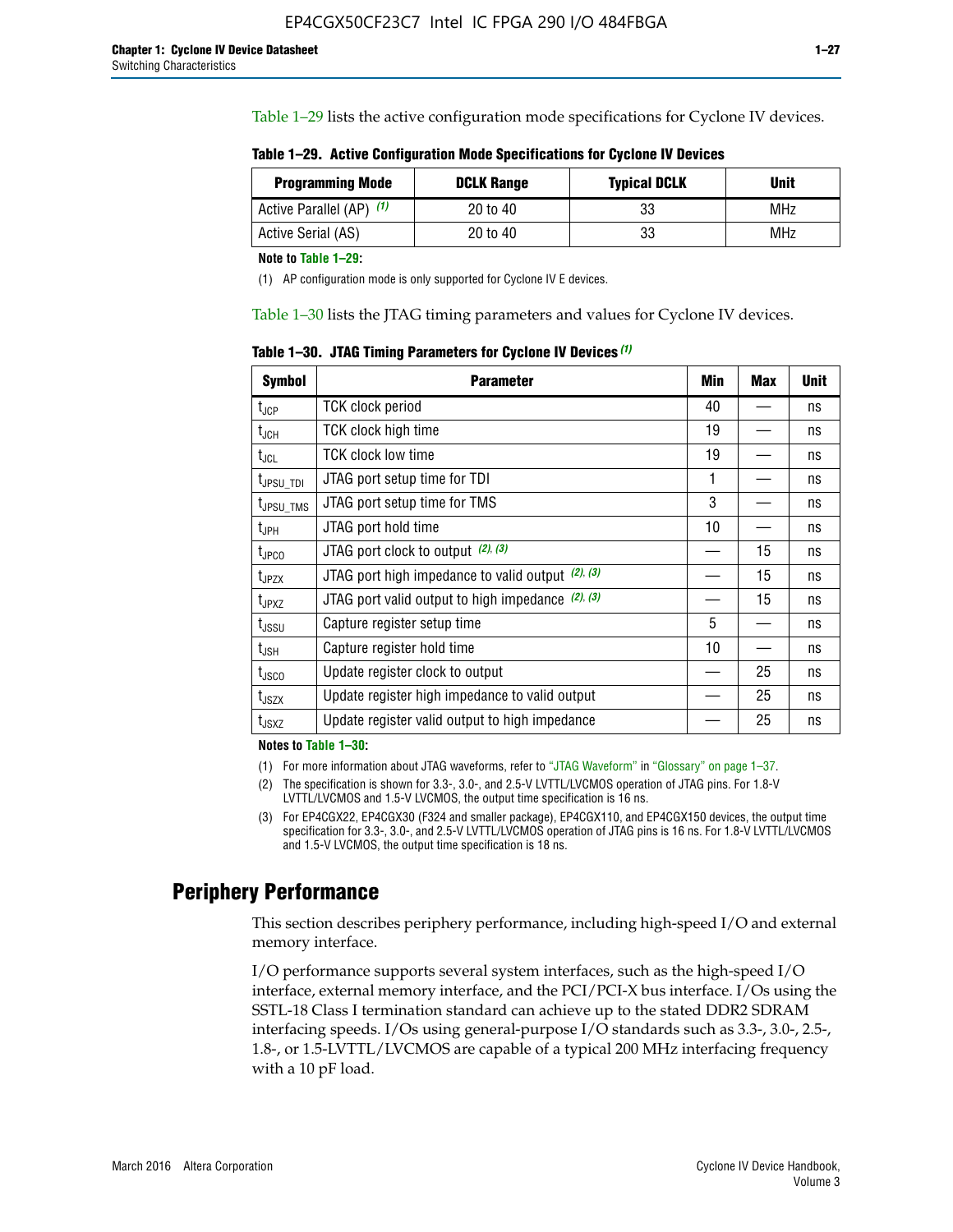- For more information about the supported maximum clock rate, device and pin planning, IP implementation, and device termination, refer to *[Section III: System](http://www.altera.com/literature/hb/external-memory/emi_intro_specs.pdf)  [Performance Specifications](http://www.altera.com/literature/hb/external-memory/emi_intro_specs.pdf)* of the *External Memory Interfaces Handbook*.
- **1 Actual achievable frequency depends on design- and system-specific factors. Perform** HSPICE/IBIS simulations based on your specific design and system setup to determine the maximum achievable frequency in your system.

## **High-Speed I/O Specifications**

Table 1–31 through Table 1–36 list the high-speed I/O timing for Cyclone IV devices. For definitions of high-speed timing specifications, refer to "Glossary" on page 1–37.

**Table 1–31. RSDS Transmitter Timing Specifications for Cyclone IV Devices** *(1)***,** *(2)***,** *(4)* **(Part 1 of 2)**

|                                                      |                                                     | C6              |                          |            | C7, I7     |                          |            | <b>C8, A7</b> |                          | <b>C8L, I8L</b> |            |                          | C <sub>9</sub> L |            |                          |            |               |
|------------------------------------------------------|-----------------------------------------------------|-----------------|--------------------------|------------|------------|--------------------------|------------|---------------|--------------------------|-----------------|------------|--------------------------|------------------|------------|--------------------------|------------|---------------|
| <b>Symbol</b>                                        | <b>Modes</b>                                        | <b>Min</b>      | <b>Typ</b>               | <b>Max</b> | <b>Min</b> | <b>Typ</b>               | <b>Max</b> | <b>Min</b>    | <b>Typ</b>               | <b>Max</b>      | <b>Min</b> | <b>Typ</b>               | <b>Max</b>       | <b>Min</b> | <b>Typ</b>               | <b>Max</b> | <b>Unit</b>   |
|                                                      | $\times$ 10                                         | 5               | —                        | 180        | 5          | ÷,                       | 155.5      | 5             | $\overline{\phantom{0}}$ | 155.5           | 5          |                          | 155.5            | 5          |                          | 132.5      | <b>MHz</b>    |
|                                                      | $\times 8$                                          | 5               |                          | 180        | 5          |                          | 155.5      | 5             | $\overline{\phantom{0}}$ | 155.5           | 5          |                          | 155.5            | 5          |                          | 132.5      | <b>MHz</b>    |
| f <sub>HSCLK</sub><br>(input clock                   | $\times 7$                                          | 5               |                          | 180        | 5          |                          | 155.5      | 5             | $\overline{\phantom{0}}$ | 155.5           | 5          |                          | 155.5            | 5          |                          | 132.5      | <b>MHz</b>    |
| frequency)                                           | $\times$ 4                                          | 5               |                          | 180        | 5          | $\overline{\phantom{0}}$ | 155.5      | 5             | $\qquad \qquad$          | 155.5           | 5          |                          | 155.5            | 5          | $\overline{\phantom{0}}$ | 132.5      | <b>MHz</b>    |
|                                                      | $\times 2$                                          | 5               |                          | 180        | 5          |                          | 155.5      | 5             | $\equiv$                 | 155.5           | 5          | $\overline{\phantom{0}}$ | 155.5            | 5          | $\overline{\phantom{0}}$ | 132.5      | <b>MHz</b>    |
|                                                      | $\times$ 1                                          | 5               |                          | 360        | 5          |                          | 311        | 5             | $\overline{\phantom{0}}$ | 311             | 5          | $\equiv$                 | 311              | 5          | $\equiv$                 | 265        | <b>MHz</b>    |
|                                                      | $\times$ 10                                         | 100             |                          | 360        | 100        |                          | 311        | 100           | $\equiv$                 | 311             | 100        |                          | 311              | 100        | $\equiv$                 | 265        | <b>Mbps</b>   |
|                                                      | $\times 8$                                          | 80              |                          | 360        | 80         |                          | 311        | 80            | $\overline{\phantom{0}}$ | 311             | 80         |                          | 311              | 80         | $\overline{\phantom{0}}$ | 265        | <b>Mbps</b>   |
| Device<br>operation in                               | $\times 7$                                          | 70              |                          | 360        | 70         | $\overline{\phantom{0}}$ | 311        | 70            | $\overline{\phantom{0}}$ | 311             | 70         |                          | 311              | 70         | $\equiv$                 | 265        | <b>Mbps</b>   |
| <b>Mbps</b>                                          | $\times$ 4                                          | 40              | $\overline{\phantom{0}}$ | 360        | 40         |                          | 311        | 40            | $\overline{\phantom{0}}$ | 311             | 40         |                          | 311              | 40         | $\overline{\phantom{0}}$ | 265        | <b>Mbps</b>   |
|                                                      | $\times 2$                                          | 20              |                          | 360        | 20         | $\overline{\phantom{0}}$ | 311        | 20            | $\overline{\phantom{0}}$ | 311             | 20         | $\qquad \qquad$          | 311              | 20         |                          | 265        | <b>Mbps</b>   |
|                                                      | $\times$ 1                                          | 10              |                          | 360        | 10         |                          | 311        | 10            | $\overline{\phantom{0}}$ | 311             | 10         | $\overline{\phantom{0}}$ | 311              | 10         | $\overline{\phantom{0}}$ | 265        | <b>Mbps</b>   |
| t <sub>DUTY</sub>                                    | —                                                   | 45              | $\qquad \qquad$          | 55         | 45         |                          | 55         | 45            | $\overline{\phantom{0}}$ | 55              | 45         |                          | 55               | 45         |                          | 55         | $\frac{0}{0}$ |
| Transmitter<br>channel-to-<br>channel skew<br>(TCCS) |                                                     |                 |                          | 200        |            |                          | 200        |               |                          | 200             |            |                          | 200              |            |                          | 200        | ps            |
| Output jitter<br>(peak to peak)                      |                                                     |                 |                          | 500        |            |                          | 500        |               |                          | 550             |            |                          | 600              |            |                          | 700        | ps            |
| t <sub>rise</sub>                                    | $20 - 80\%$<br>$\mathrm{C}_{\text{LOAD}}$ =<br>5 pF | $\qquad \qquad$ | 500                      |            |            | 500                      |            |               | 500                      |                 |            | 500                      |                  |            | 500                      |            | ps            |
| t <sub>FALL</sub>                                    | $20 - 80\%$<br>$C_{LOAD} =$<br>5 pF                 |                 | 500                      |            |            | 500                      |            |               | 500                      |                 |            | 500                      |                  |            | 500                      |            | ps            |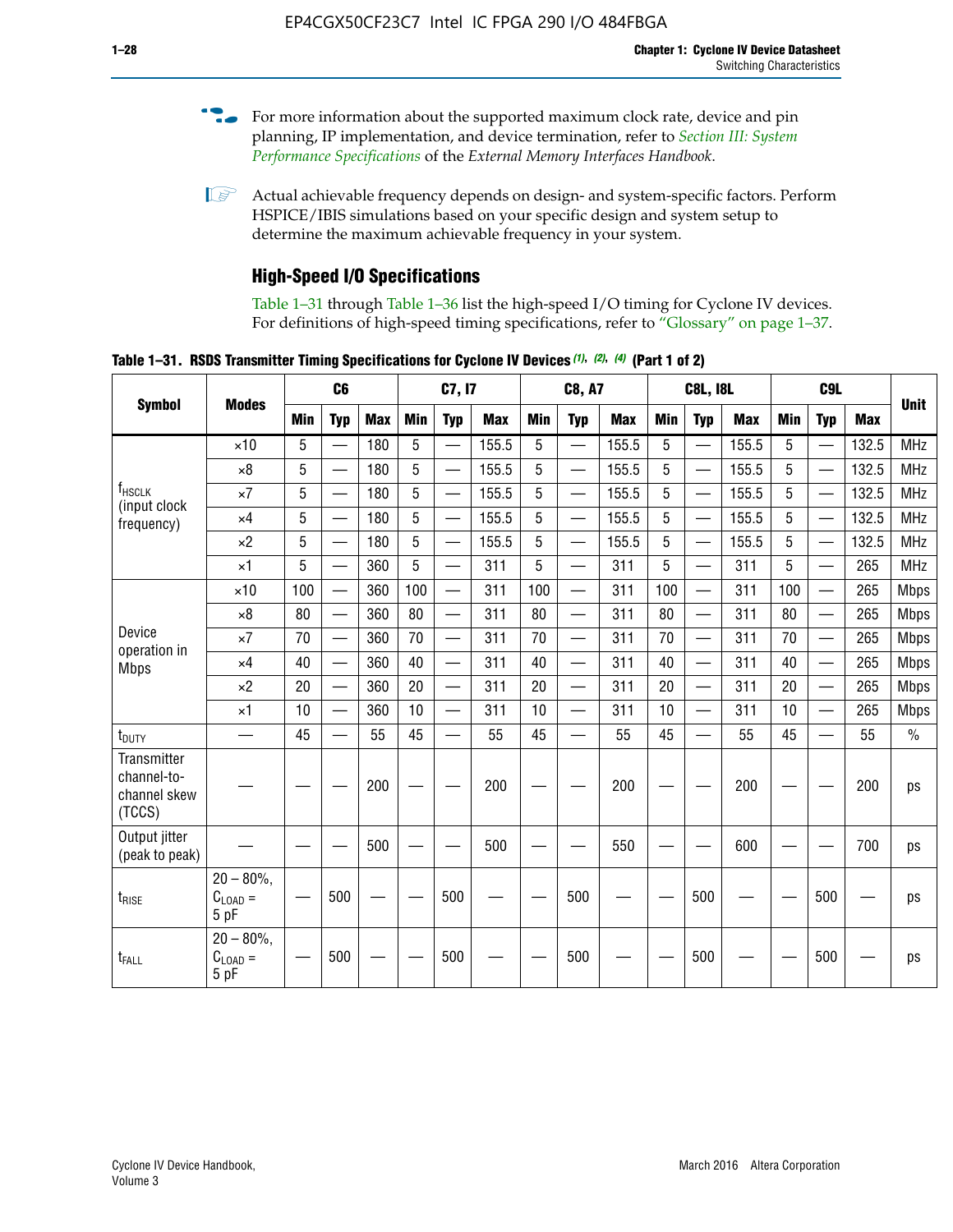#### **Table 1–31. RSDS Transmitter Timing Specifications for Cyclone IV Devices** *(1)***,** *(2)***,** *(4)* **(Part 2 of 2)**

**Notes to Table 1–31:**

(1) Applicable for true RSDS and emulated RSDS\_E\_3R transmitter.

(2) Cyclone IV E devices—true RSDS transmitter is only supported at the output pin of Row I/O Banks 1, 2, 5, and 6. Emulated RSDS transmitter is supported at the output pin of all I/O Banks. Cyclone IV GX devices—true RSDS transmitter is only supported at the output pin of Row I/O Banks 5 and 6. Emulated RSDS transmitter is supported at the output

pin of I/O Banks 3, 4, 5, 6, 7, 8, and 9.

(3)  $t_{\text{LOCK}}$  is the time required for the PLL to lock from the end-of-device configuration.

(4) Cyclone IV E 1.0 V core voltage devices only support C8L, C9L, and I8L speed grades. Cyclone IV E 1.2 V core voltage devices only support C6, C7, C8, I7, and A7 speed grades. Cyclone IV GX devices only support C6, C7, C8, and I7 speed grades.

|                                 |                                       |            | C <sub>6</sub>           |            |                          | C7, I7                   |            |            | <b>C8, A7</b>            |            |            | <b>C8L, I8L</b>          |            |     | C <sub>9</sub> L              |            | <b>Unit</b>   |
|---------------------------------|---------------------------------------|------------|--------------------------|------------|--------------------------|--------------------------|------------|------------|--------------------------|------------|------------|--------------------------|------------|-----|-------------------------------|------------|---------------|
| <b>Symbol</b>                   | <b>Modes</b>                          | <b>Min</b> | <b>Typ</b>               | <b>Max</b> | <b>Min</b>               | <b>Typ</b>               | <b>Max</b> | <b>Min</b> | <b>Typ</b>               | <b>Max</b> | <b>Min</b> | <b>Typ</b>               | <b>Max</b> | Min | <b>Typ</b>                    | <b>Max</b> |               |
|                                 | $\times$ 10                           | 5          |                          | 85         | 5                        |                          | 85         | 5          |                          | 85         | 5          | —                        | 85         | 5   |                               | 72.5       | <b>MHz</b>    |
|                                 | $\times 8$                            | 5          | $\overline{\phantom{0}}$ | 85         | 5                        | $\overline{\phantom{0}}$ | 85         | 5          | $\overline{\phantom{0}}$ | 85         | 5          | —                        | 85         | 5   |                               | 72.5       | <b>MHz</b>    |
| f <sub>HSCLK</sub> (input       | $\times 7$                            | 5          | —                        | 85         | 5                        | $\overline{\phantom{0}}$ | 85         | 5          | $\overline{\phantom{0}}$ | 85         | 5          | $\overline{\phantom{0}}$ | 85         | 5   |                               | 72.5       | <b>MHz</b>    |
| clock<br>frequency)             | $\times$ 4                            | 5          | $\overline{\phantom{0}}$ | 85         | 5                        | $\overline{\phantom{0}}$ | 85         | 5          | $\overline{\phantom{0}}$ | 85         | 5          | $\overline{\phantom{0}}$ | 85         | 5   |                               | 72.5       | <b>MHz</b>    |
|                                 | $\times 2$                            | 5          | $\equiv$                 | 85         | 5                        | $\overline{\phantom{0}}$ | 85         | 5          | $\equiv$                 | 85         | 5          | $\overline{\phantom{0}}$ | 85         | 5   |                               | 72.5       | <b>MHz</b>    |
|                                 | $\times$ 1                            | 5          | $\overline{\phantom{0}}$ | 170        | 5                        |                          | 170        | 5          |                          | 170        | 5          | $\overline{\phantom{0}}$ | 170        | 5   |                               | 145        | <b>MHz</b>    |
|                                 | $\times$ 10                           | 100        | $\overline{\phantom{0}}$ | 170        | 100                      |                          | 170        | 100        | $\overline{\phantom{0}}$ | 170        | 100        | $\overline{\phantom{0}}$ | 170        | 100 |                               | 145        | <b>Mbps</b>   |
|                                 | $\times 8$                            | 80         | $\overline{\phantom{0}}$ | 170        | 80                       | $\overline{\phantom{0}}$ | 170        | 80         | $\overline{\phantom{0}}$ | 170        | 80         | —                        | 170        | 80  |                               | 145        | <b>Mbps</b>   |
| Device                          | $\times 7$                            | 70         | $\overline{\phantom{0}}$ | 170        | 70                       | $\overline{\phantom{0}}$ | 170        | 70         | $\equiv$                 | 170        | 70         | $\overline{\phantom{0}}$ | 170        | 70  | $\overbrace{\phantom{aaaaa}}$ | 145        | <b>Mbps</b>   |
| operation in<br><b>Mbps</b>     | $\times 4$                            | 40         |                          | 170        | 40                       | $\overline{\phantom{0}}$ | 170        | 40         | $\overline{\phantom{0}}$ | 170        | 40         | $\overline{\phantom{0}}$ | 170        | 40  |                               | 145        | <b>Mbps</b>   |
|                                 | $\times 2$                            | 20         |                          | 170        | 20                       |                          | 170        | 20         | $\overline{\phantom{m}}$ | 170        | 20         | $\overline{\phantom{0}}$ | 170        | 20  |                               | 145        | <b>Mbps</b>   |
|                                 | $\times$ 1                            | 10         | $\overline{\phantom{0}}$ | 170        | 10                       |                          | 170        | 10         | $\overline{\phantom{0}}$ | 170        | 10         | $\overline{\phantom{0}}$ | 170        | 10  |                               | 145        | <b>Mbps</b>   |
| $t_{\text{DUTY}}$               |                                       | 45         | $\equiv$                 | 55         | 45                       | $\equiv$                 | 55         | 45         |                          | 55         | 45         | $\overline{\phantom{0}}$ | 55         | 45  |                               | 55         | $\frac{0}{0}$ |
| <b>TCCS</b>                     |                                       |            | —                        | 200        | $\overline{\phantom{0}}$ |                          | 200        | —          |                          | 200        | —          | —                        | 200        |     |                               | 200        | ps            |
| Output jitter<br>(peak to peak) |                                       |            |                          | 500        |                          |                          | 500        |            |                          | 550        |            |                          | 600        |     |                               | 700        | ps            |
| $t_{\text{RISE}}$               | $20 - 80\%$ ,<br>$C_{LOAD} =$<br>5 pF |            | 500                      |            |                          | 500                      |            |            | 500                      |            |            | 500                      |            |     | 500                           |            | ps            |
| t <sub>FALL</sub>               | $20 - 80\%$ .<br>$C_{LOAD} =$<br>5 pF |            | 500                      |            |                          | 500                      |            |            | 500                      |            |            | 500                      |            |     | 500                           |            | ps            |

## **Table 1–32. Emulated RSDS\_E\_1R Transmitter Timing Specifications for Cyclone IV Devices** *(1), (3)* **(Part 1 of 2)**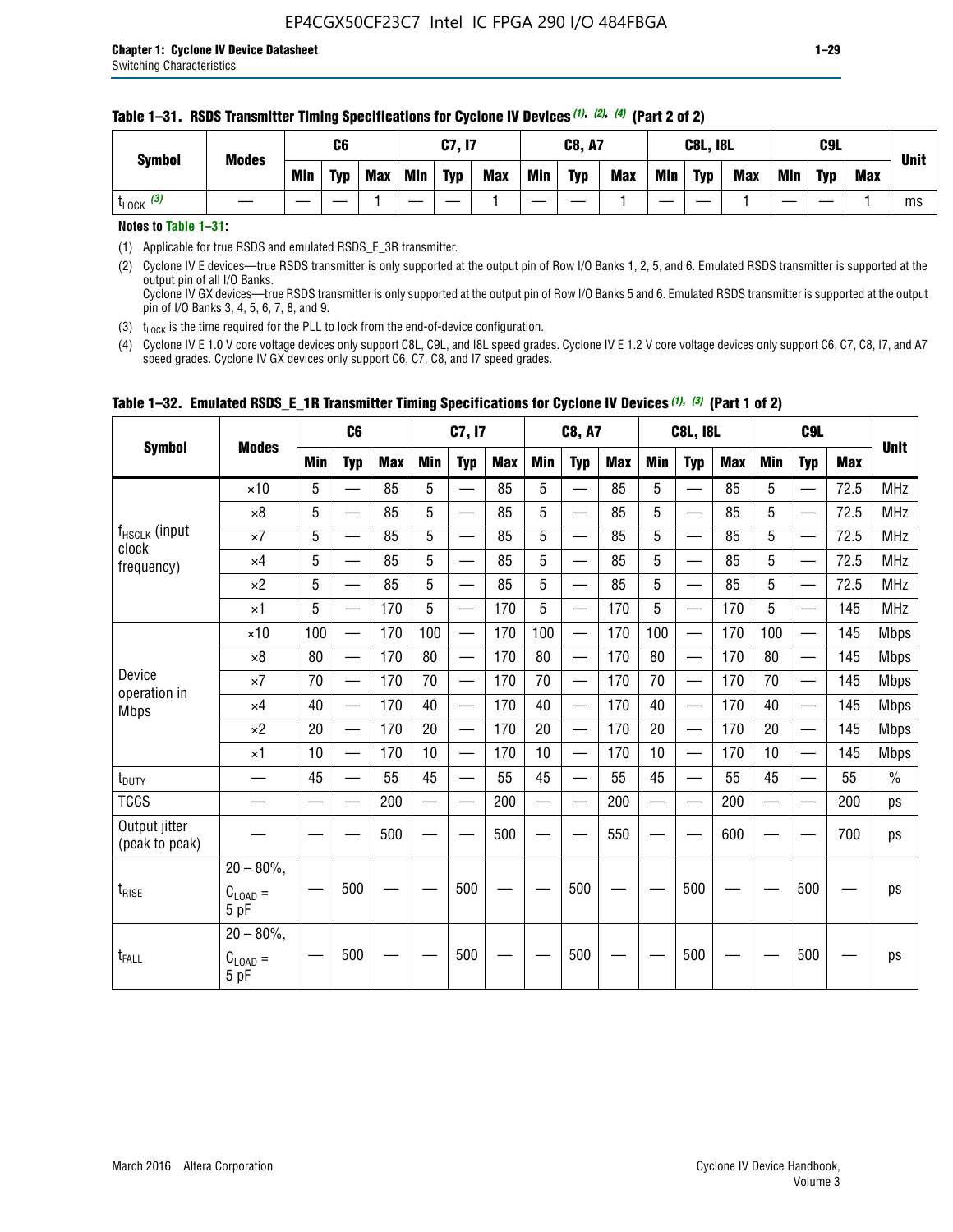| <b>Symbol</b>         | <b>Modes</b> |     | C6         |            |     | C7, I7     |            |            | <b>C8, A7</b> |            |            | <b>C8L, I8L</b> |            |     | C <sub>9</sub> L |            |             |
|-----------------------|--------------|-----|------------|------------|-----|------------|------------|------------|---------------|------------|------------|-----------------|------------|-----|------------------|------------|-------------|
|                       |              | Min | <b>Typ</b> | <b>Max</b> | Min | <b>Typ</b> | <b>Max</b> | <b>Min</b> | <b>Typ</b>    | <b>Max</b> | <b>Min</b> | <b>Typ</b>      | <b>Max</b> | Min | <b>Typ</b>       | <b>Max</b> | <b>Unit</b> |
| $t_{\text{LOCK}}$ (2) |              |     |            |            |     |            |            |            |               |            |            |                 |            |     |                  |            | ms          |

### **Table 1–32. Emulated RSDS\_E\_1R Transmitter Timing Specifications for Cyclone IV Devices** *(1), (3)* **(Part 2 of 2)**

**Notes to Table 1–32:**

(1) Emulated RSDS\_E\_1R transmitter is supported at the output pin of all I/O Banks of Cyclone IV E devices and I/O Banks 3, 4, 5, 6, 7, 8, and 9 of Cyclone IV GX devices.

(2)  $t_{\text{LOCK}}$  is the time required for the PLL to lock from the end-of-device configuration.

(3) Cyclone IV E 1.0 V core voltage devices only support C8L, C9L, and I8L speed grades. Cyclone IV E 1.2 V core voltage devices only support C6, C7, C8, I7, and A7 speed grades. Cyclone IV GX devices only support C6, C7, C8, and I7 speed grades.

| <b>Symbol</b>                      |                                            |            | C <sub>6</sub>           |            |                          | C7, I7                   |            |            | <b>C8, A7</b>            |            |            | <b>C8L, I8L</b>          |            |            | C <sub>9</sub> L |            |             |
|------------------------------------|--------------------------------------------|------------|--------------------------|------------|--------------------------|--------------------------|------------|------------|--------------------------|------------|------------|--------------------------|------------|------------|------------------|------------|-------------|
|                                    | <b>Modes</b>                               | <b>Min</b> | <b>Typ</b>               | <b>Max</b> | <b>Min</b>               | <b>Typ</b>               | <b>Max</b> | <b>Min</b> | <b>Typ</b>               | <b>Max</b> | <b>Min</b> | <b>Typ</b>               | <b>Max</b> | <b>Min</b> | <b>Typ</b>       | <b>Max</b> | <b>Unit</b> |
|                                    | $\times$ 10                                | 5          |                          | 200        | 5                        |                          | 155.5      | 5          | ÷,                       | 155.5      | 5          |                          | 155.5      | 5          |                  | 132.5      | <b>MHz</b>  |
|                                    | $\times 8$                                 | 5          | $\overline{\phantom{0}}$ | 200        | 5                        | <u>—</u>                 | 155.5      | 5          | $\overline{\phantom{0}}$ | 155.5      | 5          | $\overline{\phantom{0}}$ | 155.5      | 5          |                  | 132.5      | <b>MHz</b>  |
| f <sub>HSCLK</sub> (input<br>clock | $\times 7$                                 | 5          | $\qquad \qquad$          | 200        | 5                        | —                        | 155.5      | 5          | —<br>——                  | 155.5      | 5          |                          | 155.5      | 5          |                  | 132.5      | <b>MHz</b>  |
| frequency)                         | $\times$ 4                                 | 5          | $\overline{\phantom{0}}$ | 200        | 5                        | —                        | 155.5      | 5          | $\overline{\phantom{0}}$ | 155.5      | 5          |                          | 155.5      | 5          | —                | 132.5      | <b>MHz</b>  |
|                                    | $\times 2$                                 | 5          | $\overline{\phantom{0}}$ | 200        | 5                        | —                        | 155.5      | 5          | $\overline{\phantom{0}}$ | 155.5      | 5          | $\overline{\phantom{0}}$ | 155.5      | 5          |                  | 132.5      | <b>MHz</b>  |
|                                    | $\times$ 1                                 | 5          | $\overline{\phantom{0}}$ | 400        | 5                        | —                        | 311        | 5          | —                        | 311        | 5          | $\overline{\phantom{0}}$ | 311        | 5          |                  | 265        | <b>MHz</b>  |
|                                    | $\times$ 10                                | 100        | $\overline{\phantom{0}}$ | 400        | 100                      | $\overline{\phantom{0}}$ | 311        | 100        | $\overline{\phantom{0}}$ | 311        | 100        | $\overline{\phantom{0}}$ | 311        | 100        |                  | 265        | <b>Mbps</b> |
|                                    | $\times 8$                                 | 80         |                          | 400        | 80                       | $\overline{\phantom{0}}$ | 311        | 80         | $\overline{\phantom{0}}$ | 311        | 80         | $\overline{\phantom{0}}$ | 311        | 80         |                  | 265        | <b>Mbps</b> |
| Device                             | $\times 7$                                 | 70         | $\overline{\phantom{0}}$ | 400        | 70                       | $\overline{\phantom{0}}$ | 311        | 70         | $\equiv$                 | 311        | 70         | —                        | 311        | 70         |                  | 265        | <b>Mbps</b> |
| operation in<br><b>Mbps</b>        | $\times$ 4                                 | 40         |                          | 400        | 40                       |                          | 311        | 40         | $\overline{\phantom{0}}$ | 311        | 40         |                          | 311        | 40         |                  | 265        | <b>Mbps</b> |
|                                    | $\times 2$                                 | 20         | $\overline{\phantom{0}}$ | 400        | 20                       | —                        | 311        | 20         | $\overline{\phantom{0}}$ | 311        | 20         | $\overline{\phantom{0}}$ | 311        | 20         |                  | 265        | <b>Mbps</b> |
|                                    | ×1                                         | 10         | $\overline{\phantom{0}}$ | 400        | 10                       |                          | 311        | 10         | $\overline{\phantom{0}}$ | 311        | 10         | $\overline{\phantom{0}}$ | 311        | 10         |                  | 265        | <b>Mbps</b> |
| t <sub>DUTY</sub>                  |                                            | 45         |                          | 55         | 45                       |                          | 55         | 45         | —                        | 55         | 45         | —                        | 55         | 45         |                  | 55         | $\%$        |
| <b>TCCS</b>                        |                                            |            |                          | 200        | $\overline{\phantom{0}}$ | —                        | 200        | —          | $\overline{\phantom{0}}$ | 200        |            | —                        | 200        | —          |                  | 200        | ps          |
| Output jitter<br>(peak to peak)    |                                            |            |                          | 500        |                          |                          | 500        |            |                          | 550        |            |                          | 600        |            |                  | 700        | ps          |
| $t_{\text{RISE}}$                  | $20 - 80\%$<br>$C_{LOAD} =$<br>5 pF        |            | 500                      |            |                          | 500                      |            |            | 500                      |            |            | 500                      |            |            | 500              |            | ps          |
| t <sub>FALL</sub>                  | $20 - 80\%$<br>$C_{\text{LOAD}} =$<br>5 pF |            | 500                      |            |                          | 500                      |            |            | 500                      |            |            | 500                      |            |            | 500              |            | ps          |
| $t_{\text{LOCK}}$ (3)              |                                            |            |                          | 1          |                          |                          | 1          |            |                          | 1          |            |                          | 1          |            |                  | 1          | ms          |

**Table 1–33. Mini-LVDS Transmitter Timing Specifications for Cyclone IV Devices** *(1)***,** *(2)***,** *(4)*

**Notes to Table 1–33:**

(1) Applicable for true and emulated mini-LVDS transmitter.

(2) Cyclone IV E—true mini-LVDS transmitter is only supported at the output pin of Row I/O Banks 1, 2, 5, and 6. Emulated mini-LVDS transmitter is supported at the output pin of all I/O banks.

Cyclone IV GX—true mini-LVDS transmitter is only supported at the output pin of Row I/O Banks 5 and 6. Emulated mini-LVDS transmitter is supported at the output pin of I/O Banks 3, 4, 5, 6, 7, 8, and 9.

(3)  $t_{\text{LOCK}}$  is the time required for the PLL to lock from the end-of-device configuration.

(4) Cyclone IV E 1.0 V core voltage devices only support C8L, C9L, and I8L speed grades. Cyclone IV E 1.2 V core voltage devices only support C6, C7, C8, I7, and A7 speed grades. Cyclone IV GX devices only support C6, C7, C8, and I7 speed grades.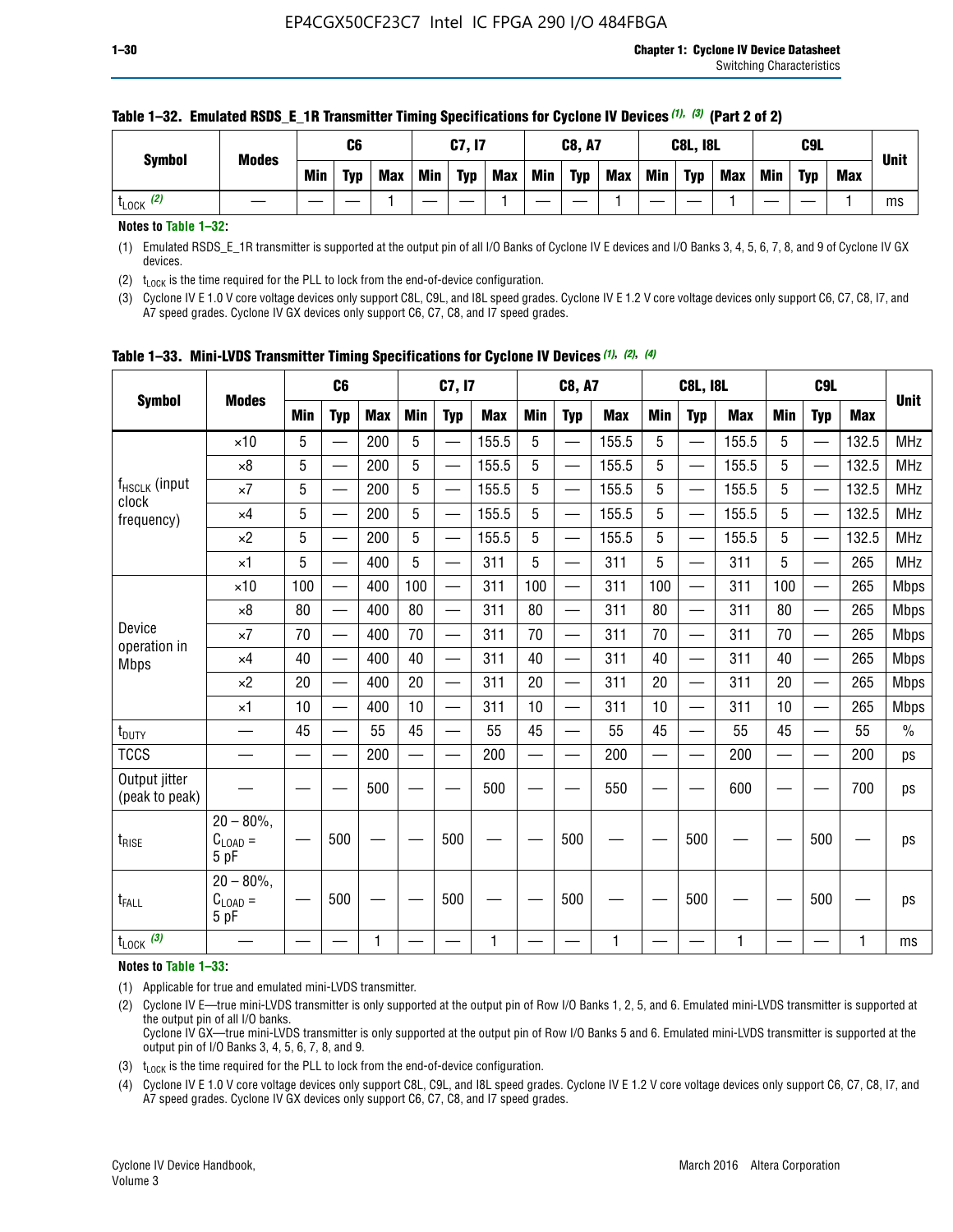|                                 |              |     | C <sub>6</sub> |     | C7, I7     |            | <b>C8, A7</b> |     | <b>C8L, I8L</b> |            | C <sub>9</sub> L |               |
|---------------------------------|--------------|-----|----------------|-----|------------|------------|---------------|-----|-----------------|------------|------------------|---------------|
| <b>Symbol</b>                   | <b>Modes</b> | Min | <b>Max</b>     | Min | <b>Max</b> | <b>Min</b> | <b>Max</b>    | Min | <b>Max</b>      | <b>Min</b> | <b>Max</b>       | <b>Unit</b>   |
|                                 | $\times$ 10  | 5   | 420            | 5   | 370        | 5          | 320           | 5   | 320             | 5          | 250              | <b>MHz</b>    |
|                                 | $\times 8$   | 5   | 420            | 5   | 370        | 5          | 320           | 5   | 320             | 5          | 250              | <b>MHz</b>    |
| f <sub>HSCLK</sub> (input       | $\times 7$   | 5   | 420            | 5   | 370        | 5          | 320           | 5   | 320             | 5          | 250              | <b>MHz</b>    |
| clock<br>frequency)             | $\times$ 4   | 5   | 420            | 5   | 370        | 5          | 320           | 5   | 320             | 5          | 250              | <b>MHz</b>    |
|                                 | $\times 2$   | 5   | 420            | 5   | 370        | 5          | 320           | 5   | 320             | 5          | 250              | <b>MHz</b>    |
|                                 | $\times$ 1   | 5   | 420            | 5   | 402.5      | 5          | 402.5         | 5   | 362             | 5          | 265              | <b>MHz</b>    |
|                                 | $\times$ 10  | 100 | 840            | 100 | 740        | 100        | 640           | 100 | 640             | 100        | 500              | <b>Mbps</b>   |
|                                 | $\times 8$   | 80  | 840            | 80  | 740        | 80         | 640           | 80  | 640             | 80         | 500              | <b>Mbps</b>   |
| <b>HSIODR</b>                   | $\times 7$   | 70  | 840            | 70  | 740        | 70         | 640           | 70  | 640             | 70         | 500              | <b>Mbps</b>   |
|                                 | $\times$ 4   | 40  | 840            | 40  | 740        | 40         | 640           | 40  | 640             | 40         | 500              | <b>Mbps</b>   |
|                                 | $\times 2$   | 20  | 840            | 20  | 740        | 20         | 640           | 20  | 640             | 20         | 500              | <b>Mbps</b>   |
|                                 | $\times$ 1   | 10  | 420            | 10  | 402.5      | 10         | 402.5         | 10  | 362             | 10         | 265              | <b>Mbps</b>   |
| t <sub>DUTY</sub>               |              | 45  | 55             | 45  | 55         | 45         | 55            | 45  | 55              | 45         | 55               | $\frac{0}{0}$ |
| <b>TCCS</b>                     |              |     | 200            |     | 200        |            | 200           |     | 200             |            | 200              | ps            |
| Output jitter<br>(peak to peak) |              |     | 500            |     | 500        |            | 550           |     | 600             |            | 700              | ps            |
| $t_{\text{LOCK}}$ (2)           |              |     | 1              |     | 1          |            | 1             |     | 1               |            | 1                | ms            |

**Table 1–34. True LVDS Transmitter Timing Specifications for Cyclone IV Devices** *(1)***,** *(3)*

**Notes to Table 1–34:**

(1) Cyclone IV E—true LVDS transmitter is only supported at the output pin of Row I/O Banks 1, 2, 5, and 6. Cyclone IV GX—true LVDS transmitter is only supported at the output pin of Row I/O Banks 5 and 6.

(2)  $t_{\text{LOCK}}$  is the time required for the PLL to lock from the end-of-device configuration.

(3) Cyclone IV E 1.0 V core voltage devices only support C8L, C9L, and I8L speed grades. Cyclone IV E 1.2 V core voltage devices only support C6, C7, C8, I7, and A7 speed grades. Cyclone IV GX devices only support C6, C7, C8, and I7 speed grades.

|  |  |  |  |  |  | Table 1–35. Emulated LVDS Transmitter Timing Specifications for Cyclone IV Devices <sup>(1),</sup> <sup>(3)</sup> (Part 1 of 2) |  |  |
|--|--|--|--|--|--|---------------------------------------------------------------------------------------------------------------------------------|--|--|
|--|--|--|--|--|--|---------------------------------------------------------------------------------------------------------------------------------|--|--|

| <b>Symbol</b>                      |              | C <sub>6</sub> |            | C7, I7     |            | <b>C8, A7</b> |            | <b>C8L, I8L</b> |            | C <sub>9</sub> L |            |             |
|------------------------------------|--------------|----------------|------------|------------|------------|---------------|------------|-----------------|------------|------------------|------------|-------------|
|                                    | <b>Modes</b> | Min            | <b>Max</b> | <b>Min</b> | <b>Max</b> | <b>Min</b>    | <b>Max</b> | Min             | <b>Max</b> | <b>Min</b>       | <b>Max</b> | <b>Unit</b> |
|                                    | $\times$ 10  | 5              | 320        | 5          | 320        | 5             | 275        | 5               | 275        | 5                | 250        | <b>MHz</b>  |
|                                    | $\times 8$   | 5              | 320        | 5          | 320        | 5             | 275        | 5               | 275        | 5                | 250        | <b>MHz</b>  |
| f <sub>HSCLK</sub> (input<br>clock | $\times 7$   | 5              | 320        | 5          | 320        | 5             | 275        | 5               | 275        | 5                | 250        | <b>MHz</b>  |
| frequency)                         | $\times$ 4   | 5              | 320        | 5          | 320        | 5             | 275        | 5               | 275        | 5                | 250        | <b>MHz</b>  |
|                                    | $\times 2$   | 5              | 320        | 5          | 320        | 5             | 275        | 5               | 275        | 5                | 250        | <b>MHz</b>  |
|                                    | ×1           | 5              | 402.5      | 5          | 402.5      | 5             | 402.5      | 5               | 362        | 5                | 265        | <b>MHz</b>  |
|                                    | $\times$ 10  | 100            | 640        | 100        | 640        | 100           | 550        | 100             | 550        | 100              | 500        | <b>Mbps</b> |
|                                    | $\times 8$   | 80             | 640        | 80         | 640        | 80            | 550        | 80              | 550        | 80               | 500        | <b>Mbps</b> |
|                                    | $\times 7$   | 70             | 640        | 70         | 640        | 70            | 550        | 70              | 550        | 70               | 500        | <b>Mbps</b> |
| <b>HSIODR</b>                      | $\times$ 4   | 40             | 640        | 40         | 640        | 40            | 550        | 40              | 550        | 40               | 500        | <b>Mbps</b> |
|                                    | $\times 2$   | 20             | 640        | 20         | 640        | 20            | 550        | 20              | 550        | 20               | 500        | <b>Mbps</b> |
|                                    | ×1           | 10             | 402.5      | 10         | 402.5      | 10            | 402.5      | 10              | 362        | 10               | 265        | <b>Mbps</b> |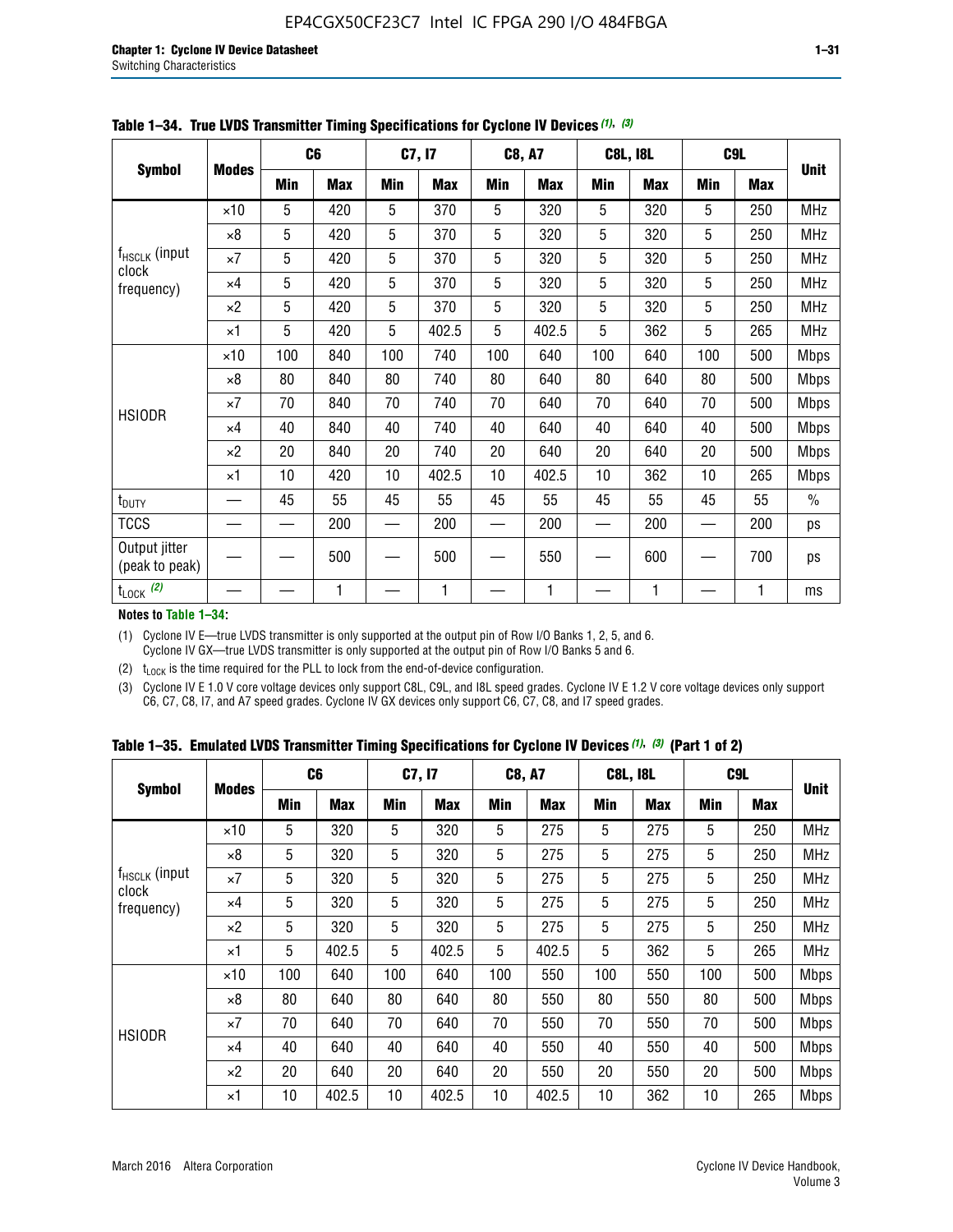| <b>Symbol</b>                   | <b>Modes</b> | C <sub>6</sub> |            | C7, I7 |            | <b>C8, A7</b> |            | <b>C8L, I8L</b> |            |     | C <sub>9</sub> L |               |
|---------------------------------|--------------|----------------|------------|--------|------------|---------------|------------|-----------------|------------|-----|------------------|---------------|
|                                 |              | Min            | <b>Max</b> | Min    | <b>Max</b> | <b>Min</b>    | <b>Max</b> | <b>Min</b>      | <b>Max</b> | Min | <b>Max</b>       | <b>Unit</b>   |
| t <sub>DUTY</sub>               |              | 45             | 55         | 45     | 55         | 45            | 55         | 45              | 55         | 45  | 55               | $\frac{0}{0}$ |
| <b>TCCS</b>                     |              |                | 200        |        | 200        |               | 200        |                 | 200        |     | 200              | ps            |
| Output jitter<br>(peak to peak) |              |                | 500        |        | 500        |               | 550        |                 | 600        | —   | 700              | ps            |
| $t_{\text{LOCK}}$ (2)           |              |                |            |        |            |               |            |                 |            |     |                  | ms            |

#### **Table 1–35. Emulated LVDS Transmitter Timing Specifications for Cyclone IV Devices** *(1)***,** *(3)* **(Part 2 of 2)**

#### **Notes to Table 1–35:**

(1) Cyclone IV E—emulated LVDS transmitter is supported at the output pin of all I/O Banks.

Cyclone IV GX—emulated LVDS transmitter is supported at the output pin of I/O Banks 3, 4, 5, 6, 7, 8, and 9.

(2)  $t_{\text{LOCK}}$  is the time required for the PLL to lock from the end-of-device configuration.

(3) Cyclone IV E 1.0 V core voltage devices only support C8L, C9L, and I8L speed grades. Cyclone IV E 1.2 V core voltage devices only support C6, C7, C8, I7, and A7 speed grades. Cyclone IV GX devices only support C6, C7, C8, and I7 speed grades.

|                                    |              | C <sub>6</sub> |            | C7, I7     |            | <b>C8, A7</b> |            |            | <b>C8L, I8L</b> | C <sub>9</sub> L         |            |             |
|------------------------------------|--------------|----------------|------------|------------|------------|---------------|------------|------------|-----------------|--------------------------|------------|-------------|
| <b>Symbol</b>                      | <b>Modes</b> | <b>Min</b>     | <b>Max</b> | <b>Min</b> | <b>Max</b> | Min           | <b>Max</b> | <b>Min</b> | <b>Max</b>      | <b>Min</b>               | <b>Max</b> | <b>Unit</b> |
|                                    | $\times 10$  | 10             | 437.5      | 10         | 370        | 10            | 320        | 10         | 320             | 10                       | 250        | <b>MHz</b>  |
|                                    | $\times 8$   | 10             | 437.5      | 10         | 370        | 10            | 320        | 10         | 320             | 10                       | 250        | <b>MHz</b>  |
| f <sub>HSCLK</sub> (input<br>clock | $\times 7$   | 10             | 437.5      | 10         | 370        | 10            | 320        | 10         | 320             | 10                       | 250        | <b>MHz</b>  |
| frequency)                         | ×4           | 10             | 437.5      | 10         | 370        | 10            | 320        | 10         | 320             | 10                       | 250        | <b>MHz</b>  |
|                                    | $\times 2$   | 10             | 437.5      | 10         | 370        | 10            | 320        | 10         | 320             | 10                       | 250        | <b>MHz</b>  |
|                                    | ×1           | 10             | 437.5      | 10         | 402.5      | 10            | 402.5      | 10         | 362             | 10                       | 265        | <b>MHz</b>  |
|                                    | $\times$ 10  | 100            | 875        | 100        | 740        | 100           | 640        | 100        | 640             | 100                      | 500        | <b>Mbps</b> |
|                                    | $\times 8$   | 80             | 875        | 80         | 740        | 80            | 640        | 80         | 640             | 80                       | 500        | <b>Mbps</b> |
| <b>HSIODR</b>                      | $\times 7$   | 70             | 875        | 70         | 740        | 70            | 640        | 70         | 640             | 70                       | 500        | <b>Mbps</b> |
|                                    | $\times 4$   | 40             | 875        | 40         | 740        | 40            | 640        | 40         | 640             | 40                       | 500        | Mbps        |
|                                    | $\times 2$   | 20             | 875        | 20         | 740        | 20            | 640        | 20         | 640             | 20                       | 500        | Mbps        |
|                                    | ×1           | 10             | 437.5      | 10         | 402.5      | 10            | 402.5      | 10         | 362             | 10                       | 265        | <b>Mbps</b> |
| SW                                 |              |                | 400        |            | 400        |               | 400        |            | 550             | $\overline{\phantom{0}}$ | 640        | ps          |
| Input jitter<br>tolerance          |              |                | 500        |            | 500        |               | 550        |            | 600             | —                        | 700        | ps          |
| $t_{\text{LOCK}}$ (2)              |              |                | 1          |            | 1          |               | 1          |            | 1               |                          |            | ms          |

**Table 1–36. LVDS Receiver Timing Specifications for Cyclone IV Devices** *(1)***,** *(3)*

#### **Notes to Table 1–36:**

(1) Cyclone IV E—LVDS receiver is supported at all I/O Banks.

Cyclone IV GX—LVDS receiver is supported at I/O Banks 3, 4, 5, 6, 7, 8, and 9.

(2)  $t_{\text{LOCK}}$  is the time required for the PLL to lock from the end-of-device configuration.

(3) Cyclone IV E 1.0 V core voltage devices only support C8L, C9L, and I8L speed grades. Cyclone IV E 1.2 V core voltage devices only support C6, C7, C8, I7, and A7 speed grades. Cyclone IV GX devices only support C6, C7, C8, and I7 speed grades.

## **External Memory Interface Specifications**

The external memory interfaces for Cyclone IV devices are auto-calibrating and easy to implement.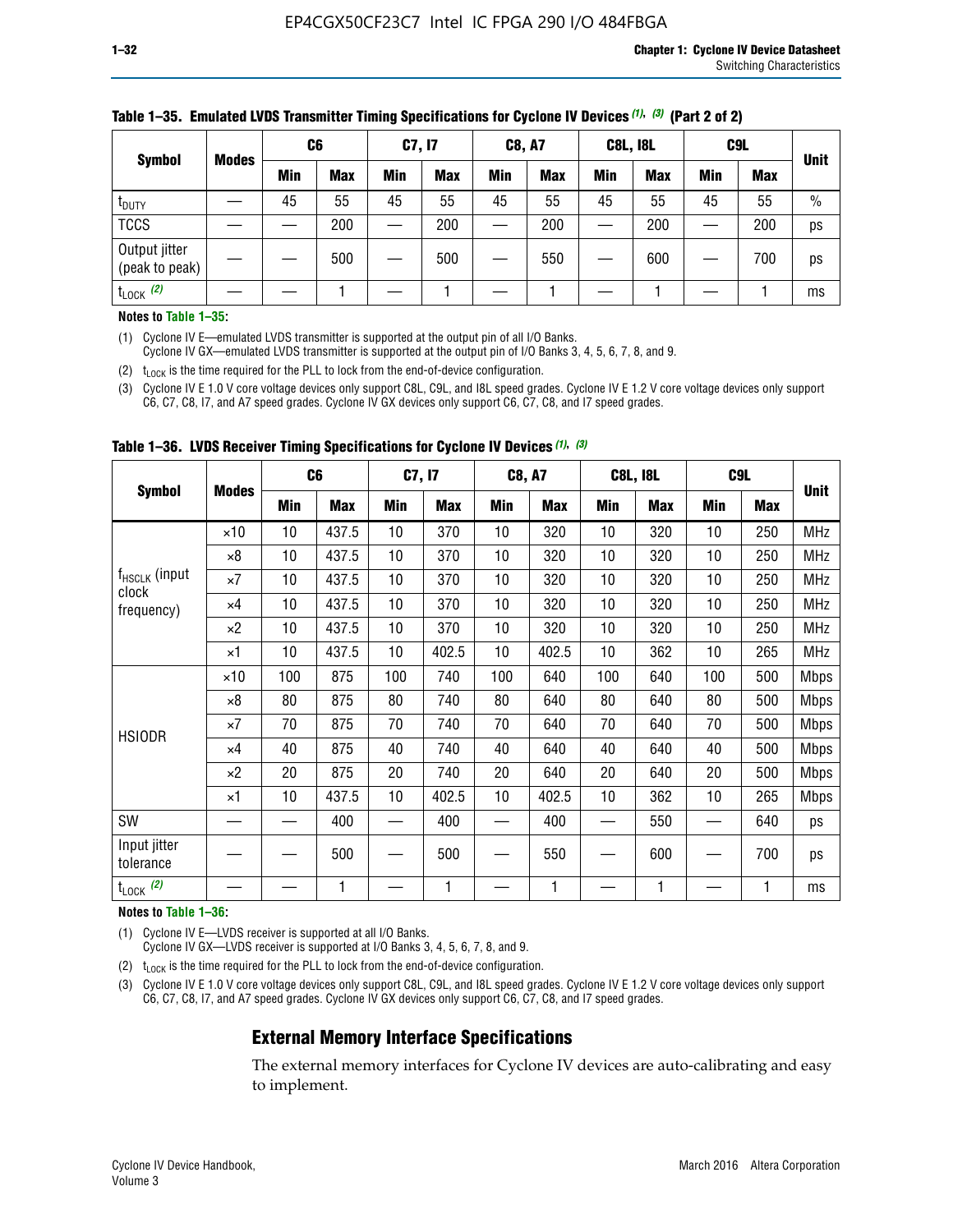**for more information about the supported maximum clock rate, device and pin** planning, IP implementation, and device termination, refer to *[Section III: System](http://www.altera.com/literature/hb/external-memory/emi_intro_specs.pdf)  [Performance Specifications](http://www.altera.com/literature/hb/external-memory/emi_intro_specs.pdf)* of the *External Memory Interface Handbook*.

Table 1–37 lists the memory output clock jitter specifications for Cyclone IV devices.

**Table 1–37. Memory Output Clock Jitter Specifications for Cyclone IV Devices** *(1)***,** *(2)*

| <b>Parameter</b>             | <b>Symbol</b>  | Min    | <b>Max</b> | <b>Unit</b> |
|------------------------------|----------------|--------|------------|-------------|
| Clock period jitter          | $L$ JIT(per)   | $-125$ | 125        | ps          |
| Cycle-to-cycle period jitter | $L$ JIT $(cc)$ | $-200$ | 200        | ps          |
| Duty cycle jitter            | LJIT(duty)     | $-150$ | 150        | рs          |

**Notes to Table 1–37:**

- (1) Memory output clock jitter measurements are for 200 consecutive clock cycles, as specified in the JEDEC DDR2 standard.
- (2) The clock jitter specification applies to memory output clock pins generated using DDIO circuits clocked by a PLL output routed on a global clock (GCLK) network.

## **Duty Cycle Distortion Specifications**

Table 1–38 lists the worst case duty cycle distortion for Cyclone IV devices.

**Table 1–38. Duty Cycle Distortion on Cyclone IV Devices I/O Pins** *(1)***,** *(2), (3)*

| <b>Symbol</b>     | C <sub>6</sub> |            | C7, I7     |            | <b>C8, I8L, A7</b> |            |            | C9L        | <b>Unit</b>   |
|-------------------|----------------|------------|------------|------------|--------------------|------------|------------|------------|---------------|
|                   | Min            | <b>Max</b> | <b>Min</b> | <b>Max</b> | Min                | <b>Max</b> | <b>Min</b> | <b>Max</b> |               |
| Output Duty Cycle | 45             | 55         | 45         | 55         | 45                 | 55         | 45         | 55         | $\frac{0}{0}$ |

**Notes to Table 1–38:**

(1) The duty cycle distortion specification applies to clock outputs from the PLLs, global clock tree, and IOE driving the dedicated and general purpose I/O pins.

(2) Cyclone IV devices meet the specified duty cycle distortion at the maximum output toggle rate for each combination of I/O standard and current strength.

(3) Cyclone IV E 1.0 V core voltage devices only support C8L, C9L, and I8L speed grades. Cyclone IV E 1.2 V core voltage devices only support C6, C7, C8, I7, and A7 speed grades. Cyclone IV GX devices only support C6, C7, C8, and I7 speed grades.

## **OCT Calibration Timing Specification**

Table 1–39 lists the duration of calibration for series OCT with calibration at device power-up for Cyclone IV devices.

#### **Table 1–39. Timing Specification for Series OCT with Calibration at Device Power-Up for Cyclone IV Devices** *(1)*

| Symbol  | <b>Description</b>                                            | <b>Maximum</b> | <b>Units</b> |
|---------|---------------------------------------------------------------|----------------|--------------|
| LOCTCAL | Duration of series OCT with<br>calibration at device power-up | 20             | μs           |

#### **Note to Table 1–39***:*

(1) OCT calibration takes place after device configuration and before entering user mode.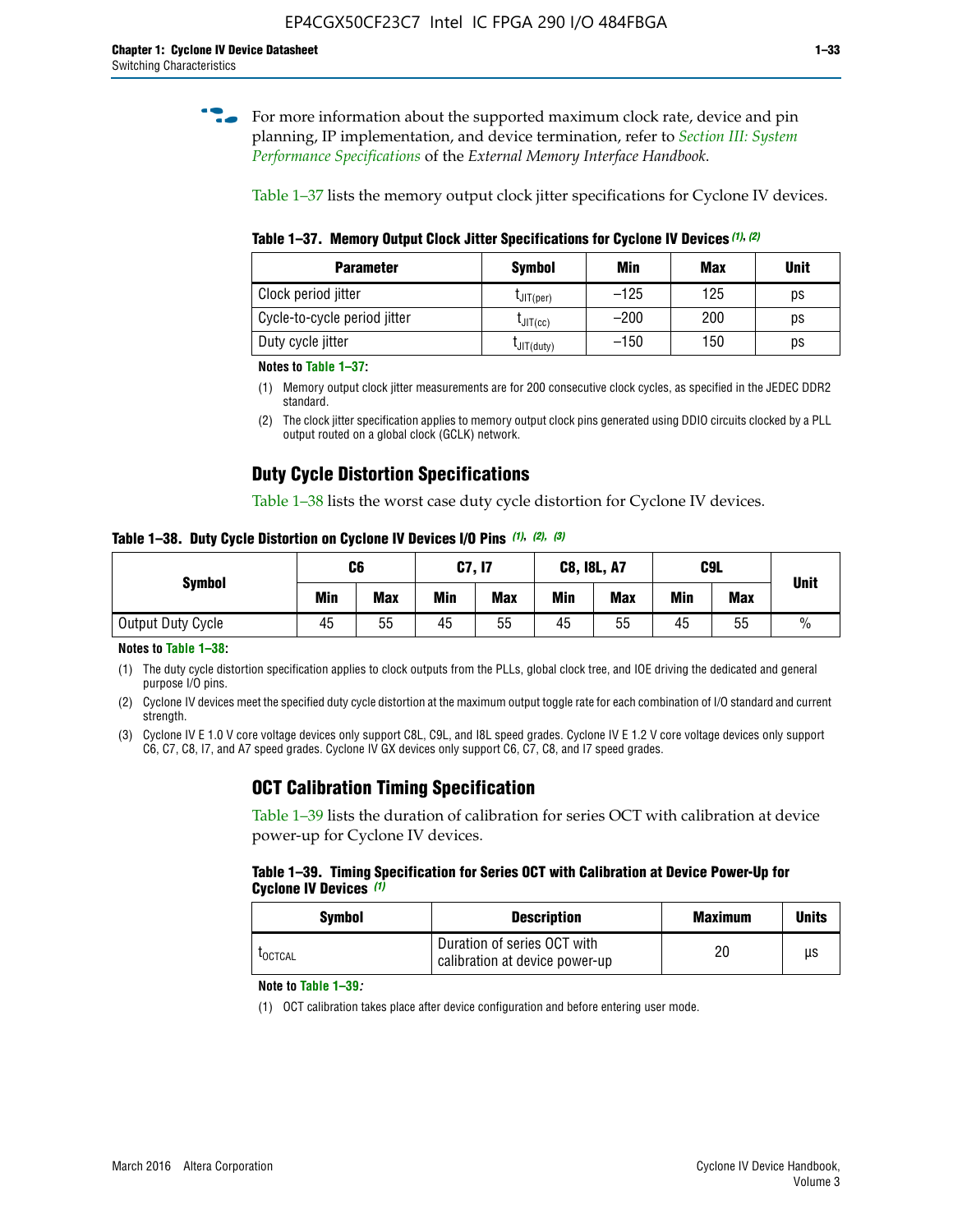## **IOE Programmable Delay**

Table 1–40 and Table 1–41 list the IOE programmable delay for Cyclone IV E 1.0 V core voltage devices.

### **Table 1–40. IOE Programmable Delay on Column Pins for Cyclone IV E 1.0 V Core Voltage Devices** *(1)***,** *(2)*

|                                                                       |                                | <b>Number</b>  |                      |       |                    | <b>Max Offset</b> |                    |            |             |
|-----------------------------------------------------------------------|--------------------------------|----------------|----------------------|-------|--------------------|-------------------|--------------------|------------|-------------|
| <b>Parameter</b>                                                      | <b>Paths Affected</b>          | 0f             | Min<br><b>Offset</b> |       | <b>Fast Corner</b> |                   | <b>Slow Corner</b> |            | <b>Unit</b> |
|                                                                       |                                | <b>Setting</b> |                      | C8L   | <b>18L</b>         | C8L               | C9L                | <b>18L</b> |             |
| Input delay from pin to<br>internal cells                             | Pad to I/O<br>dataout to core  |                | 0                    | 2.054 | 1.924              | 3.387             | 4.017              | 3.411      | ns          |
| Input delay from pin to<br>input register                             | Pad to I/O input<br>register   | 8              | 0                    | 2.010 | 1.875              | 3.341             | 4.252              | 3.367      | ns          |
| Delay from output register<br>to output pin                           | I/O output<br>register to pad  | 2              | 0                    | 0.641 | 0.631              | 1.111             | 1.377              | 1.124      | ns          |
| Input delay from<br>dual-purpose clock pin to<br>fan-out destinations | Pad to global<br>clock network | 12             | 0                    | 0.971 | 0.931              | 1.684             | 2.298              | 1.684      | ns          |

#### **Notes to Table 1–40:**

(1) The incremental values for the settings are generally linear. For the exact values for each setting, use the latest version of the Quartus II software.

(2) The minimum and maximum offset timing numbers are in reference to setting **0** as available in the Quartus II software.

| Table 1–41. IOE Programmable Delay on Row Pins for Cyclone IV E 1.0 V Core Voltage Devices (1), (2) |  |  |
|-----------------------------------------------------------------------------------------------------|--|--|
|-----------------------------------------------------------------------------------------------------|--|--|

|                                                                       |                                | <b>Number</b>  |                      |       |                    | <b>Max Offset</b>  |                 |       |    |
|-----------------------------------------------------------------------|--------------------------------|----------------|----------------------|-------|--------------------|--------------------|-----------------|-------|----|
| <b>Parameter</b>                                                      | <b>Paths Affected</b>          | 0f             | Min<br><b>Offset</b> |       | <b>Fast Corner</b> | <b>Slow Corner</b> | <b>Unit</b>     |       |    |
|                                                                       |                                | <b>Setting</b> |                      | C8L   | <b>18L</b>         | C8L                | C <sub>9L</sub> | 18L   |    |
| Input delay from pin to<br>internal cells                             | Pad to I/O<br>dataout to core  |                | 0                    | 2.057 | 1.921              | 3.389              | 4.146           | 3.412 | ns |
| Input delay from pin to<br>input register                             | Pad to I/O input<br>register   | 8              | 0                    | 2.059 | 1.919              | 3.420              | 4.374           | 3.441 | ns |
| Delay from output register<br>to output pin                           | I/O output<br>register to pad  | $\overline{2}$ | 0                    | 0.670 | 0.623              | 1.160              | 1.420           | 1.168 | ns |
| Input delay from<br>dual-purpose clock pin to<br>fan-out destinations | Pad to global<br>clock network | 12             | 0                    | 0.960 | 0.919              | 1.656              | 2.258           | 1.656 | ns |

#### **Notes to Table 1–41:**

(1) The incremental values for the settings are generally linear. For the exact values for each setting, use the latest version of the Quartus II software.

(2) The minimum and maximum offset timing numbers are in reference to setting **0** as available in the Quartus II software.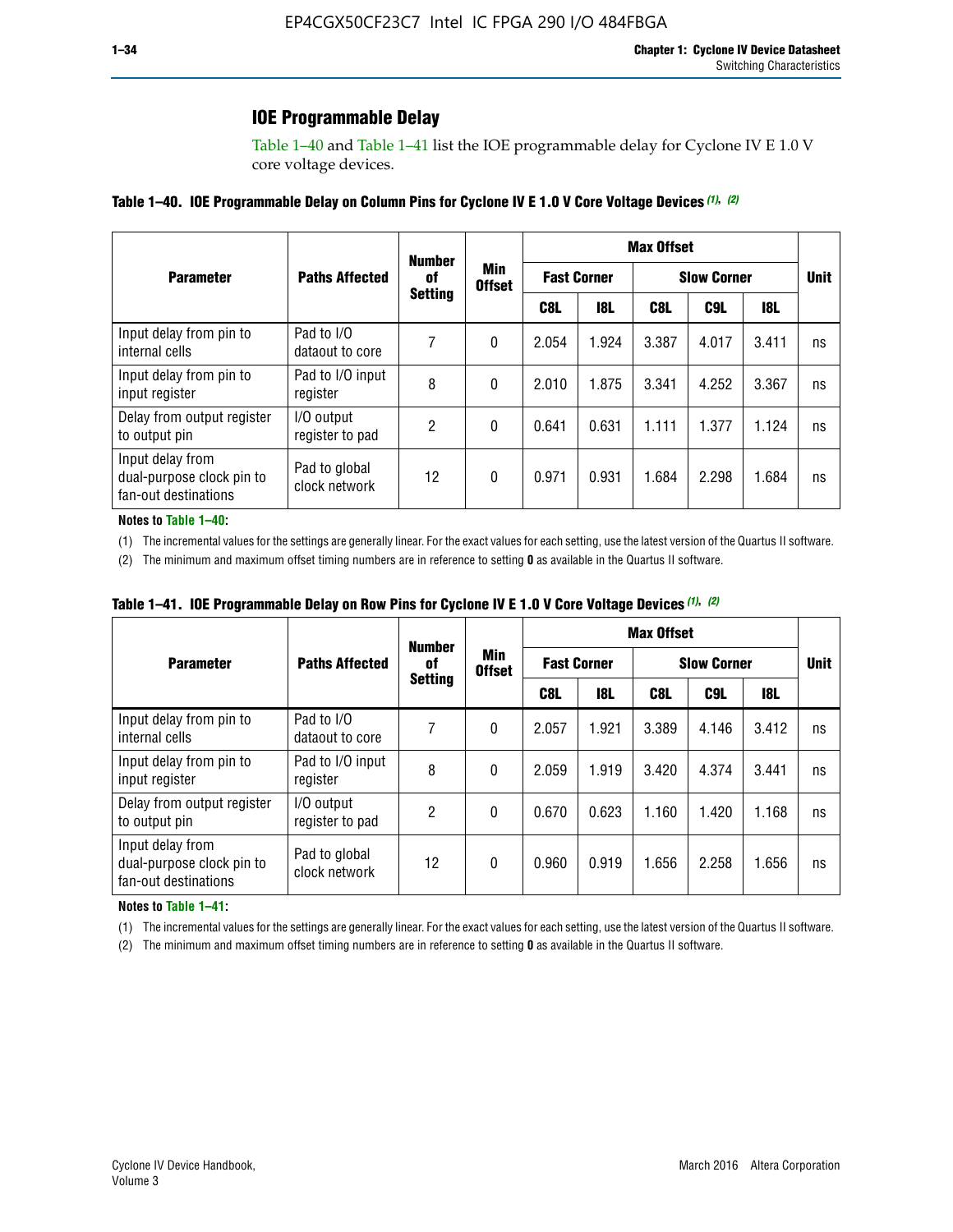Table 1–42 and Table 1–43 list the IOE programmable delay for Cyclone IV E 1.2 V core voltage devices.

|                                                                       |                                   | <b>Number</b>  |                      |                |                                          |           |       | <b>Max Offset</b> |                |               |       |             |
|-----------------------------------------------------------------------|-----------------------------------|----------------|----------------------|----------------|------------------------------------------|-----------|-------|-------------------|----------------|---------------|-------|-------------|
| <b>Parameter</b>                                                      | <b>Paths</b><br><b>Affected</b>   | 0f             | Min<br><b>Offset</b> |                | <b>Fast Corner</b><br><b>Slow Corner</b> |           |       |                   |                |               |       | <b>Unit</b> |
|                                                                       |                                   | <b>Setting</b> |                      | C <sub>6</sub> | $\overline{17}$                          | <b>A7</b> | C6    | C <sub>7</sub>    | C <sub>8</sub> | $\mathsf{I}7$ | A7    |             |
| Input delay from pin to<br>internal cells                             | Pad to I/O<br>dataout to<br>core  | 7              | 0                    | 1.314          | 1.211                                    | 1.211     | 2.177 | 2.340             | 2.433          | 2.388         | 2.508 | ns          |
| Input delay from pin to<br>input register                             | Pad to I/O<br>input register      | 8              | $\theta$             | 1.307          | 1.203                                    | 1.203     | 2.19  | 2.387             | 2.540          | 2.430         | 2.545 | ns          |
| Delay from output<br>register to output pin                           | I/O output<br>register to<br>pad  | $\overline{2}$ | 0                    | 0.437          | 0.402                                    | 0.402     | 0.747 | 0.820             | 0.880          | 0.834         | 0.873 | ns          |
| Input delay from<br>dual-purpose clock pin<br>to fan-out destinations | Pad to global<br>clock<br>network | 12             | 0                    | 0.693          | 0.665                                    | 0.665     | 1.200 | 1.379             | 1.532          | 1.393         | 1.441 | ns          |

**Table 1–42. IOE Programmable Delay on Column Pins for Cyclone IV E 1.2 V Core Voltage Devices** *(1)***,** *(2)*

**Notes to Table 1–42:**

(1) The incremental values for the settings are generally linear. For the exact values for each setting, use the latest version of the Quartus II software.

(2) The minimum and maximum offset timing numbers are in reference to setting **0** as available in the Quartus II software.

|                                                                       |                                   | <b>Number</b>  |                      |                                          |                 |       |       | <b>Max Offset</b> |             |               |       |    |
|-----------------------------------------------------------------------|-----------------------------------|----------------|----------------------|------------------------------------------|-----------------|-------|-------|-------------------|-------------|---------------|-------|----|
| <b>Parameter</b>                                                      | <b>Paths</b><br><b>Affected</b>   | 0f             | Min<br><b>Offset</b> | <b>Fast Corner</b><br><b>Slow Corner</b> |                 |       |       |                   | <b>Unit</b> |               |       |    |
|                                                                       |                                   | <b>Setting</b> |                      | C6                                       | $\overline{17}$ | A7    | C6    | C <sub>7</sub>    | C8          | $\mathsf{I}7$ | A7    |    |
| Input delay from pin to<br>internal cells                             | Pad to I/O<br>dataout to<br>core  | 7              | 0                    | 1.314                                    | 1.209           | 1.209 | 2.201 | 2.386             | 2.510       | 2.429         | 2.548 | ns |
| Input delay from pin to<br>input register                             | Pad to I/O<br>input register      | 8              | $\theta$             | 1.312                                    | 1.207           | 1.207 | 2.202 | 2.402             | 2.558       | 2.447         | 2.557 | ns |
| Delay from output<br>register to output pin                           | I/O output<br>register to<br>pad  | 2              | $\Omega$             | 0.458                                    | 0.419           | 0.419 | 0.783 | 0.861             | 0.924       | 0.875         | 0.915 | ns |
| Input delay from<br>dual-purpose clock pin<br>to fan-out destinations | Pad to global<br>clock<br>network | 12             | 0                    | 0.686                                    | 0.657           | 0.657 | 1.185 | 1.360             | 1.506       | 1.376         | 1.422 | ns |

**Table 1–43. IOE Programmable Delay on Row Pins for Cyclone IV E 1.2 V Core Voltage Devices** *(1)***,** *(2)*

#### **Notes to Table 1–43:**

(1) The incremental values for the settings are generally linear. For the exact values for each setting, use the latest version of the Quartus II software.

(2) The minimum and maximum offset timing numbers are in reference to setting **0** as available in the Quartus II software.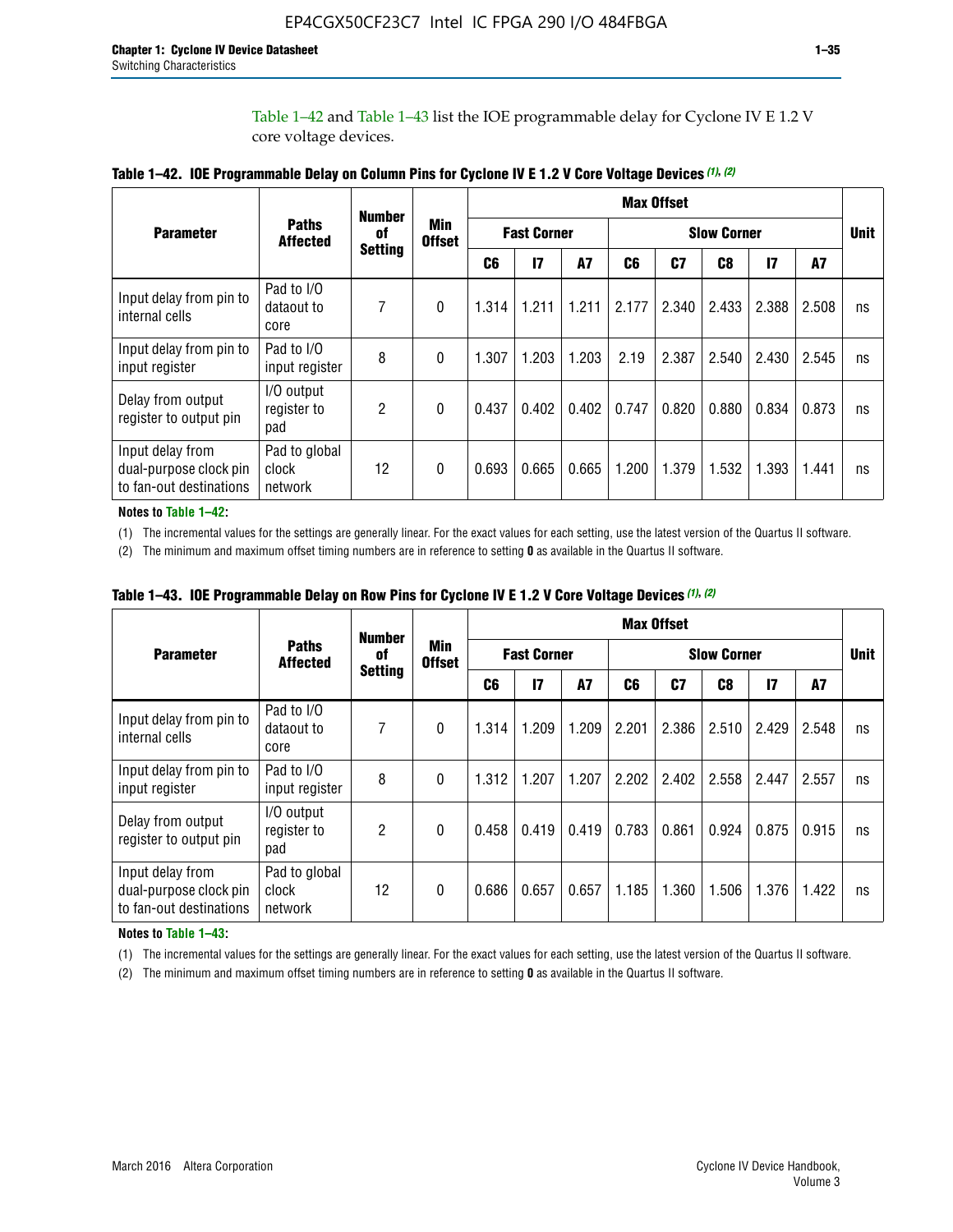Table 1–44 and Table 1–45 list the IOE programmable delay for Cyclone IV GX devices.

|                                                                       |                                   | <b>Number</b>   |                             |                    |               |                    | <b>Max Offset</b> |       |       |             |
|-----------------------------------------------------------------------|-----------------------------------|-----------------|-----------------------------|--------------------|---------------|--------------------|-------------------|-------|-------|-------------|
| <b>Parameter</b>                                                      | <b>Paths</b><br><b>Affected</b>   | 0f              | <b>Min</b><br><b>Offset</b> | <b>Fast Corner</b> |               | <b>Slow Corner</b> |                   |       |       | <b>Unit</b> |
|                                                                       |                                   | <b>Settings</b> |                             | C6                 | $\mathsf{I}7$ | C6                 | C7                | C8    | 17    |             |
| Input delay from pin to<br>internal cells                             | Pad to I/O<br>dataout to<br>core  | 7               | $\boldsymbol{0}$            | 1.313              | 1.209         | 2.184              | 2.336             | 2.451 | 2.387 | ns          |
| Input delay from pin to<br>input register                             | Pad to I/O<br>input register      | 8               | $\theta$                    | 1.312              | 1.208         | 2.200              | 2.399             | 2.554 | 2.446 | ns          |
| Delay from output<br>register to output pin                           | I/O output<br>register to<br>pad  | 2               | $\mathbf{0}$                | 0.438              | 0.404         | 0.751              | 0.825             | 0.886 | 0.839 | ns          |
| Input delay from<br>dual-purpose clock pin<br>to fan-out destinations | Pad to global<br>clock<br>network | 12              | $\mathbf{0}$                | 0.713              | 0.682         | 1.228              | 1.41              | 1.566 | 1.424 | ns          |

**Table 1–44. IOE Programmable Delay on Column Pins for Cyclone IV GX Devices** *(1)***,** *(2)*

**Notes to Table 1–44:**

(1) The incremental values for the settings are generally linear. For exact values of each setting, use the latest version of the Quartus II software.

(2) The minimum and maximum offset timing numbers are in reference to setting **0** as available in the Quartus II software.

|                                                                       |                                  | <b>Number</b>   |                      |       |                                          |       | <b>Max Offset</b> |       |               |             |
|-----------------------------------------------------------------------|----------------------------------|-----------------|----------------------|-------|------------------------------------------|-------|-------------------|-------|---------------|-------------|
| <b>Parameter</b>                                                      | <b>Paths</b><br><b>Affected</b>  | 0f              | Min<br><b>Offset</b> |       | <b>Fast Corner</b><br><b>Slow Corner</b> |       |                   |       |               | <b>Unit</b> |
|                                                                       |                                  | <b>Settings</b> |                      | C6    | 17                                       | C6    | C7                | C8    | $\mathsf{I}7$ |             |
| Input delay from pin to<br>internal cells                             | Pad to I/O<br>dataout to<br>core | 7               | $\mathbf{0}$         | 1.314 | 1.210                                    | 2.209 | 2.398             | 2.526 | 2.443         | ns          |
| Input delay from pin to<br>input register                             | Pad to I/O<br>input register     | 8               | $\mathbf{0}$         | 1.313 | 1.208                                    | 2.205 | 2.406             | 2.563 | 2.450         | ns          |
| Delay from output<br>register to output pin                           | I/O output<br>register to<br>pad | $\overline{2}$  | $\mathbf{0}$         | 0.461 | 0.421                                    | 0.789 | 0.869             | 0.933 | 0.884         | ns          |
| Input delay from<br>dual-purpose clock pin<br>to fan-out destinations | Pad to global<br>clock network   | 12              | $\mathbf{0}$         | 0.712 | 0.682                                    | 1.225 | 1.407             | 1.562 | 1.421         | ns          |

**Table 1–45. IOE Programmable Delay on Row Pins for Cyclone IV GX Devices** *(1)***,** *(2)*

#### **Notes to Table 1–45:**

(1) The incremental values for the settings are generally linear. For exact values of each setting, use the latest version of Quartus II software.

(2) The minimum and maximum offset timing numbers are in reference to setting **0** as available in the Quartus II software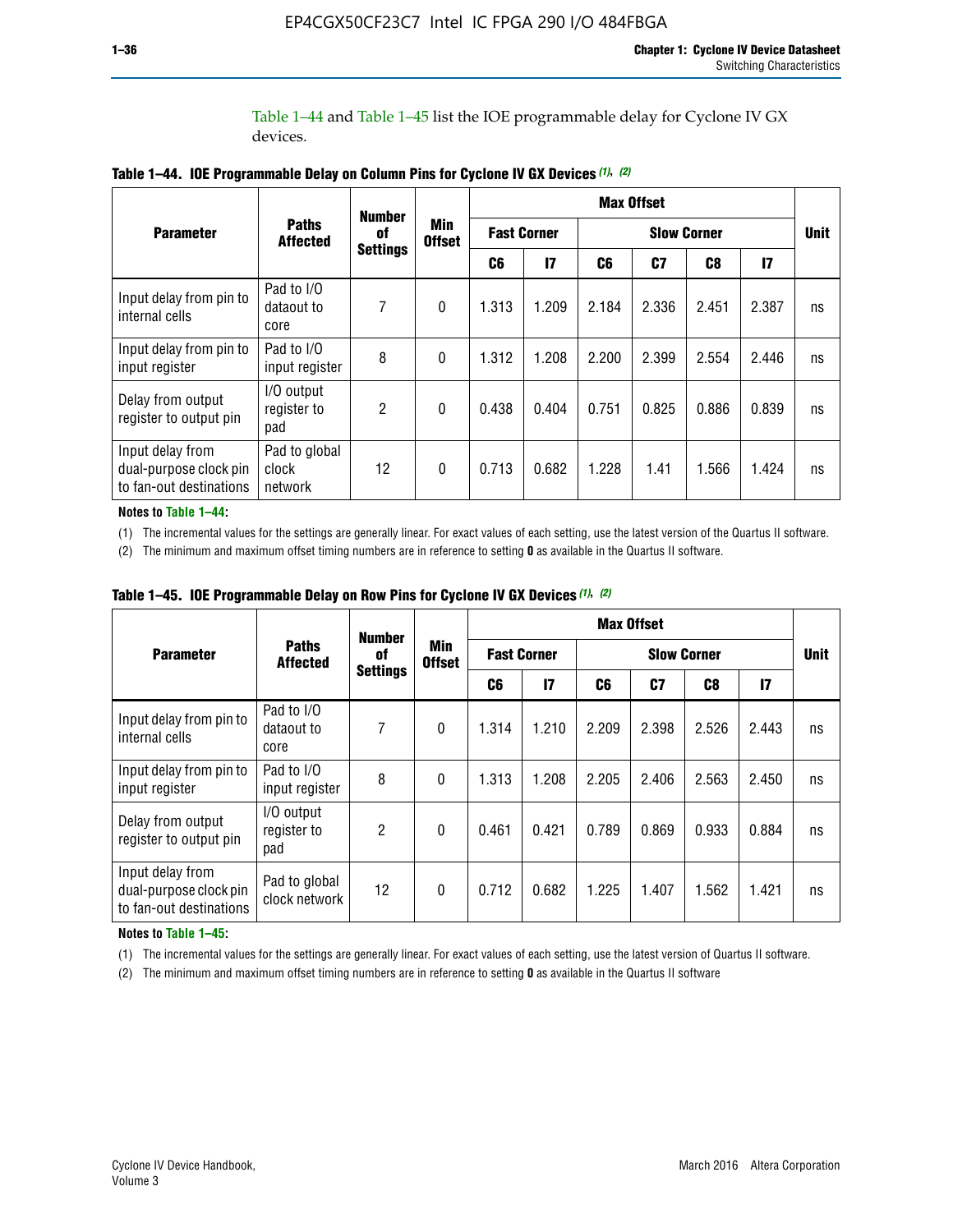## **I/O Timing**

Use the following methods to determine I/O timing:

- the Excel-based I/O Timing
- the Quartus II timing analyzer

The Excel-based I/O timing provides pin timing performance for each device density and speed grade. The data is typically used prior to designing the FPGA to get a timing budget estimation as part of the link timing analysis. The Quartus II timing analyzer provides a more accurate and precise I/O timing data based on the specifics of the design after place-and-route is complete.

**For The Excel-based I/O Timing spreadsheet is downloadable from Cyclone IV Devices** [Literature](http://www.altera.com/literature/lit-cyclone-iv.jsp) website.

## **Glossary**

Table 1–46 lists the glossary for this chapter.

| <b>Letter</b> | <b>Term</b>                                                     | <b>Definitions</b>                                                                                                                               |  |  |  |  |  |  |
|---------------|-----------------------------------------------------------------|--------------------------------------------------------------------------------------------------------------------------------------------------|--|--|--|--|--|--|
| A             |                                                                 |                                                                                                                                                  |  |  |  |  |  |  |
| B             |                                                                 |                                                                                                                                                  |  |  |  |  |  |  |
| C             |                                                                 |                                                                                                                                                  |  |  |  |  |  |  |
| D             |                                                                 |                                                                                                                                                  |  |  |  |  |  |  |
| E             |                                                                 |                                                                                                                                                  |  |  |  |  |  |  |
| F             | $f_{\sf HSCLK}$                                                 | High-speed I/O block: High-speed receiver/transmitter input and output clock frequency.                                                          |  |  |  |  |  |  |
| G             | <b>GCLK</b>                                                     | Input pin directly to Global Clock network.                                                                                                      |  |  |  |  |  |  |
|               | <b>GCLK PLL</b>                                                 | Input pin to Global Clock network through the PLL.                                                                                               |  |  |  |  |  |  |
| н             | <b>HSIODR</b>                                                   | High-speed I/O block: Maximum/minimum LVDS data transfer rate (HSIODR = 1/TUI).                                                                  |  |  |  |  |  |  |
|               | Input Waveforms<br>for the SSTL<br>Differential I/O<br>Standard | $\frac{1}{\sqrt{1+\frac{1}{2}}}\left\{ \frac{1}{\sqrt{1+\frac{1}{2}}}\right\}$<br><b>V</b> swing<br>$\cdots$ $V_{REF}$<br>\<br>$\sim V_{\rm IL}$ |  |  |  |  |  |  |

### **Table 1–46. Glossary (Part 1 of 5)**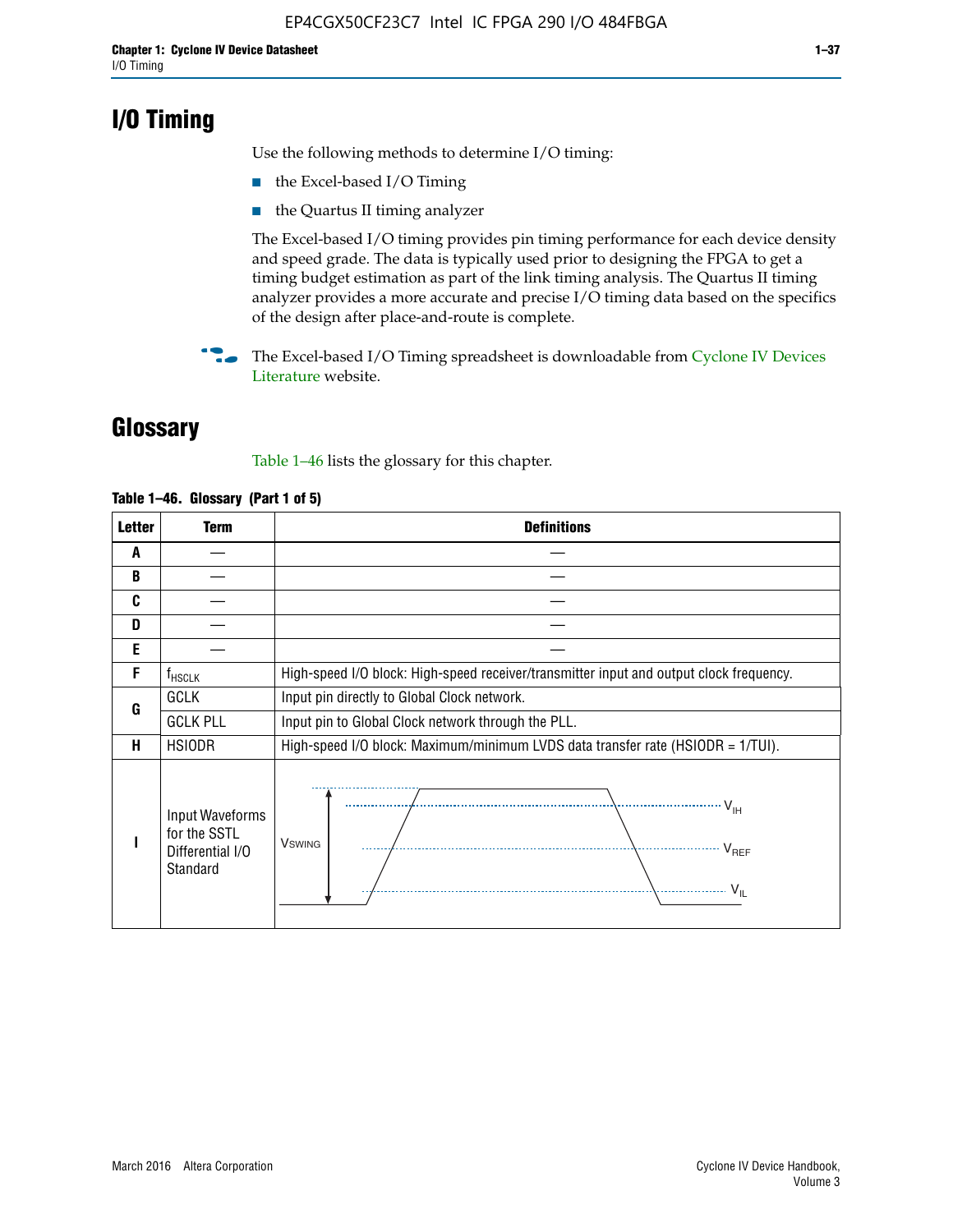## **Table 1–46. Glossary (Part 2 of 5)**

| <b>Letter</b>      | <b>Term</b>      | <b>Definitions</b>                                                                                                                                                                                                                                                                                                                                                                                                        |
|--------------------|------------------|---------------------------------------------------------------------------------------------------------------------------------------------------------------------------------------------------------------------------------------------------------------------------------------------------------------------------------------------------------------------------------------------------------------------------|
| $\mathsf J$        | JTAG Waveform    | TMS <sup></sup><br>TDI<br>- t <sub>JCP</sub> -<br>t <sub>JPSU_TDI</sub><br>—t <sub>JCH</sub> → → + JcL –<br>t <sub>JPSU_TMS</sub><br>– t <sub>JPH</sub><br>${\sf TCK}$<br>t <sub>JPZX</sub><br>$t_{\scriptscriptstyle \sf JPCO}$<br>$\star$ t <sub>JPXZ</sub><br><b>TDO</b><br>tussu<br>$t_{\text{JSH}}$<br>Signal<br>to be<br>Captured<br>$t_{\text{JSZX}}$<br>$t_{\rm JSCO}$<br>$t_{JSXZ}$<br>Signal<br>to be<br>Driven |
| $\pmb{\mathsf{K}}$ |                  |                                                                                                                                                                                                                                                                                                                                                                                                                           |
| L                  |                  |                                                                                                                                                                                                                                                                                                                                                                                                                           |
| M                  |                  | $\overline{\phantom{a}}$                                                                                                                                                                                                                                                                                                                                                                                                  |
| N                  |                  |                                                                                                                                                                                                                                                                                                                                                                                                                           |
| $\pmb{0}$          |                  |                                                                                                                                                                                                                                                                                                                                                                                                                           |
| P                  | <b>PLL Block</b> | The following highlights the PLL specification parameters:<br><b>CLKOUT Pins</b><br>Switchover<br>$f_{\text{OUT\_EXT}}$<br>$CLK -$<br>$f_{IN}$<br>fINPFD<br>$\sf N$<br>PFD<br>$\mathsf{CP}$<br>$\mathsf{LF}% _{\mathsf{L}}$<br>$vco$ $ f_{vco} $<br><b>GCLK</b><br>$f_{\text{OUT}}$<br>Counters<br>Core Clock<br>CO., C4<br>Phase tap<br>${\sf M}$<br>Key<br>$\Box$<br>Reconfigurable in User Mode                        |
| $\pmb{0}$          |                  |                                                                                                                                                                                                                                                                                                                                                                                                                           |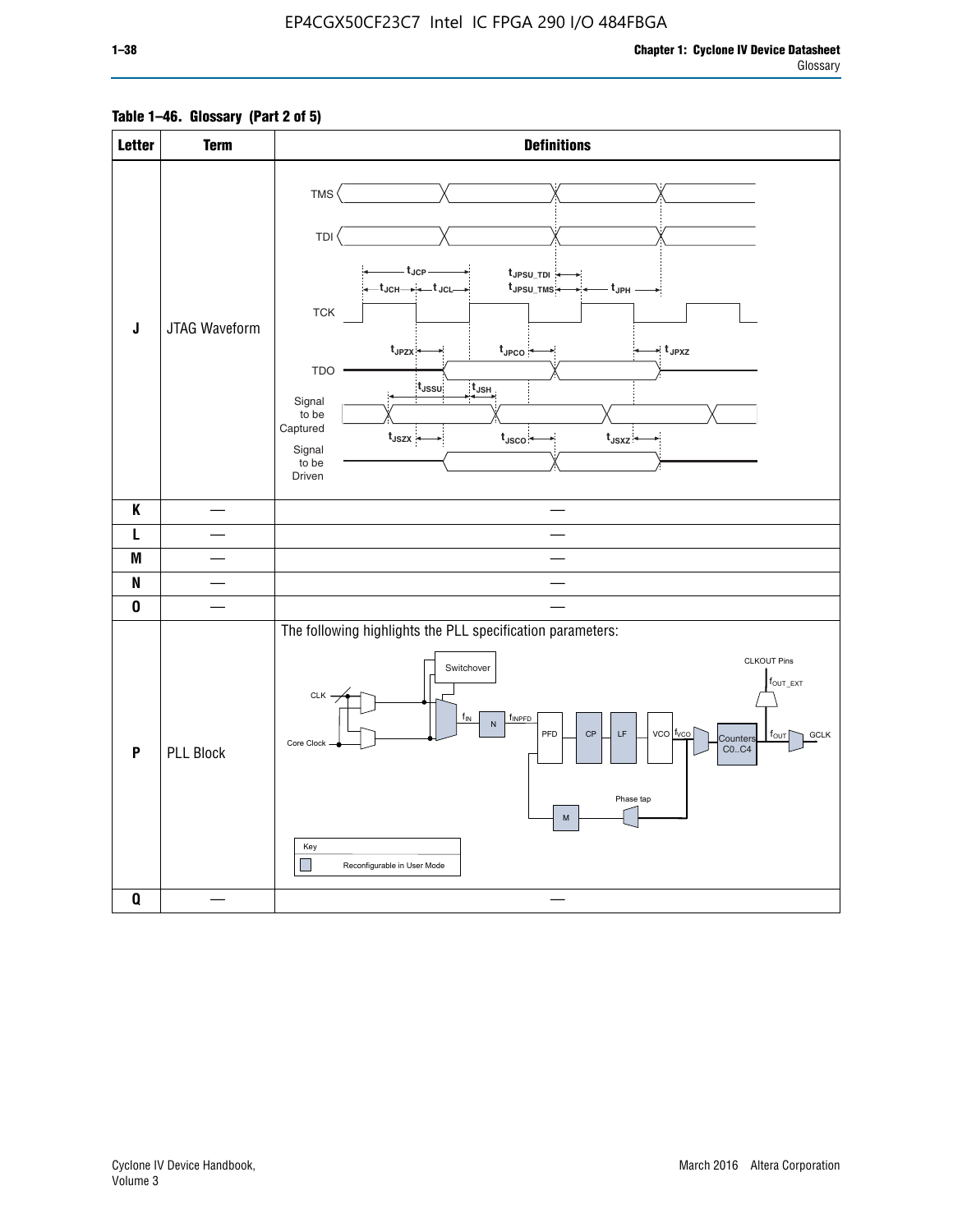## **Table 1–46. Glossary (Part 3 of 5)**

| <b>Letter</b> | <b>Term</b>              | <b>Definitions</b>                                                                                                                                                                                |  |  |  |  |  |  |  |  |
|---------------|--------------------------|---------------------------------------------------------------------------------------------------------------------------------------------------------------------------------------------------|--|--|--|--|--|--|--|--|
|               | $R_L$                    | Receiver differential input discrete resistor (external to Cyclone IV devices).                                                                                                                   |  |  |  |  |  |  |  |  |
|               |                          | Receiver input waveform for LVDS and LVPECL differential standards:                                                                                                                               |  |  |  |  |  |  |  |  |
|               |                          | <b>Single-Ended Waveform</b>                                                                                                                                                                      |  |  |  |  |  |  |  |  |
|               |                          | Positive Channel (p) = $V_{\text{H}}$                                                                                                                                                             |  |  |  |  |  |  |  |  |
|               |                          | $\mathsf{V}_{\mathsf{ID}}$                                                                                                                                                                        |  |  |  |  |  |  |  |  |
|               |                          | Negative Channel (n) = $V_{\parallel}$<br>$V_{CM}$                                                                                                                                                |  |  |  |  |  |  |  |  |
|               | Receiver Input           | Ground                                                                                                                                                                                            |  |  |  |  |  |  |  |  |
| R             | Waveform                 |                                                                                                                                                                                                   |  |  |  |  |  |  |  |  |
|               |                          | Differential Waveform (Mathematical Function of Positive & Negative Channel)                                                                                                                      |  |  |  |  |  |  |  |  |
|               |                          |                                                                                                                                                                                                   |  |  |  |  |  |  |  |  |
|               |                          | $V_{ID}$<br>0V                                                                                                                                                                                    |  |  |  |  |  |  |  |  |
|               |                          | $V_{ID}$                                                                                                                                                                                          |  |  |  |  |  |  |  |  |
|               |                          | $p - n$                                                                                                                                                                                           |  |  |  |  |  |  |  |  |
|               | Receiver input           |                                                                                                                                                                                                   |  |  |  |  |  |  |  |  |
|               | skew margin              | High-speed I/O block: The total margin left after accounting for the sampling window and TCCS.<br>$RSKM = (TUI - SW - TCCS) / 2.$                                                                 |  |  |  |  |  |  |  |  |
|               | (RSKM)                   |                                                                                                                                                                                                   |  |  |  |  |  |  |  |  |
|               |                          | $V_{CCIO}$                                                                                                                                                                                        |  |  |  |  |  |  |  |  |
|               |                          |                                                                                                                                                                                                   |  |  |  |  |  |  |  |  |
|               |                          | $V_{\text{\tiny OH}}^-$                                                                                                                                                                           |  |  |  |  |  |  |  |  |
|               |                          | $V_{H(AC)}$                                                                                                                                                                                       |  |  |  |  |  |  |  |  |
|               |                          | $V_{IH(DC)}$<br>V <sub>REF</sub>                                                                                                                                                                  |  |  |  |  |  |  |  |  |
|               |                          | $V_{\text{IL(DC)}}$                                                                                                                                                                               |  |  |  |  |  |  |  |  |
|               | Single-ended<br>voltage- | VIL(AC)                                                                                                                                                                                           |  |  |  |  |  |  |  |  |
|               | referenced I/O           | $V_{\text{OL}}$                                                                                                                                                                                   |  |  |  |  |  |  |  |  |
| S             | Standard                 | $\rm V_{ss}^-$                                                                                                                                                                                    |  |  |  |  |  |  |  |  |
|               |                          |                                                                                                                                                                                                   |  |  |  |  |  |  |  |  |
|               |                          | The JEDEC standard for SSTI and HSTL I/O standards defines both the AC and DC input signal                                                                                                        |  |  |  |  |  |  |  |  |
|               |                          | values. The AC values indicate the voltage levels at which the receiver must meet its timing                                                                                                      |  |  |  |  |  |  |  |  |
|               |                          | specifications. The DC values indicate the voltage levels at which the final logic state of the<br>receiver is unambiguously defined. After the receiver input crosses the AC value, the receiver |  |  |  |  |  |  |  |  |
|               |                          | changes to the new logic state. The new logic state is then maintained as long as the input stays                                                                                                 |  |  |  |  |  |  |  |  |
|               |                          | beyond the DC threshold. This approach is intended to provide predictable receiver timing in the<br>presence of input waveform ringing.                                                           |  |  |  |  |  |  |  |  |
|               | SW (Sampling             | High-speed I/O block: The period of time during which the data must be valid to capture it                                                                                                        |  |  |  |  |  |  |  |  |
|               | Window)                  | correctly. The setup and hold times determine the ideal strobe position in the sampling window.                                                                                                   |  |  |  |  |  |  |  |  |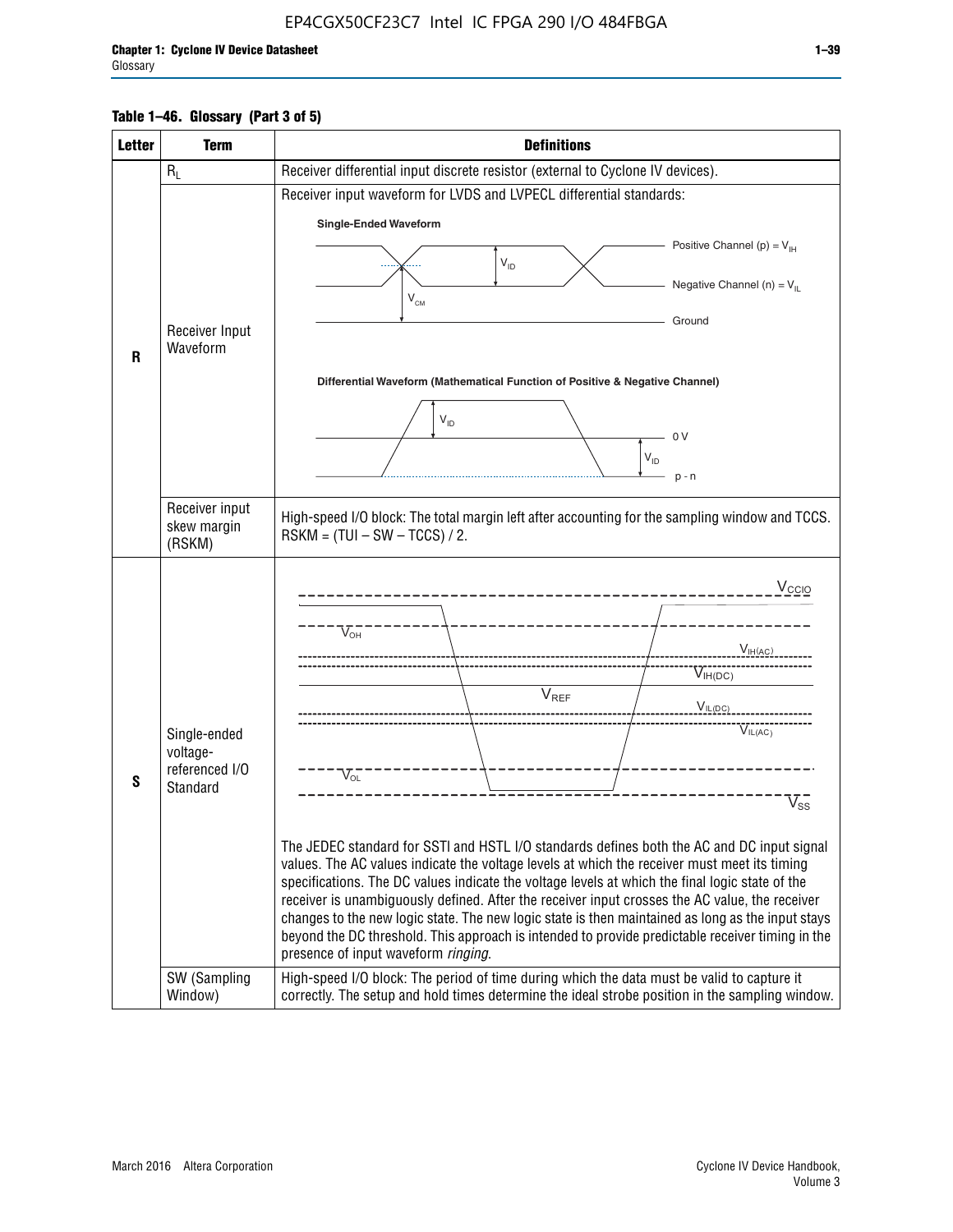| <b>Letter</b> | <b>Term</b>                           | <b>Definitions</b>                                                                                                                                                                                                                                                                                                                                              |  |  |  |  |  |  |  |  |
|---------------|---------------------------------------|-----------------------------------------------------------------------------------------------------------------------------------------------------------------------------------------------------------------------------------------------------------------------------------------------------------------------------------------------------------------|--|--|--|--|--|--|--|--|
|               | $t_{\rm C}$                           | High-speed receiver and transmitter input and output clock period.                                                                                                                                                                                                                                                                                              |  |  |  |  |  |  |  |  |
|               | Channel-to-<br>channel-skew<br>(TCCS) | High-speed I/O block: The timing difference between the fastest and slowest output edges,<br>including t <sub>co</sub> variation and clock skew. The clock is included in the TCCS measurement.                                                                                                                                                                 |  |  |  |  |  |  |  |  |
|               | $t_{\text{cin}}$                      | Delay from the clock pad to the I/O input register.                                                                                                                                                                                                                                                                                                             |  |  |  |  |  |  |  |  |
|               | $t_{CO}$                              | Delay from the clock pad to the I/O output.                                                                                                                                                                                                                                                                                                                     |  |  |  |  |  |  |  |  |
|               | $t_{\text{cout}}$                     | Delay from the clock pad to the I/O output register.                                                                                                                                                                                                                                                                                                            |  |  |  |  |  |  |  |  |
|               | t <sub>DUTY</sub>                     | High-speed I/O block: Duty cycle on high-speed transmitter output clock.                                                                                                                                                                                                                                                                                        |  |  |  |  |  |  |  |  |
|               | $t_{\sf FALL}$                        | Signal high-to-low transition time (80-20%).                                                                                                                                                                                                                                                                                                                    |  |  |  |  |  |  |  |  |
|               | $t_{H}$                               | Input register hold time.                                                                                                                                                                                                                                                                                                                                       |  |  |  |  |  |  |  |  |
|               | <b>Timing Unit</b><br>Interval (TUI)  | High-speed I/O block: The timing budget allowed for skew, propagation delays, and data<br>sampling window. (TUI = $1/($ Receiver Input Clock Frequency Multiplication Factor) = $t_c/w$ ).                                                                                                                                                                      |  |  |  |  |  |  |  |  |
|               | t <sub>INJITTER</sub>                 | Period jitter on the PLL clock input.                                                                                                                                                                                                                                                                                                                           |  |  |  |  |  |  |  |  |
|               | t <sub>outjitter_dedclk</sub>         | Period jitter on the dedicated clock output driven by a PLL.                                                                                                                                                                                                                                                                                                    |  |  |  |  |  |  |  |  |
|               | t <sub>outjitter_io</sub>             | Period jitter on the general purpose I/O driven by a PLL.                                                                                                                                                                                                                                                                                                       |  |  |  |  |  |  |  |  |
|               | $t_{\text{pllcin}}$                   | Delay from the PLL inclk pad to the I/O input register.                                                                                                                                                                                                                                                                                                         |  |  |  |  |  |  |  |  |
| т             | $t_{\text{pll}$ cout                  | Delay from the PLL inclk pad to the I/O output register.                                                                                                                                                                                                                                                                                                        |  |  |  |  |  |  |  |  |
|               | Transmitter<br>Output<br>Waveform     | Transmitter output waveforms for the LVDS, mini-LVDS, PPDS and RSDS Differential I/O<br>Standards:<br><b>Single-Ended Waveform</b><br>Positive Channel (p) = $V_{OH}$<br>VOD<br>Negative Channel (n) = $V_{OL}$<br>$V_{OS}$<br>Ground<br>Differential Waveform (Mathematical Function of Positive & Negative Channel)<br>$V_{OD}$<br>0 V<br>$V_{OD}$<br>$p - n$ |  |  |  |  |  |  |  |  |
|               | $t_{\text{RISE}}$                     | Signal low-to-high transition time (20-80%).                                                                                                                                                                                                                                                                                                                    |  |  |  |  |  |  |  |  |
|               | $t_{\scriptstyle\text{SU}}$           | Input register setup time.                                                                                                                                                                                                                                                                                                                                      |  |  |  |  |  |  |  |  |
| U             |                                       |                                                                                                                                                                                                                                                                                                                                                                 |  |  |  |  |  |  |  |  |

## **Table 1–46. Glossary (Part 4 of 5)**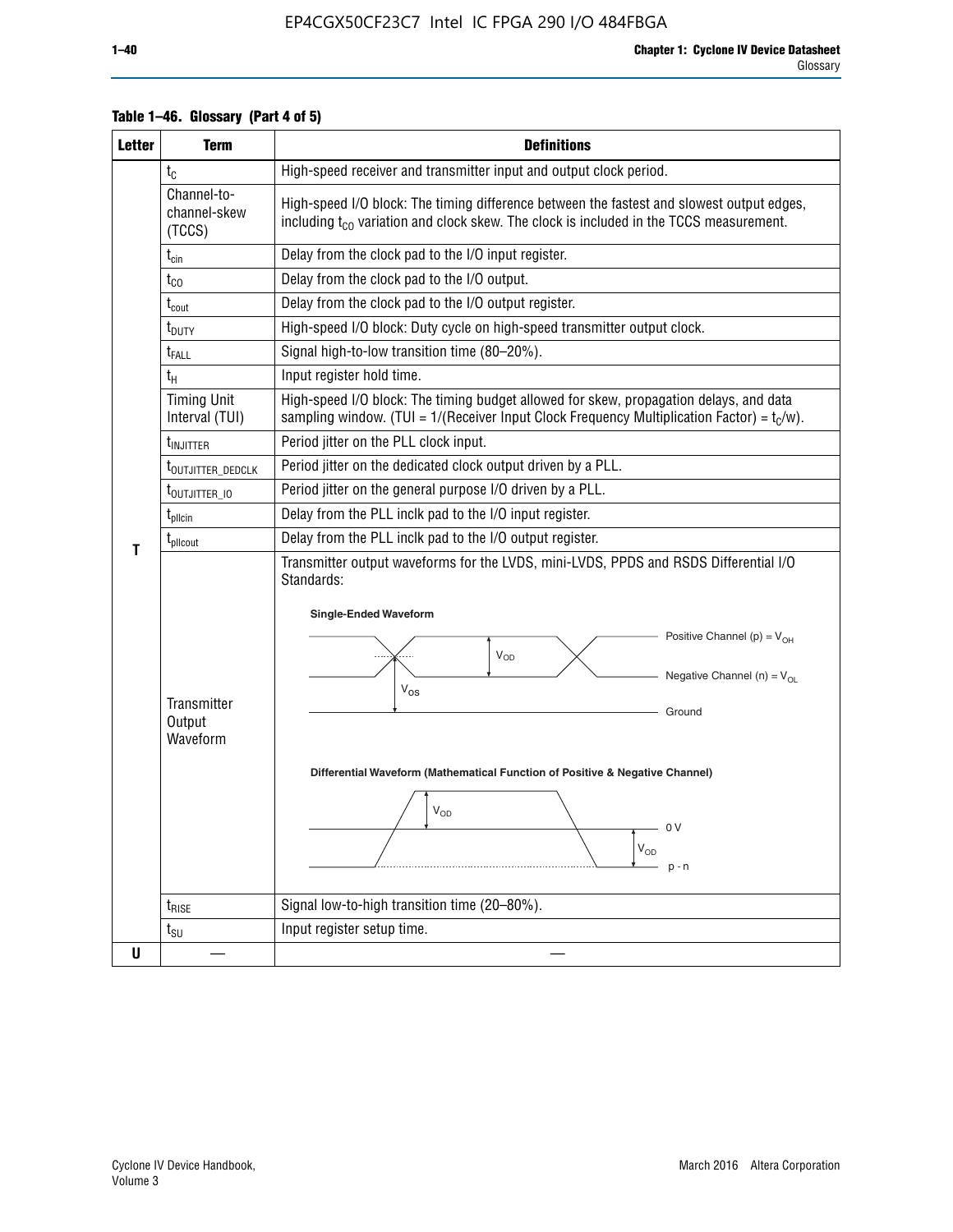## **Table 1–46. Glossary (Part 5 of 5)**

| <b>Letter</b> | <b>Term</b>               | <b>Definitions</b>                                                                                                                                                                                  |
|---------------|---------------------------|-----------------------------------------------------------------------------------------------------------------------------------------------------------------------------------------------------|
|               | $V_{CM(DC)}$              | DC common mode input voltage.                                                                                                                                                                       |
|               | $V_{DIF(AC)}$             | AC differential input voltage: The minimum AC input differential voltage required for switching.                                                                                                    |
|               | $V_{DIF(DC)}$             | DC differential input voltage: The minimum DC input differential voltage required for switching.                                                                                                    |
|               | <b>V<sub>ICM</sub></b>    | Input common mode voltage: The common mode of the differential signal at the receiver.                                                                                                              |
|               | $V_{ID}$                  | Input differential voltage swing: The difference in voltage between the positive and<br>complementary conductors of a differential transmission at the receiver.                                    |
|               | $V_{\text{IH}}$           | Voltage input high: The minimum positive voltage applied to the input that is accepted by the<br>device as a logic high.                                                                            |
|               | $V_{IH(AC)}$              | High-level AC input voltage.                                                                                                                                                                        |
|               | $V_{IH(DC)}$              | High-level DC input voltage.                                                                                                                                                                        |
|               | $V_{IL}$                  | Voltage input low: The maximum positive voltage applied to the input that is accepted by the<br>device as a logic low.                                                                              |
|               | $V_{IL(AC)}$              | Low-level AC input voltage.                                                                                                                                                                         |
|               | $V_{IL(DC)}$              | Low-level DC input voltage.                                                                                                                                                                         |
|               | $V_{\text{IN}}$           | DC input voltage.                                                                                                                                                                                   |
|               | V <sub>OCM</sub>          | Output common mode voltage: The common mode of the differential signal at the transmitter.                                                                                                          |
| $\mathbf{V}$  | $V_{OD}$                  | Output differential voltage swing: The difference in voltage between the positive and<br>complementary conductors of a differential transmission at the transmitter. $V_{OD} = V_{OH} - V_{OL}$ .   |
|               | $V_{OH}$                  | Voltage output high: The maximum positive voltage from an output that the device considers is<br>accepted as the minimum positive high level.                                                       |
|               | $V_{OL}$                  | Voltage output low: The maximum positive voltage from an output that the device considers is<br>accepted as the maximum positive low level.                                                         |
|               | $V_{OS}$                  | Output offset voltage: $V_{OS} = (V_{OH} + V_{OL}) / 2$ .                                                                                                                                           |
|               | $V_{OX(AC)}$              | AC differential output cross point voltage: the voltage at which the differential output signals<br>must cross.                                                                                     |
|               | V <sub>REF</sub>          | Reference voltage for the SSTL and HSTL I/O standards.                                                                                                                                              |
|               | $V_{REF\,(AC)}$           | AC input reference voltage for the SSTL and HSTL I/O standards. $V_{REF(AC)} = V_{REF(DC)} + noise$ . The<br>peak-to-peak AC noise on V <sub>REF</sub> must not exceed 2% of V <sub>REF(DC)</sub> . |
|               | $V_{REF(DC)}$             | DC input reference voltage for the SSTL and HSTL I/O standards.                                                                                                                                     |
|               | $V_{\textrm{SWING (AC)}}$ | AC differential input voltage: AC input differential voltage required for switching. For the SSTL<br>differential I/O standard, refer to Input Waveforms.                                           |
|               | $V_{SWING (DC)}$          | DC differential input voltage: DC input differential voltage required for switching. For the SSTL<br>differential I/O standard, refer to Input Waveforms.                                           |
|               | $V_{TT}$                  | Termination voltage for the SSTL and HSTL I/O standards.                                                                                                                                            |
|               | $V_{X(AC)}$               | AC differential input cross point voltage: The voltage at which the differential input signals must<br>cross.                                                                                       |
| W             |                           |                                                                                                                                                                                                     |
| X             |                           |                                                                                                                                                                                                     |
| Y             |                           |                                                                                                                                                                                                     |
| Z             |                           |                                                                                                                                                                                                     |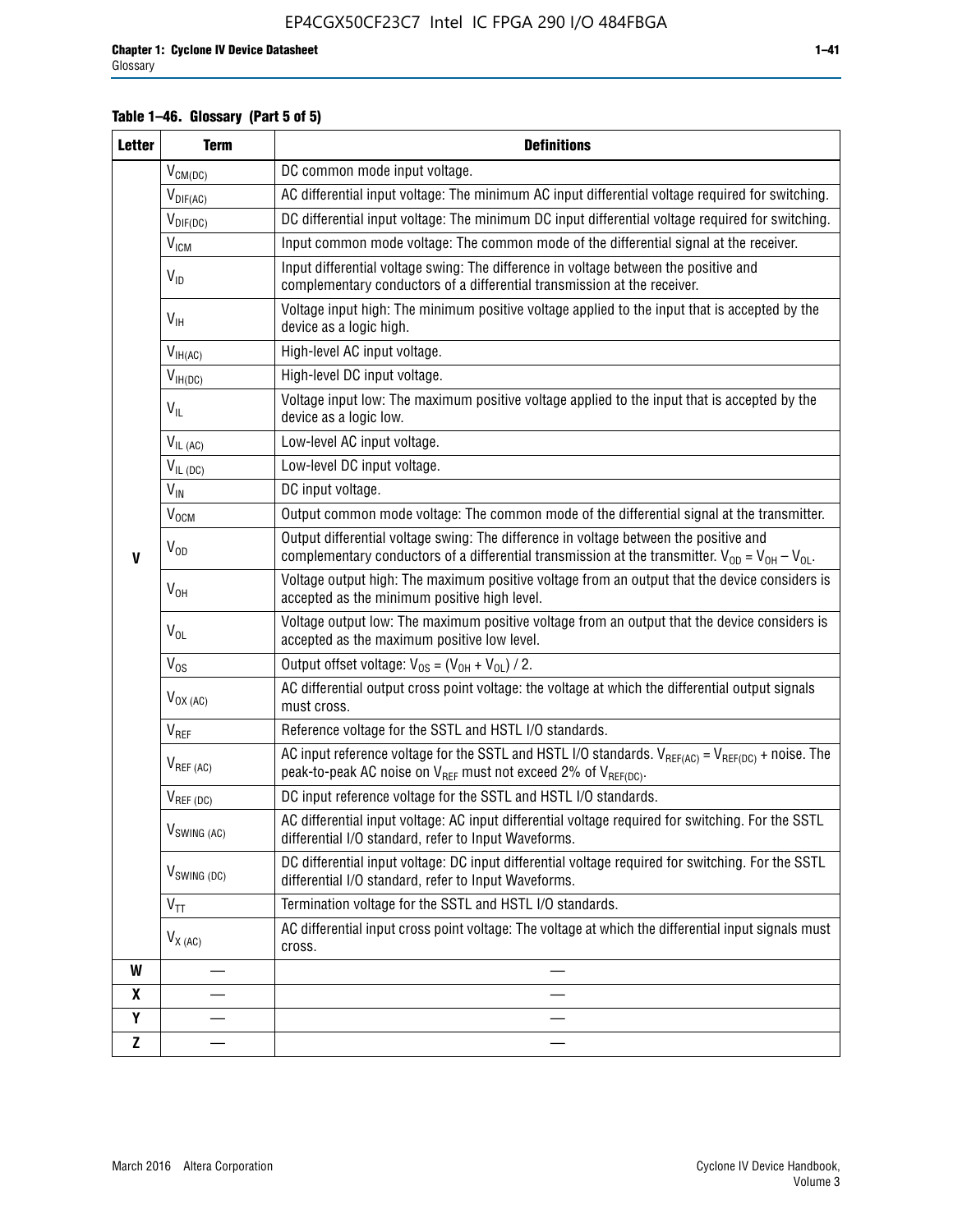## **Document Revision History**

Table 1–47 lists the revision history for this chapter.

| <b>Date</b>      | <b>Version</b> | <b>Changes</b>                                                                                                                                                                                                                            |
|------------------|----------------|-------------------------------------------------------------------------------------------------------------------------------------------------------------------------------------------------------------------------------------------|
| March 2016       | 2.0            | Updated note (5) in Table $1-21$ to remove support for the N148 package.                                                                                                                                                                  |
| October 2014     | 1.9            | Updated maximum value for $V_{CCD, PL}$ in Table 1-1.                                                                                                                                                                                     |
|                  |                | Removed extended temperature note in Table 1-3.                                                                                                                                                                                           |
| December 2013    | 1.8            | Updated Table 1-21 by adding Note (15).                                                                                                                                                                                                   |
| May 2013         | 1.7            | Updated Table 1-15 by adding Note (4).                                                                                                                                                                                                    |
| October 2012     | 1.6            | <b>D</b> Updated the maximum value for $V_1$ , $V_{CCD\_PLL}$ , $V_{CC10}$ , $V_{CC\_CLKIN}$ , $V_{CCH\_GXB}$ , and $V_{CCA\_GXB}$<br>Table $1-1$ .                                                                                       |
|                  |                | $\blacksquare$ Updated Table 1-11 and Table 1-22.                                                                                                                                                                                         |
|                  |                | $\blacksquare$ Updated Table 1-21 to include peak-to-peak differential input voltage for the<br>Cyclone IV GX transceiver input reference clock.                                                                                          |
|                  |                | $\blacksquare$ Updated Table 1-29 to include the typical DCLK value.                                                                                                                                                                      |
|                  |                | <b>Updated the minimum f<sub>HSCLK</sub></b> value in Table 1-31, Table 1-32, Table 1-33,<br>Table 1-34, and Table 1-35.                                                                                                                  |
| November 2011    | 1.5            | • Updated "Maximum Allowed Overshoot or Undershoot Voltage", "Operating<br>Conditions", and "PLL Specifications" sections.                                                                                                                |
|                  |                | ■ Updated Table 1-2, Table 1-3, Table 1-4, Table 1-5, Table 1-8, Table 1-9,<br>Table 1-15, Table 1-18, Table 1-19, and Table 1-21.                                                                                                        |
|                  |                | ■ Updated Figure $1-1$ .                                                                                                                                                                                                                  |
|                  | 1.4            | Updated for the Quartus II software version 10.1 release.                                                                                                                                                                                 |
| December 2010    |                | $\blacksquare$ Updated Table 1-21 and Table 1-25.                                                                                                                                                                                         |
|                  |                | $\blacksquare$ Minor text edits.                                                                                                                                                                                                          |
|                  | 1.3            | Updated for the Quartus II software version 10.0 release:                                                                                                                                                                                 |
| <b>July 2010</b> |                | Updated Table 1-3, Table 1-4, Table 1-21, Table 1-25, Table 1-28, Table 1-30,<br>Table 1-40, Table 1-41, Table 1-42, Table 1-43, Table 1-44, and Table 1-45.                                                                              |
|                  |                | ■ Updated Figure $1-2$ and Figure $1-3$ .                                                                                                                                                                                                 |
|                  |                | Removed SW Requirement and TCCS for Cyclone IV Devices tables.                                                                                                                                                                            |
|                  |                | $\blacksquare$ Minor text edits.                                                                                                                                                                                                          |
|                  | 1.2            | Updated to include automotive devices:                                                                                                                                                                                                    |
| March 2010       |                | • Updated the "Operating Conditions" and "PLL Specifications" sections.                                                                                                                                                                   |
|                  |                | $\blacksquare$ Updated Table 1-1, Table 1-8, Table 1-9, Table 1-21, Table 1-26, Table 1-27,<br>Table 1-31, Table 1-32, Table 1-33, Table 1-34, Table 1-35, Table 1-36,<br>Table 1-37, Table 1-38, Table 1-40, Table 1-42, and Table 1-43. |
|                  |                | Added Table 1-5 to include ESD for Cyclone IV devices GPIOs and HSSI I/Os.                                                                                                                                                                |
|                  |                | Added Table 1-44 and Table 1-45 to include IOE programmable delay for<br>Cyclone IV E 1.2 V core voltage devices.                                                                                                                         |
|                  |                | Minor text edits.                                                                                                                                                                                                                         |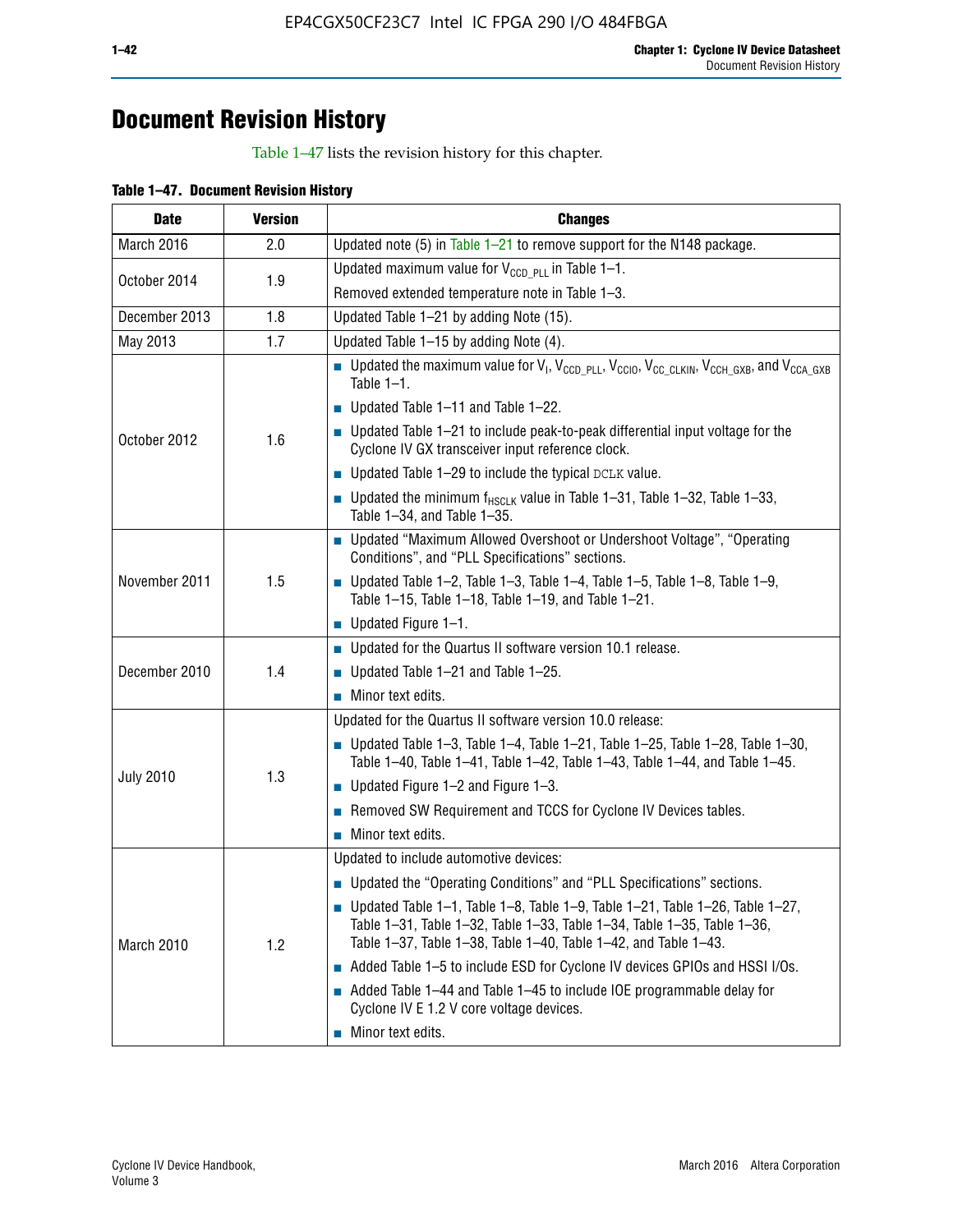## **Table 1–47. Document Revision History**

| <b>Date</b>   | <b>Version</b> | <b>Changes</b>                                                                                                                                                                          |
|---------------|----------------|-----------------------------------------------------------------------------------------------------------------------------------------------------------------------------------------|
| February 2010 | 1.1            | Updated Table 1-3 through Table 1-44 to include information for Cyclone IV E<br>devices and Cyclone IV GX devices for Quartus II software version 9.1 SP1 release.<br>Minor text edits. |
| November 2009 | 1.0            | Initial release.                                                                                                                                                                        |